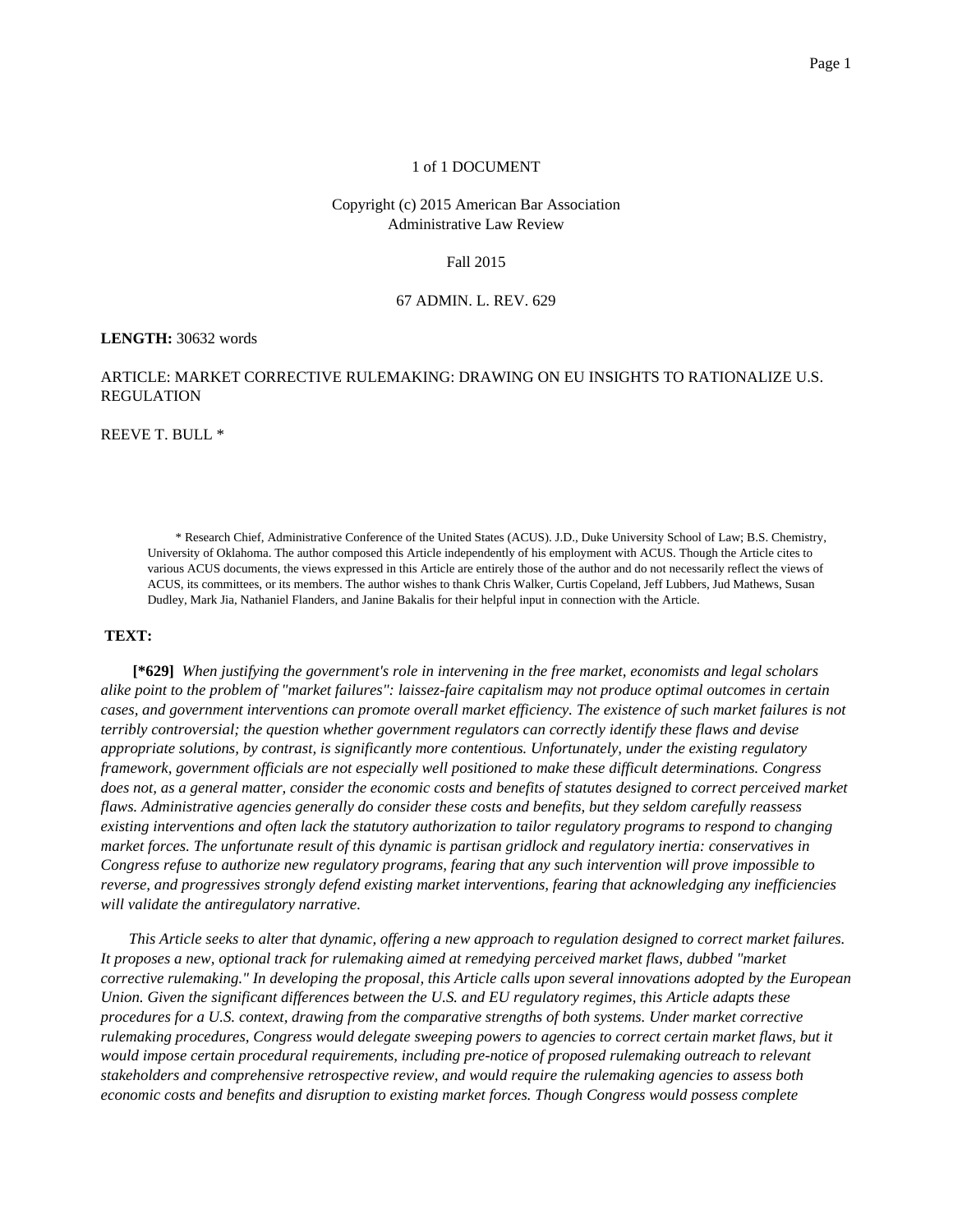*discretion in determining whether to direct agencies to undertake market corrective rulemaking or instead rely on the informal rulemaking default, the existence of such an alternative could help resolve much of the prevailing gridlock, offering an opportunity for narrowly tailored market interventions that can be readjusted over time*.

## **[\*630]** INTRODUCTION

In recent years, as federal deficits have soared in the face of decreased revenues resulting from the Great Recession, politicians and activists associated with the so-called "Tea Party" have become increasingly aggressive in attempting to contain the growth of the federal government, even rolling back some of the regulatory reforms of the past century. n1 Pointing to the malaise besetting numerous member states of the European **[\*631]** Union and other nations whose governments have taken an aggressive role in intervening in the free market, conservatives contend that strong regulation stifles economic growth. n2 Meanwhile, progressives pin the blame for the recession on financial firms and large corporations and call for expanded regulation to avert another economic collapse. n3 Caught in the middle of such competing ideologies, a rational, objective policymaker would struggle mightily with determining whether to constrain the federal regulatory leviathan or yoke the power of the state to curb the depredations of industry.

n1 *See, e.g.*, Jeffrey Rosen, *Radical Constitutionalism*, N.Y. TIMES MAG. (Nov. 26, 2010), http://www.nytimes.com/2010/11/28/magazine/28FOB-idealab-t.html?pagewanted=all& r=0 (describing, inter alia, Senator Mike Lee's proposition to dismantle the Department of Education (DOE) and Department of Housing and Urban Development on constitutional grounds).

n2 *See, e.g.*, SAMUEL GREGG, BECOMING EUROPE 17 (2013); EDD S. NOELL ET AL., ECONOMIC GROWTH 95-97 (2013).

n3 *See, e.g.*, JOSEPH E. STIGLITZ, THE PRICE OF INEQUALITY 33-34 (2012); Paul Krugman, *How Did Economists Get It So Wrong?*, N.Y. TIMES MAG. (Sept. 2, 2009), http://www.nytimes.com/2009/09/06/magazine/06Economic-t.html.

Though the Great Recession brought arguments concerning the appropriate role of government to the forefront, what is perhaps more notable than the intense partisan vitriol surrounding debates about the proper role of government is the scant attention paid to such fundamental issues in preceding decades. Indeed, even the Constitutional Framers were relatively quiescent on the question of the appropriate scope of federal power, reserving potentially awesome powers for the U.S. Congress in the Commerce Clause n4 and Spending Clause n5 but trusting pluralistic competition among factions to prevent any special interest or small group of interests from amassing sufficient power in the federal government to advance its goals at the expense of the broader public. n6

n4 U.S. CONST. art. I, § 8, cl. 3.

n5 U.S. CONST. art. I, § 8, cl. 1.

n6 As James Madison proclaimed in *The Federalist:*

The smaller the society, the fewer probably will be the distinct parties and interests composing it; the fewer the distinct parties and interests, the more frequently will a majority be found of the same party; and the smaller the number of individuals composing a majority, and the smaller the compass within which they are placed, the more easily will they concert and execute their plans of oppression. Extend the sphere, and you take in a greater variety of parties and interests; you make it less probable that a majority of the whole will have a common motive to invade the rights of other citizens; or if such a common motive exists, it will be more difficult for all who feel it to discover their own strength, and to act in unison with each other.

THE FEDERALIST NO. 10 (James Madison).

As public choice theorists have demonstrated, this assumption was perhaps incorrect. Though any given entity likely cannot control the entire federal apparatus, the subdivision of powers amongst committees in Congress and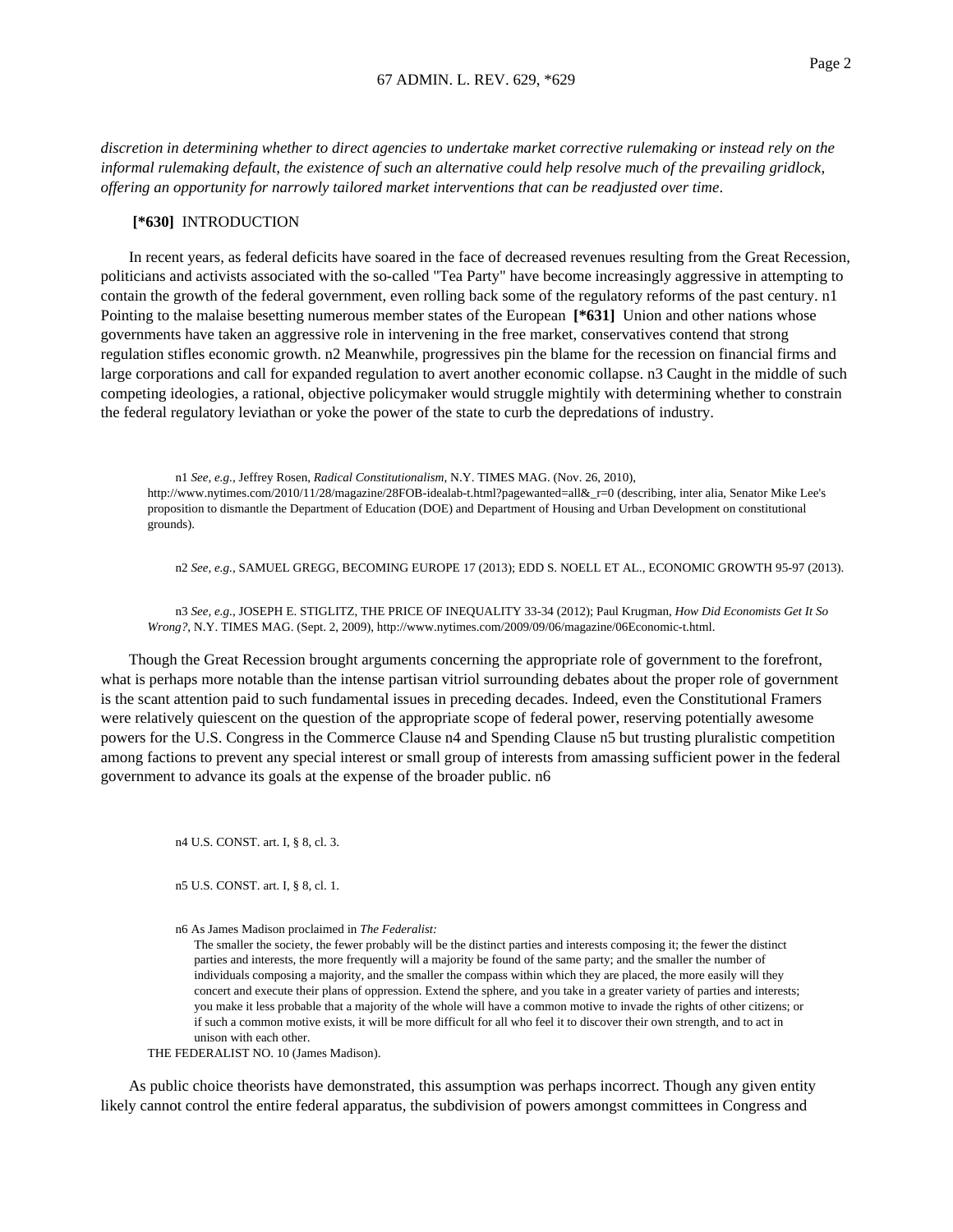agencies in the administrative state ensures that special interests need only lobby key members of Congress and unelected federal bureaucrats with relevant jurisdiction to procure special governmental **[\*632]** favors--the so-called "iron triangles" phenomenon. n7 Furthermore, as Mancur Olson showed, entities that experience concentrated benefits or harms as a result of federal intervention have a strong incentive to engage in such lobbying efforts, whereas those that experience more diffuse effects--often the public at large--have no such incentive. n8 Given this dynamic, it is not terribly surprising that the federal government steadily expanded over time as more and more special interests have come to comprehend that competition for federal largesse often proves far more lucrative than traditional competition in the free market. n9 The end result is a system that frustrates the goals of conservatives and progressives alike: conservatives cannot roll back existing government interventions, and progressives cannot muster the resources or political support to effectuate new interventions in an already over-burdened system. n10

n7 *See* Arthur S. Miller, *Pretense and Our Two Constitutions*, 54 GEO. WASH. L. REV. 375, 382 (1986).

n8 MANCUR OLSON, THE LOGIC OF COLLECTIVE ACTION 127-29 (1971).

n9 JONATHAN RAUCH, GOVERNMENT'S END 70-73 (1999).

n10 *Id.* at 134-37, 148-50.

Seeking to alter this dynamic, academics and politicians have put forward a number of proposals for maintaining an appropriate role for federal power while controlling its excesses and unnecessary incursions into the free market. F.A. Hayek and other scholars of a libertarian bent have proposed greatly curtailing the power of the central state, confining its jurisdiction to a handful of critical roles and explicitly delimiting its functions. n11 Certain academics who envision a more active federal government have taken a less minimalist approach, contending that the decisionmaking power should, to the greatest extent possible, be consolidated in a centralized body--typically the President or a government agency acting on his or her behalf, such as the Office of Information and Regulatory Affairs (OIRA)--that can weigh the overall costs and benefits of governmental interventions and reach rational conclusions based upon available evidence. n12 Still others have argued [\*633] against these centralizing tendencies, attempting to reassert a more active role for the people's representatives in Congress and curtail the powers of the unelected bureaucrats who operate the administrative state. n13

n11 *See, e.g.*, F.A. HAYEK, THE ROAD TO SERFDOM 112 (Bruce Caldwell ed., 2007) (describing the legitimate role of government as "fixing rules determining the conditions under which the available resources may be used, leaving to the individuals the decision for what ends they are to be used"); LUDWIG VON MISES, LIBERALISM 37 (3d ed. 1985) ("This is the function that the liberal doctrine assigns to the state: the protection of property, liberty, and peace.").

n12 *See, e.g.*, Elena Kagan, *Presidential Administration*, 114 HARV. L. REV. 2245, 2340 (2001); Michael A. Livermore & Richard L. Revesz, *Regulatory Review, Capture, and Agency Inaction*, 101 GEO. L.J. 1337, 1367-73 (2013); Cass R. Sunstein, *The Office of Information and Regulatory Affairs: Myths and Realities*, 126 HARV. L. REV. 1838, 1849-50 (2013). That is, of course, by no means the consensus view of left-of-center academics, many of whom have strongly criticized the use of cost-benefit analysis to water down strong regulations emerging from regulatory agencies. *See generally, e.g.*, Frank Ackerman & Lisa Heinzerling, *Pricing the Priceless: Cost-Benefit Analysis of Environmental Protection*, 150 U. PA. L. REV. 1553 (2002); Sidney A. Shapiro & Christopher H. Schroeder, *Beyond Cost-Benefit Analysis: A Pragmatic Reorientation*, 32 HARV. ENVTL. L. REV. 433 (2008).

n13 In the last two sessions of Congress, Senators and Congresspersons--most of them Republicans, with a notable few exceptions--have introduced a bevy of reform bills designed to rein in the administrative state and reassert Congress's primary role in designing regulatory policy. *See, e.g.*, Regulatory Improvement Act of 2014, H.R. 4646, 113th Cong. (2014); Regulatory Improvement Act of 2013, S. 1390, 113th Cong. (2013); Cost-Benefit and Regulatory Transparency Enhancement Act of 2013, H.R. 2593, 113th Cong. (2013); Sunset Act of 2012, H.R. 6333, 112th Cong. (2012); Regulatory Accountability and Economic Freedom Act of 2012, H.R. 4116,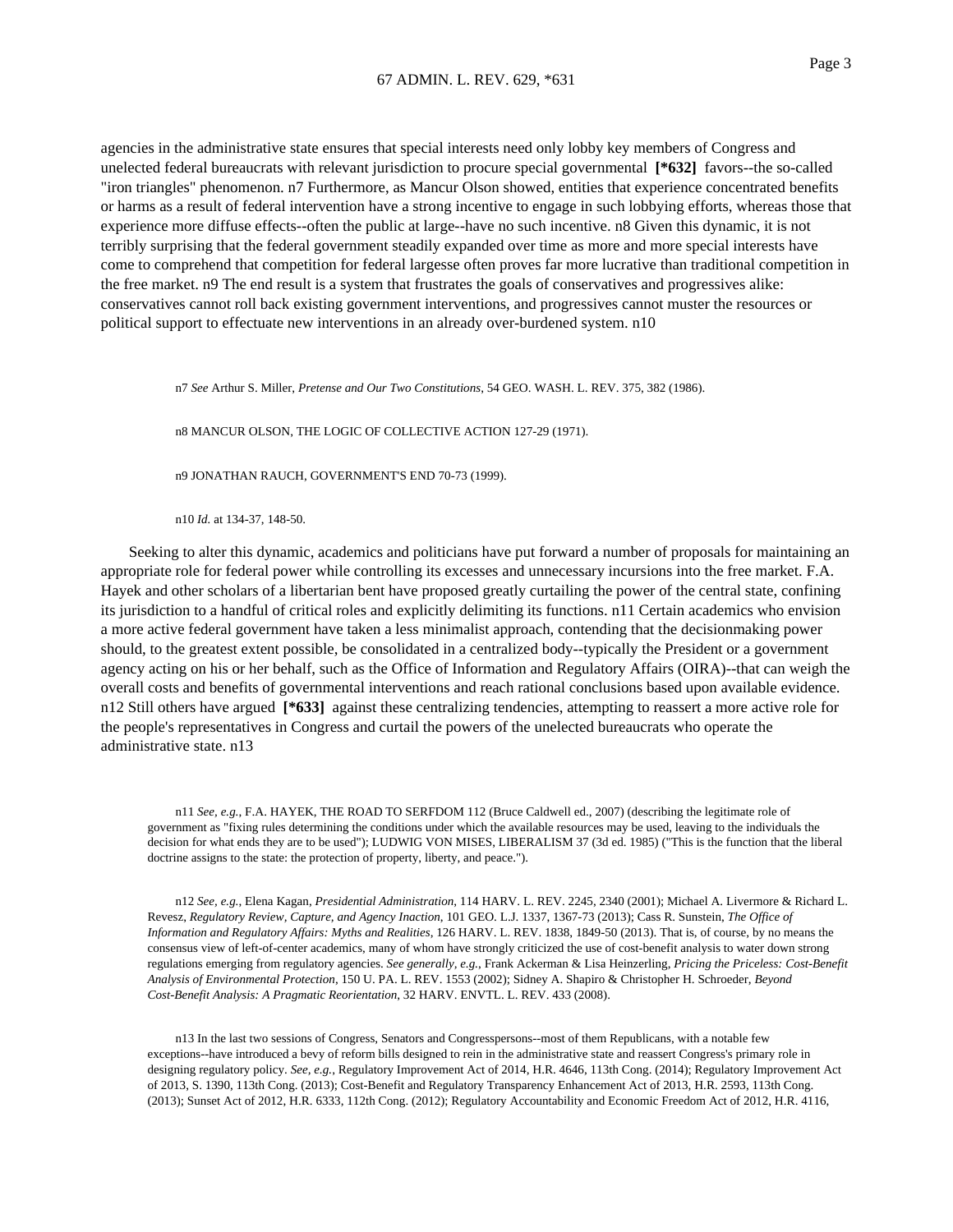112th Cong. (2012); Regulations from the Executive in Need of Scrutiny Act of 2011, H.R. 10, 112th Cong. (2011).

As this debate has raged, one alternative few scholars or politicians have explored in any detail is drawing upon the experience of foreign governments for comparative insights that may inform any restructuring of the U.S. system. n14 In one sense, this oversight is not surprising. The other major developed nations of the world, including those of the European Union and East Asia, seem to suffer the same flaws of regulatory capture to a greater degree than the United States. Many have attributed the "lost decades" of anemic Japanese economic growth to an inappropriately close relationship between the government and major corporations, n15 and the "Third Way" policies of modern Europe have arguably devolved into a similar system of "crony capitalism" whereby large companies and, to a lesser extent, civil society groups such as unions drive government policy. n16 In this light, looking across the Atlantic or Pacific for guidance on promoting an optimal balance between statism and laissez-faire capitalism may strike many as fundamentally misguided, akin to soliciting Soviet insights on bureaucratic design in the waning days of the Gorbachev Administration.

n14 *But cf.* Lloyd N. Cutler, *To Form a Government*, 59 FOREIGN AFF. 126, 132 (1980) (advocating a parliamentary style government in the United States); Francis Fukuyama, *America in Decay: The Sources of Political Dysfunction*, 93 FOREIGN AFF. 5 (2014) (suggesting that the British parliamentary system may prove a viable alternative to the prevailing U.S. policymaking regime, which has become excessively constrained by checks and balances).

n15 *See* RAUCH, *supra* note 9, at 16; Brink Lindsey & Aaron Lukas, *Revisiting the "Revisionists": The Rise and Fall of the Japanese Economic Model*, CATO INST. (July 31, 1998), http://www.cato.org/publications/trade-policy-analysis/revisiting-revisionists-rise-fall-japanese-economic-model.

n16 GREGG, *supra* note 2, at 239-42.

Nonetheless, the inability of European and Asian governments to curtail their own growth does not detract from their comparative strengths or **[\*634]** preclude them from providing insights to U.S. reformers. Moreover, the present is an especially opportune moment for considering such insights, as the United States is simultaneously negotiating free trade agreements with both the European Union (the Transatlantic Trade and Investment Partnership) n17 and various Pacific Rim economies including Japan (the Transpacific Partnership). n18 Both agreements include regulatory coherence chapters designed to minimize unnecessary divergences between U.S. and foreign regulations, n19 providing an ideal opportunity to catalogue the strengths and weaknesses of each regulatory system and to implement rationalizing reforms on all sides.

n17 *See* Barack H. Obama, President of the United States, 2013 State of the Union Address (Feb. 12, 2013); *see also* Adam C. Schlosser & Reeve T. Bull, *Regulatory Cooperation in the TTIP*, REGBLOG (Aug. 27, 2013), http://www.regblog.org/2013/08/27-schlosser-reevettip.html.

n18 *See The Trans-Pacific Partnership*, OFFICE OF THE UNITED STATES TRADE REPRESENTATIVE (USTR), https://ustr.gov/tpp/ (last visited Sept. 20, 2015).

n19 *See Trans-Pacific Partnership (TPP) Trade Ministers' Report to Leaders*, USTR (Nov. 12, 2011), https://ustr.gov/about-us/policy-offices/press-office/press-releases/2011/november/trans-pacific-partnership-tpp-trade-ministers'-re; Schlosser & Bull, *supra* note 17.

This Article identifies certain comparative strengths of the EU policymaking regime and develops certain EU-inspired reforms that might enhance regulatory decisionmaking in the United States while still preserving the comparative advantages of the traditional U.S. approach. In Part I, this Article explores certain flaws in the existing U.S. regulatory regime. It focuses specifically on regulations designed to correct so-called "market failures"--i.e., instances in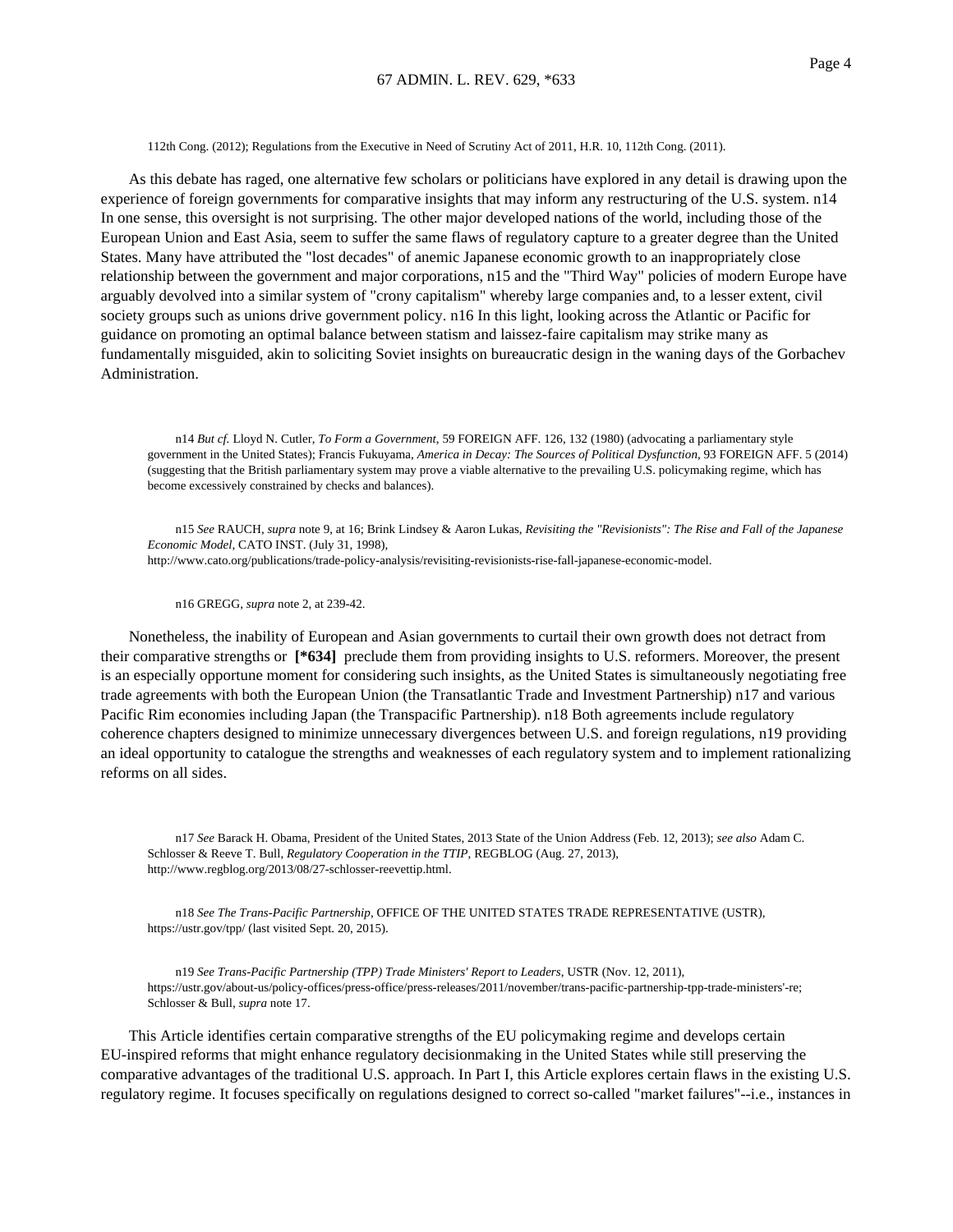which an unregulated market cannot produce efficient outcomes and requires governmental intervention to maximize net social utility. n20 It contends that the existing policymaking framework does not contain sufficient safeguards to ensure that agencies devise efficient, narrowly tailored regulatory solutions to purported market flaws. Part II then highlights certain comparative strengths of the EU system for regulatory market interventions, while acknowledging its numerous weaknesses.

n20 Tyler Cowen, *Public Goods and Externalities: Old and New Perspectives, in* PUBLIC GOODS AND MARKET FAILURES 1, 1 (Tyler Cowen ed., 1999).

Part III seeks to translate the European innovations into the U.S. context, both reworking them to account for the fundamental disparities in European and U.S. policymaking, including the fact that the Executive Branch initiates lawmaking in the European Union, and attempting to correct for various flaws in the EU approach. Specifically, this Article proposes a new "track" for agency rulemaking, dubbed "market corrective rulemaking" (MCR), which would feature a set of default procedural requirements inspired by European practices, including early stakeholder **[\*635]** input, comprehensive application of cost-benefit analysis, use of the proportionality principle, and mandated retrospective review. Congress would enjoy complete discretion in determining whether to invoke market corrective rulemaking, and traditional informal rulemaking procedures would always serve as the default. Finally, Part IV anticipates certain objections to the proposal and offers concise responses.

Ideally, erecting a new set of regulatory procedures designed to optimize and narrowly tailor regulatory interventions would serve to dispel much of the gridlock that surrounds any proposed governmental market intervention. At present, conservatives have tended to oppose any new regulation, however desirable or appropriate, n21 expressing the justifiable fear that even a seemingly benign intervention can evolve into an excessively burdensome and largely irrevocable constraint on the free market. Progressives, in turn, have tended to overlook or even defend glaring inefficiencies in the regulatory state for fear that any concession concerning the imperfections of government bureaucracies will validate the conservative narrative. n22 In light of this dynamic, it is perhaps ironic that promising reforms should be inspired by the European Union, given conservatives' utter disdain for a continent they regard as an effete bastion of "sclerotic socialism" n23 and progressives' eagerness to deny that Europe's present economic malaise carries any implications for the sustainability of the U.S. regulatory state. n24 Nevertheless, notwithstanding its inherent flaws and practical failings, the EU regulatory state represents a sophisticated system for responding to the various challenges associated with supervising a modern economy, and this Article endeavors to draw upon its strengths in designing a more responsive, efficient mechanism for correcting market **[\*636]** failures.

n21 *See* Edward Wyatt, *Dodd-Frank Act a Favorite Target for Republicans Laying Blame*, N.Y. TIMES (Sept. 20, 2011), http://www.nytimes.com/2011/09/21/business/dodd-frank-act-is-a-target-on-gop-campaign-trail.html?pagewanted=all; *see also* Steven Mufson, *House to Vote on Cap-and-Trade Emissions Bill*, WASH. POST (June 24, 2009), http://www.washingtonpost.com/wp-dyn/content/article/2009/06/23/AR2009062303456.html.

n22 *See, e.g.*, Jim Puzzanghera, *Top Democratic Lawmakers Stand by Obama on Healthcare Rollout*, L.A. TIMES (Nov. 17, 2013), http://articles.latimes.com/2013/nov/17/news/la-obamacare-top-democrats-obama-healthcare-website-rollout-20131117.

n23 *See, e.g.*, Henry Blodget, *Maybe Europe's "Sclerotic Socialism" Isn't Such A Bad Economic Model After All*, BUS. INSIDER (Aug. 14, 2009, 10:44 AM),

http://www.businessinsider.com/henry-blodget-maybe-europes-sclerotic-socialism-isnt-such-a-bad-economic-model-after-all-2009-8; Sebastian Fischer, *Socialism and Welfare: Republicans Bash Europe in Search for Votes*, SPIEGEL ONLINE (Jan. 9, 2012), http://www.spiegel.de/international/world/socialism-and-welfare-republicans-bash-europe-in-search-of-votes-a-808044.html; Nicholas Kristof, *Why is Europe a Dirty Word?*, N.Y. TIMES (Jan. 14, 2012),

http://www.nytimes.com/2012/01/15/opinion/sunday/kristof-why-is-europe-a-dirty-word.html.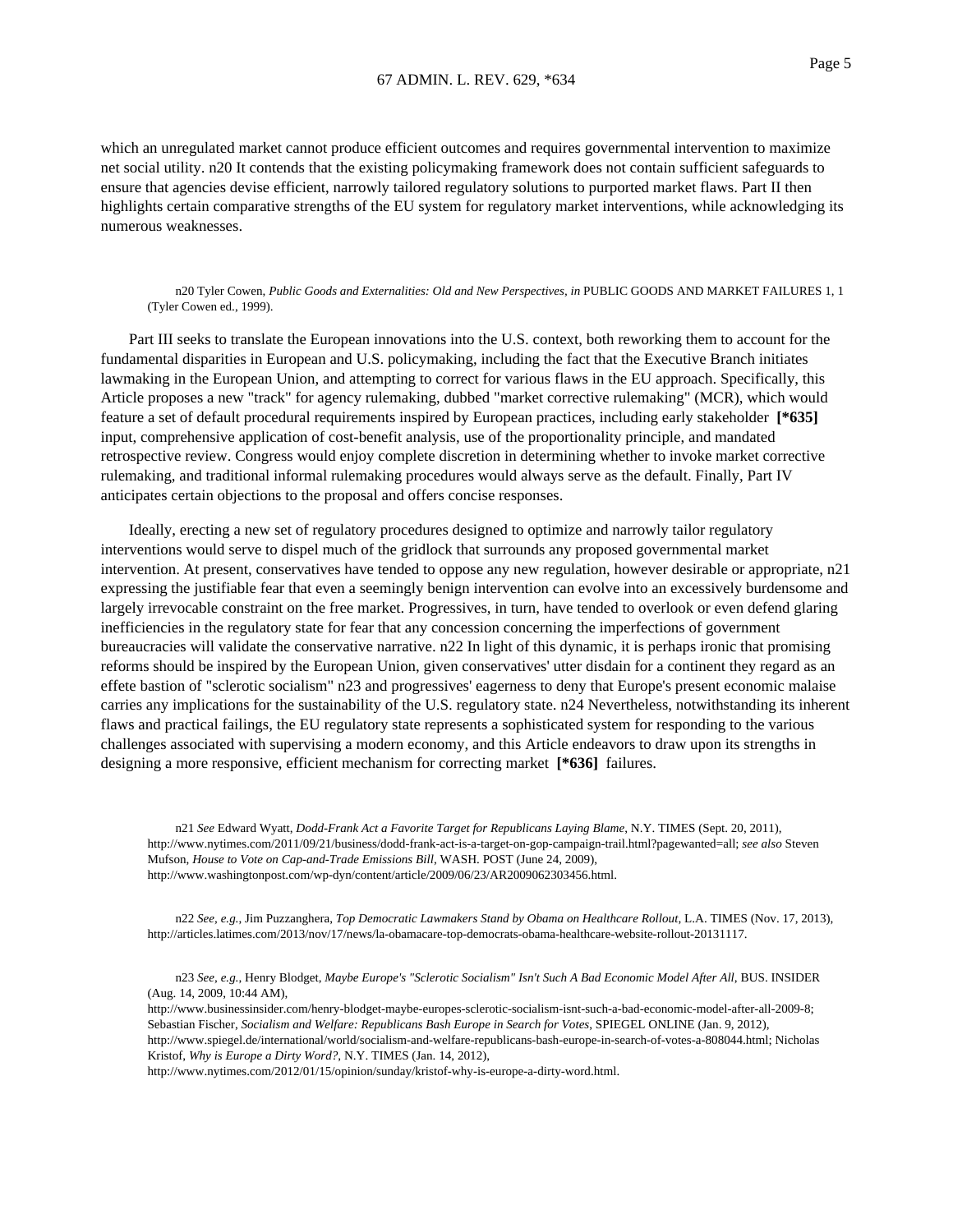n24 *See* Paul Krugman, *Legends of the Fail*, N.Y. TIMES (Nov. 10, 2011), http://www.nytimes.com/2011/11/11/opinion/legends-of-the-fail.html.

### I. RATIONALIZING REGULATORY POLICYMAKING

Though the Constitutional Framers set out to create a limited federal government, explicitly defining the powers of the national Congress n25 and reserving all residual powers to the states or to the sovereign people, n26 Congress's authority to act within its enumerated powers is virtually unbounded, save for various protections of civil liberties contained elsewhere in the Constitution. n27 In this light, federal courts will not second-guess either Congress's motives in promulgating a statute or the means it has chosen to achieve its desired end, absent some violation of a provision of the Constitution or an overly expansive reading of Congress's Article I powers. Thus, Congress passes legislation designed to correct a number of perceived ills, including, inter alia, criminal conduct, invidious discrimination, n28 infringement of religious liberty, n29 conduct deemed immoral, n30 and self-destructive behavior. n31

n25 U.S. CONST. art. I, § 8.

n26 U.S. CONST. amends. IX-X.

n27 Buckley v. Valeo, 424 U.S. 1, 132 (1976) (citations omitted) ("Congress has plenary authority in all areas in which it has substantive legislative jurisdiction, so long as the exercise of that authority does not offend some other constitutional restriction."); Sarah H. Cleveland, *Powers Inherent in Sovereignty: Indians, Aliens, Territories, and the Nineteenth Century Origins of Plenary Power Over Foreign Affairs*, 81 TEX. L. REV. 1, 279 (2002) (noting that Congress possesses extensive legislative power under the Commerce Clause but cannot wield that authority in a manner that violates certain negative rights contained in the Constitution).

n28 *See, e.g.*, Civil Rights Act of 1964, Pub. L. No. 88??352, 78 Stat. 241 (1964) (codified at 42 U.S.C. §§ 2000a-2000h-6 (2012)).

n29 *See, e.g.*, Religious Land Use and Institutionalized Persons Act, Pub. L. No. 106-274, 114 Stat. 803 (2000) (codified at 42 U.S.C. §§ 2000cc to -5); Religious Freedom Restoration Act, Pub. L. No. 103-141, 107 Stat. 1488 (1993) (codified at 42 U.S.C. § 2000bb to -4).

n30 *See, e.g.*, Mann Act, 36 Stat. 825 (1910) (codified as amended at 18 U.S.C. §§ 2421-24).

n31 *See, e.g.*, Controlled Substances Act, Pub. L. No. 91-513, 84 Stat. 1242 (1970) (codified at 21 U.S.C. § 801-971).

In many instances, Congress acts to correct what it perceives as a flaw in the market forces prevailing in a system of laissez faire capitalism, attempting to realign market incentives in a manner that it believes will maximize net social utility. n32 Traditionally, Congress has legislated in response to a number of market dynamics described in the economic literature as "market failures," including:

**[\*637]** . *Monopoly Power*: The economies associated with the expanding scale of firms may result in a situation in which one or a few major firms dominate a given segment of the economy, creating the risk that these firms will increase prices beyond the levels justified by the laws of supply and demand. n33 . *Externalities*: Prevailing market forces may not require existing firms to internalize all the costs of their activities, creating an incentive for those firms to continue engaging in such activities, even if they impose net costs on society. n34

. *Public Goods*: Situations may emerge wherein the benefits individual actors accrue from exploiting a certain economic good exceed the costs, even if the net social costs of such exploitation exceed the benefits. n35

. *Information Asymmetries*: Though classical economic theories assume that all individuals have access to perfect information, n36 this assumption often does not hold in practice. In some situations, one set of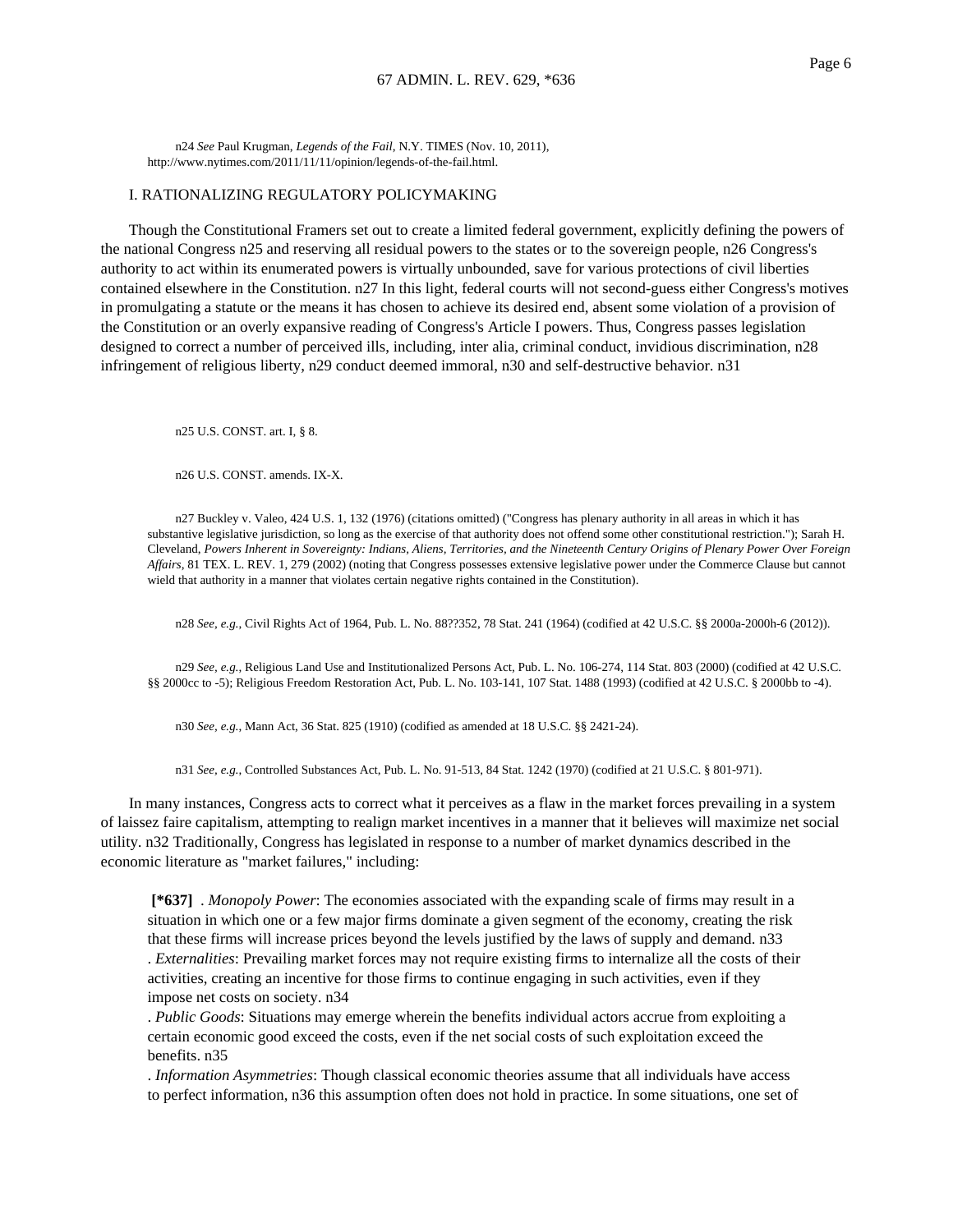actors may consistently possess more or superior information vis-à-vis another set of actors. n37

n32 *See* STIGLITZ, *supra* note 3, at 33-34 ("Markets by themselves often fail to produce efficient and desirable outcomes, and there is a role for government in correcting these market failures, that is, designing policies (taxes and regulations) that bring private incentives and social returns into alignment.").

n33 SUSAN E. DUDLEY & JERRY BRITO, REGULATION: A PRIMER 13 (2d ed. 2012).

n34 *Id.* at 12.

n35 *Id.* at 13.

n36 RICHARD H. THALER & CASS R. SUNSTEIN, NUDGE 6-7 (2009).

n37 DUDLEY & BRITO, *supra* note 33, at 13-14.

Notwithstanding the nearly uniform consensus of economists on the existence of such market dynamics, the question of how to ascertain the existence of a "market failure" and the related inquiry of whether intervention by some external actor can restore market efficiency are subjects of vigorous academic debate. n38 Furthermore, even assuming that astute government interventions can correct market failures and maximize net social utility, a number of vexing problems complicate any effort to design targeted market corrections. For instance, consider the example of emissions of industrial pollutants by factories adjacent to a national forest, resulting in habitat loss for an endangered species (a classic externality problem). In contemplating a statute designed to correct this market failure, the legislature must consider the following issues:

. The legislature must first ascertain the existence of a "market **[\*638]** failure." The simplest means of doing so would presumably compare the economic costs and benefits of the status quo to the economic costs and benefits of a number of alternative regulatory interventions and determine whether one of the regulatory alternatives maximizes net social benefits. This requires exceedingly difficult economic modeling, including both the construction of counter-factual scenarios (i.e., forecasting the costs and benefits of a hypothetical state of affairs) n39 and efforts to quantify somewhat abstract benefits (e.g., what is the monetary value of preserving the endangered species?). n40

. Once the legislature has decided that a "market failure" exists, it must then determine the nature and scope of the optimal regulatory intervention. This may simply entail selecting the intervention that maximizes net economic benefits, though other policy goals may counsel in favor of selecting another alternative. For instance, in the hypothetical scenario, mandating that factories adopt a technology that eliminates all noxious emissions might maximize net benefits if the projected benefits of preserving the endangered species are large and the projected compliance costs to industry are comparatively small. Nevertheless, if the legislature anticipates that this approach may prove unnecessarily disruptive to industry--e.g., if the factories have relatively low profit margins--it may select a less burdensome alternative, such as a system of tradable permits allowing holders to emit a certain quantity of pollutant. n41

**[\*639]** . Even if the legislature correctly diagnoses a "market failure," market forces may evolve such that outside intervention becomes unnecessary. For instance, the factories described in the hypothetical may eventually adopt novel production methods that no longer emit the pollutant in question. If the legislature has mandated the adoption of a pollution-abatement filter on all emitting sources, the statute may impose an unjustified burden on factories wishing to install new machinery without the required filters. The legislature can theoretically repeal the statute, but it may fail to do so for reasons of inertia or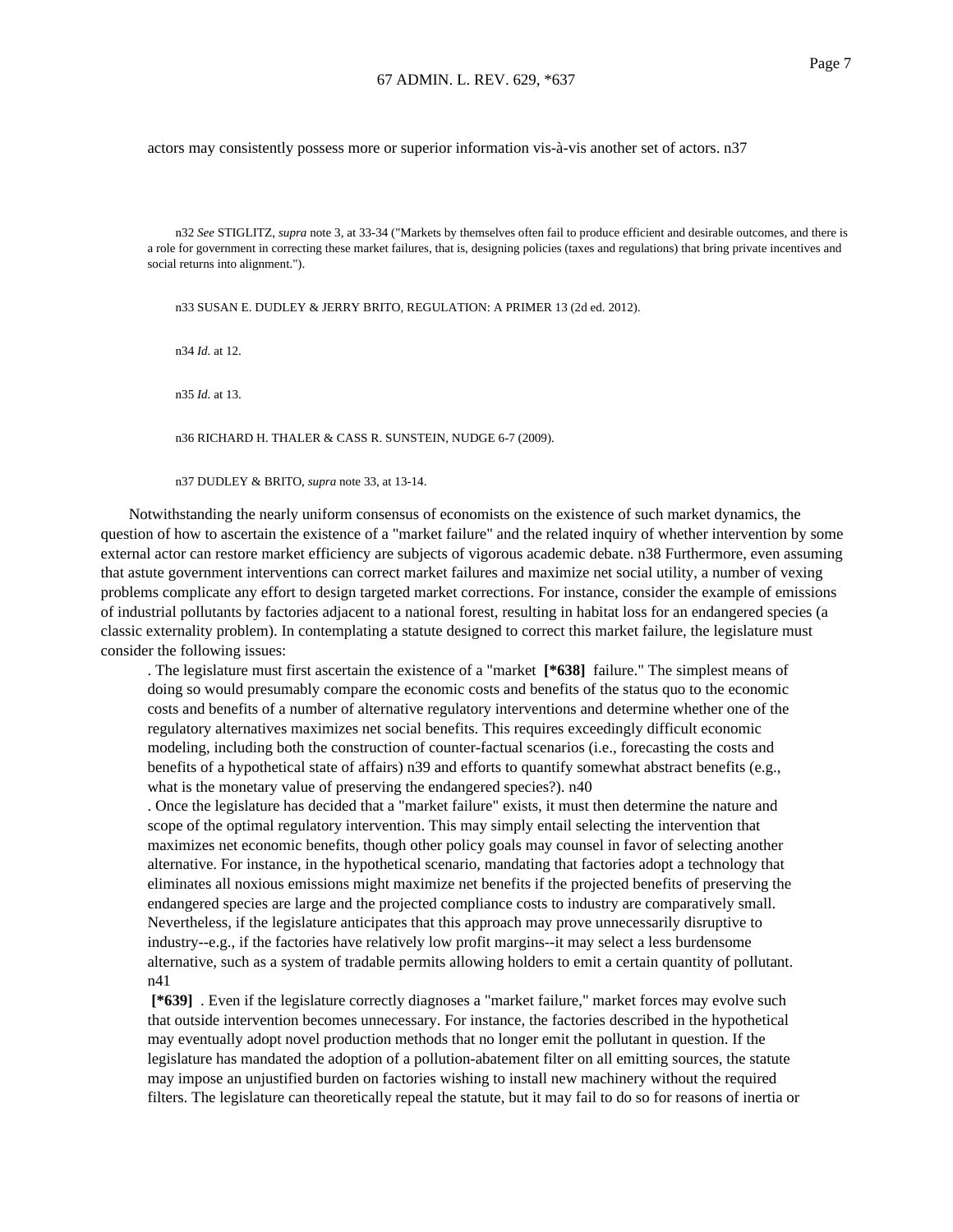### lobbying by interests that benefit from the status quo. n42

n38 *Compare* DAVID D. FRIEDMAN, THE MACHINERY OF FREEDOM 261 (3d ed. 2014) ("In the real world, the alternative to laissez-faire is not rule by a benevolent and supremely competent dictator, it is having decisions made on the political market instead of the private market . . . . Market failure, the exception on the private market, is the rule on the political market."), *with* STIGLITZ, *supra* note 3, at 21 ("There is in fact little presumption that markets are in general efficient. This means that there is an enormous potential role for government to correct these market failures.").

n39 *See* Joshua I. Schwartz, *The Status of the Sovereign Acts and Unmistakability Doctrines in the Wake of* Winstar: *An Interim Report*, 51 ALA. L. REV. 1177, 1224-25 (2000) ("There may be no direct evidence of how a comparable institution would have fared under the counter-factual course of regulatory treatment through the same stretch of time. The truth seems to be that it is extremely difficult to establish with any confidence what the economic fortunes of a particular enterprise would have been had it been afforded a radically different regulatory environment.").

n40 *See* Exec. Order No. 12,866 § 1(a), 58 Fed. Reg. 51,735, 51,735 (Oct. 4, 1993) (noting that some "qualitative measures of costs and benefits" are "difficult to quantify, but nevertheless essential to consider").

n41 *See* Stephen Breyer, *Analyzing Regulatory Failure: Mismatches, Less Restrictive Alternatives*, *and Reform*, 92 HARV. L. REV. 547, 582 (1979) (contending that regulators might correct for externalities by issuing "a limited number of rights to engage in [disfavored] conduct (such as pollution)," which then can be "bought and sold on the free market"). Applying these principles, several Senators and Congresspersons have introduced "cap-and-trade" legislation in the last several congressional sessions to deal with the threat of anthropogenic climate change, though none of these bills has yet passed. *See, e.g.*, Ensuring Affordable Energy Act, H.R. 621, 113th Cong. (2013); Ensuring Affordable Energy Act, H.R. 153, 112th Cong. (2011); Ensuring Affordable Energy Act, H.R. 6511, 111th Cong. (2010); Emission Migration Prevention with Long-term Output Yields Act, H.R. 1759, 111th Cong. (2009); Global Warming Reduction Act of 2007, S. 485, 110th Cong. (2007); Electric Utility Cap and Trade Act of 2007, S. 317, 110th Cong. (2007).

n42 *See* Michael A. Livermore, *Reviving Environmental Protection: Preference-Directed Regulation and Regulatory Ossification*, 25 VA. ENVTL. L.J. 311, 346-47 (2007). For instance, in the hypothetical scenario, factories that have installed the pollution-abatement technology may argue in favor of preserving the statute, since they have already incurred the sunk costs associated with installing the technology and may benefit from the barrier to entry that the legislation imposes on new firms.

Lamentably, Congress is not well positioned to conduct these analyses and devise the optimal regulatory intervention in response to a perceived market failure. Though congressional committees are staffed by policymaking experts, n43 and though Senators and Congresspersons can call upon the services of the Congressional Budget Office (CBO) to ascertain the budgetary impact of proposed legislation, n44 Congress as a whole generally lacks the institutional expertise to assess market failures, design narrowly tailored legislative responses, and then readjust the legislation in response to evolving market forces.

n43 David M. Wagner, American Trucking: *The "New Nondelegation Doctrine" is Dead (Long Live the Old One?)*, 11 U. BALT. J. ENVTL. L. 25, 27 (2003) ("Congress . . . employs experts, especially on its committee staffs as distinct from its personal staffs, and these experts play a major role in drafting legislation.").

n44 CONGRESSIONAL BUDGET OFFICE (CBO), AN INTRODUCTION TO THE CONGRESSIONAL BUDGET OFFICE 2 (Nov. 2012), *available at* http://www.cbo.gov/sites/default/files/cbofiles/attachments/2012-IntroToCBO.pdf ("CBO provides formal, written estimates of the cost of virtually every bill 'reported' (approved) by Congressional committees to show how the bill would affect spending or revenues over the next 5 or 10 years, depending on the type of spending involved.").

Fortunately, Congress need not rely exclusively upon its own expertise in conducting this exercise. For well over a century, Congress has delegated exceedingly expansive regulatory powers to administrative agencies, n45 **[\*640]** which are staffed by economists, scientists, and other technical specialists who are much better equipped to grapple with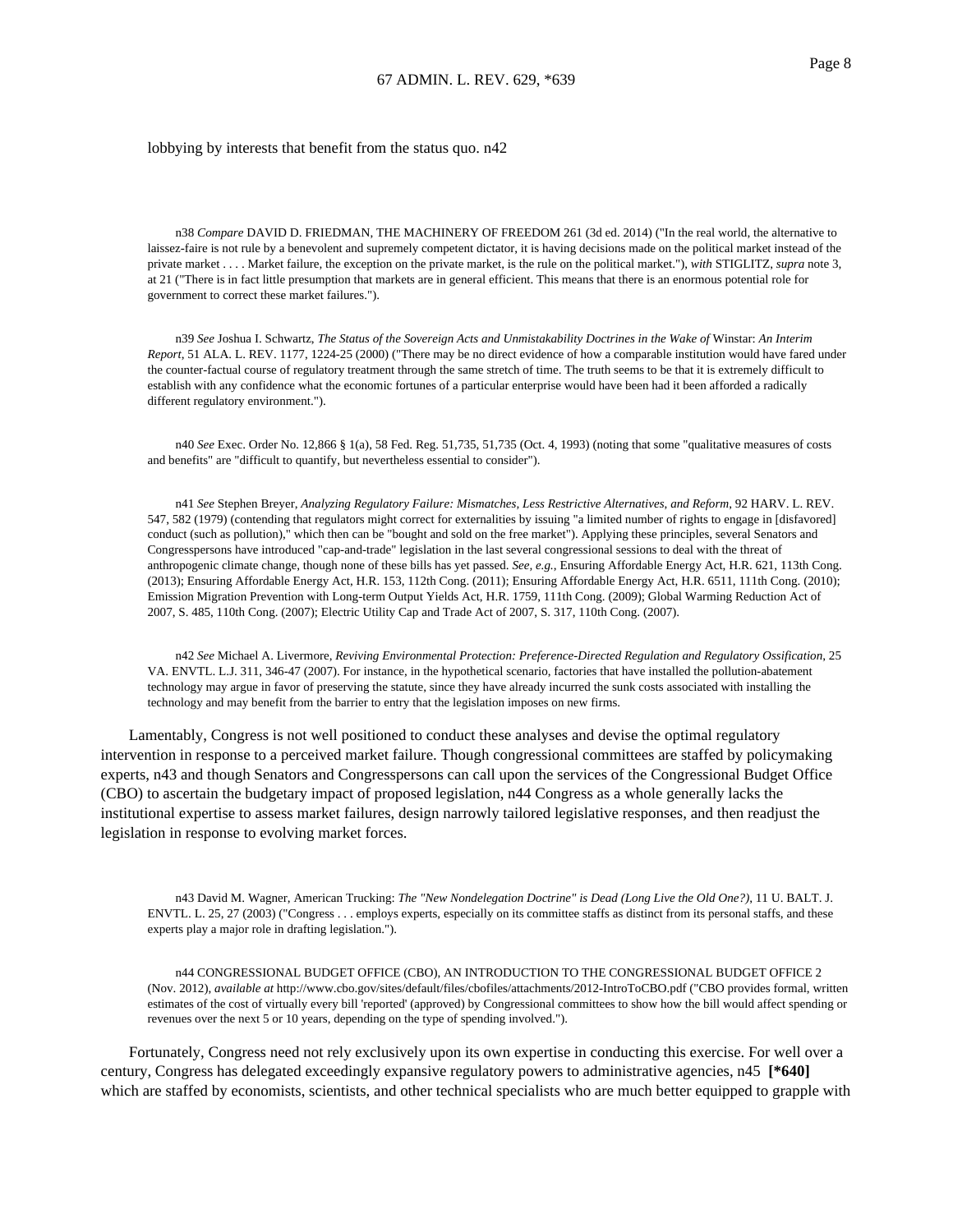these challenging problems. In light of the decline of the non-delegation doctrine, Congress can, in theory, merely limn the broad outlines of a market flaw calling for regulatory intervention and rely upon administrative agencies to engineer an appropriate solution. n46

n45 The first modern agency, the Interstate Commerce Commission, was formed in 1887. Mark C. Niles, *On the Hijacking of Agencies (and Airplanes): The Federal Aviation Administration, "Agency Capture," and Airline Security*, 10 AM. U. J. GENDER SOC. POL'Y & L. 381, 387 (2002). As Professor Jerry Mashaw has demonstrated, however, the various Cabinet Departments assumed significant executive responsibilities from the very early days of the Republic, suggesting that the modern conception of "administrative law" developed much earlier than originally supposed. JERRY L. MASHAW, CREATING THE ADMINISTRATIVE CONSTITUTION 33 (2012).

n46 *See, e.g.*, Mistretta v. United States, 488 U.S. 361, 378 (1989) (rejecting the proposition that delegations "may not carry with them the need to exercise judgment on matters of policy"). The Supreme Court drew similar conclusions in *Yakus v. United States*: The essentials of the legislative function are the determination of the legislative policy and its formulation and promulgation as a defined and binding rule of conduct . . . . These essentials are preserved when Congress has specified the basic conditions of fact upon whose existence or occurrence, ascertained from relevant data by a designated administrative agency, it directs that its statutory command shall be effective. It is no objection that the determination of facts and the inferences to be drawn from them in the light of the statutory standards and declaration of policy call for the exercise of judgment, and for the formulation of subsidiary administrative policy within the prescribed statutory framework.

Unlike Congress, agencies are, as a general matter, legally bound to consider the economic costs and benefits of their proposed regulatory actions. Under Executive Order (EO) 12,866, executive branch agencies must take into account costs and benefits associated with proposed rulemakings, unless they are foreclosed from doing so by law, and they must prepare a formal regulatory impact analysis for "significant regulatory actions"--i.e., those exceeding \$ 100 million in annual economic impact--that is reviewed by OIRA. n47 Independent regulatory agencies are not subject to the regulatory analysis requirements in EO 12,866, but they are often required to consider costs and benefits via their authorizing statutes. n48 Thus, to the extent that an agency endeavors to craft a regulatory response to a market failure, it likely will give some consideration to the economic impacts of its proposed intervention.

n47 *See* Exec. Order No. 12,866 §§ 3(f), 6, 58 Fed. Reg. 51,735, 51,740-42 (Oct. 4, 1993); *see also* Exec. Order No. 13,563 § 1(b), 76 Fed. Reg. 3821, 3821 (Jan. 21, 2011) (reaffirming the principles of Executive Order 12,866).

n48 *See* CURTIS W. COPELAND, ECONOMIC ANALYSIS AND INDEPENDENT REGULATORY AGENCIES 38-55 (Apr. 30, 2013), *available at* https://www.acus.gov/sites/default/files/documents/Copeland%20Final%20BCA%20Report%204-30-13.pdf (cataloguing statutory cost-benefit analysis requirements at various independent regulatory agencies).

At the same time, significant interstices in agency economic analysis requirements remain. Though most independent regulatory agencies are statutorily required to consider regulatory benefits and costs or voluntarily **[\*641]** elect to do so, n49 they generally are under no obligation to quantify benefits and costs and attempt to maximize net monetary benefits. n50 Moreover, in some instances, both executive branch and independent regulatory agencies are foreclosed from relying upon projected economic costs and benefits in devising a regulation. n51 Finally, even for those executive branch agency rules for which EO 12,866 requires consideration of costs and benefits, OIRA only reviews those rules that qualify as "significant," n52 thereby removing a powerful incentive for agencies to conduct rigorous economic analysis and to coordinate their regulatory decisionmaking with sister agencies for those rules that do not meet that threshold. n53

<sup>331</sup> U.S. 414, 424-25 (1944).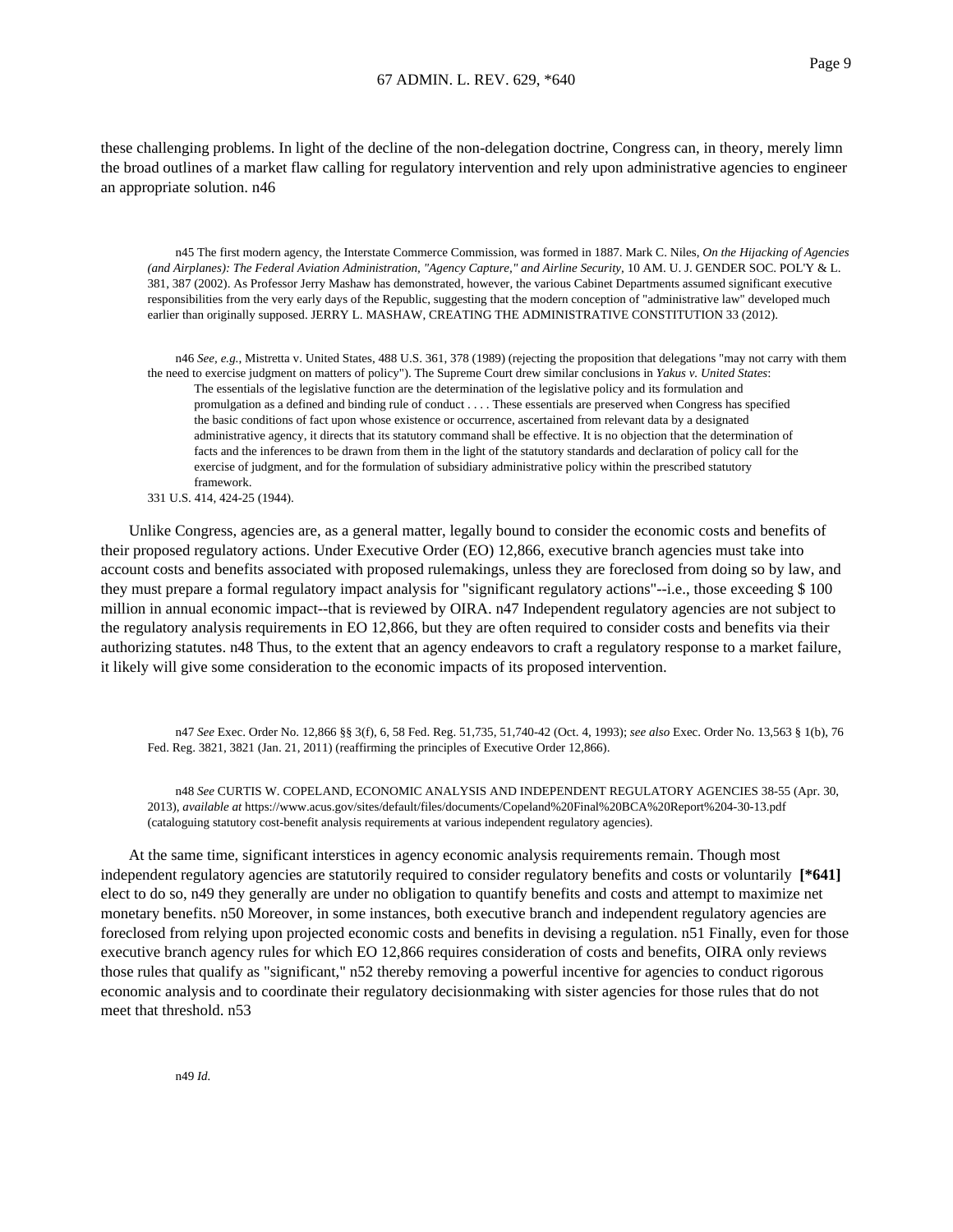n50 *Id.* at 4.

n51 *See, e.g.*, Whitman v. Am. Trucking Ass'ns, Inc., 531 U.S. 457, 466-67 (2001) (determining that the provisions of the Clean Air Act authorizing the Environmental Protection Agency (EPA) to set national ambient air quality standards foreclose the consideration of regulatory costs); Exec. Order No. 12,866 § 1(a), 58 Fed. Reg. 51,735, 51,735 (Oct. 4, 1993) (urging executive branch agencies to maximize net regulatory benefits "unless a statute requires another regulatory approach"). *But see* Robert V. Percival, *Regulatory Evolution and the Future of Environmental Policy*, 1997 U. CHI. LEGAL F. 159, 177 (1997) ("Statutes that explicitly forbid consideration of costs are extremely rare.").

n52 Exec. Order No. 12,866 §§ 3(f), 6(b)(1), 58 Fed. Reg. 51,735, 51,738, 51,742 (Oct. 4, 1993).

n53 *See* Sunstein, *supra* note 12, at 1840 (emphasizing the Office of Information and Regulatory Affairs' (OIRA's) coordinative role).

In addition, mere maximization of net economic benefits may not necessarily represent the optimal strategy for addressing many market failures. As implied in the hypothetical market intervention designed to mitigate externalities, a benefit-maximization strategy may prove unnecessarily disruptive of the underlying market, such that a more modest alternative with smaller net benefits is preferable. n54 For example, pure cost-benefit analysis may not account for distributional impacts: if the benefit-maximizing strategy creates significant benefits for relatively affluent entities (e.g., large incumbent firms) and imposes major costs on relatively impecunious ones (e.g., small startup businesses), an alternative approach may prove preferable. n55

n54 This is especially problematic if there is reason to believe that the agency's calculations improperly inflate regulatory benefits. *See* Gabriel Daly, *A New Cost of Cost- Benefit Analysis*?, HARV. ENVTL. L. REV. BLOG (Nov. 7, 2013), http://www3.law.harvard.edu/journals/elr/2013/11/07/a-new-cost-of-cost-benefit-analysis/#\_ftn5 (describing the controversy surrounding the EPA's reliance upon "co-benefits" from reduction in ambient particulate matter to justify a regulation aimed at reducing mercury emissions).

n55 *See* Exec. Order No. 12,866 § 1(a), 58 Fed. Reg. 51,735, 51,735 (Oct. 4, 1993) (directing executive branch agencies to consider "distributive impacts," amongst other factors, in addition to a pure calculation of economic costs and benefits); Richard W. Parker, *Grading the Government*, 70 U. CHI. L. REV. 1345, 1407 (2003) ("Aggregate statistics conceal potentially important issues of who pays the cost of regulation, and who benefits."); *see also* Eileen Gauna, *The Environmental Justice Misfit: Public Participation and the Paradigm Paradox*, 17 STAN. ENVTL. L.J. 3, 9-12 (1998) (noting how environmental laws designed to maximize net environmental benefits may have inflicted disproportionate harms on poor and minority communities).

**[\*642]** To some extent, broad public participation may correct for the lack of any comprehensive regime for weighing regulatory costs and benefits: under pluralistic conceptions of government, special interests will lobby government decisionmakers, and the decisionmakers will favor those groups that advocate most effectively, and therefore placing the highest value upon the outcome sought. n56 Though, in theory, it is easier for an individual stakeholder to influence an administrative agency engaged in notice-and-comment rulemaking than it is to influence Congress, n57 in reality, the vast majority of influential public comments received by agencies are submitted by large firms rather than small businesses, civil society organizations, or members of the general public. n58 Furthermore, agencies often receive informal stakeholder input well in advance of initiating notice-and-comment, n59 and less sophisticated stakeholders may not be aware of or favorably positioned to participate in this process. This potential for skewed input places a major limitation on agencies' ability to effectively resolve market failures, increasing the likelihood that governmental **[\*643]** interference will improperly favor a handful of well-connected players. n60

n56 WILLIAM N. ESKRIDGE, JR. ET AL., CASES AND MATERIALS ON LEGISLATION 48-50 (4th ed. 2007) ("Our pluralistic system is a marketplace of ideas, where all perspectives are articulated forcefully and persuasively. The best ideas succeed, while the worst are discarded.").

n57 Agencies, unlike members of Congress, are required to engage in a formal process by which they solicit stakeholder input. Though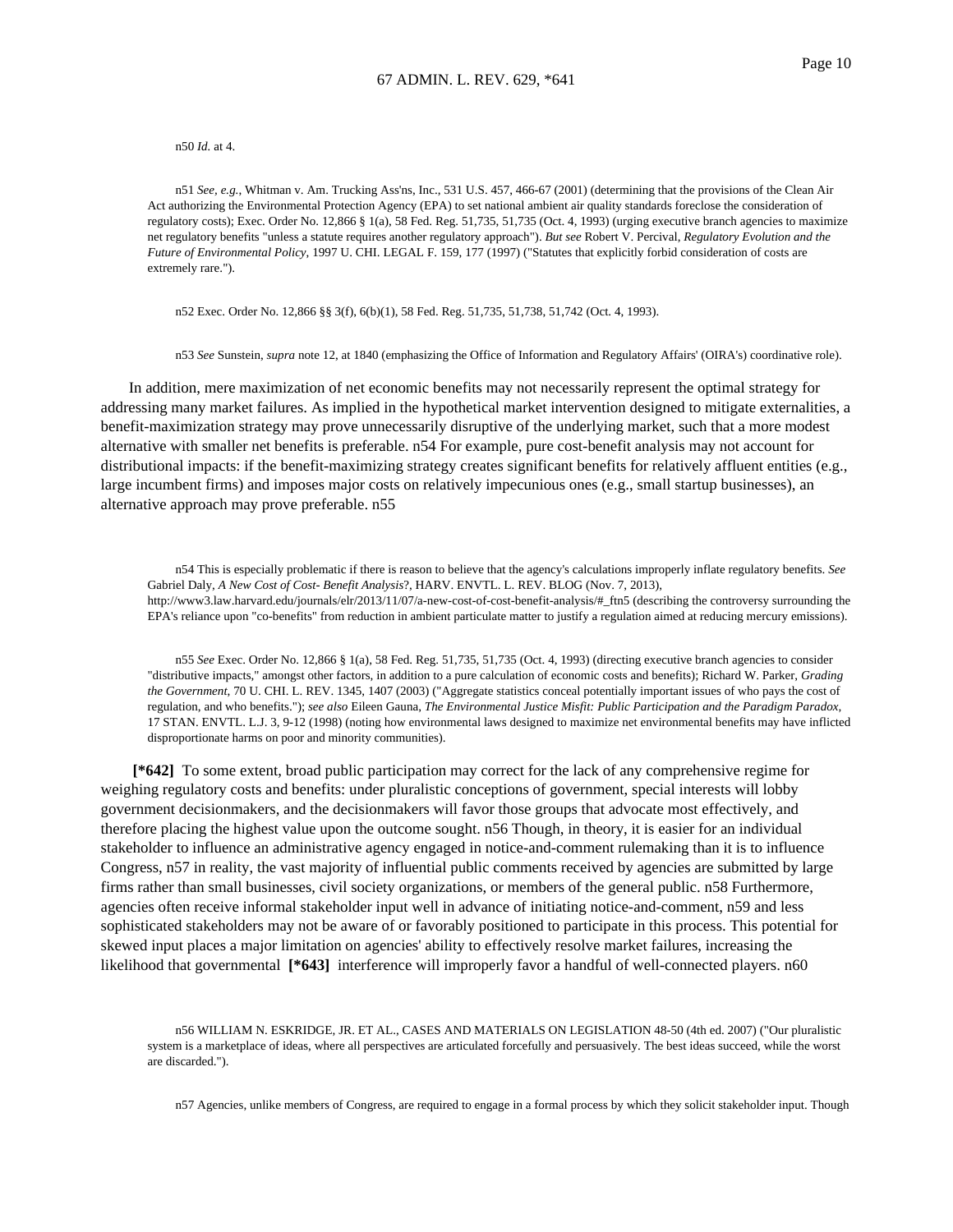any person--human or corporate--can lobby members of Congress, Senators and Congresspersons are under no formal obligation to consider outside input--other than the electoral consequences that may result from ignoring the concerns of their actual constituents--and the cost of compiling information that is likely to prove influential in statutory policymaking is relatively high. *See* Albert R. Hunt, *Unleashing More Money into Politics*, N.Y. TIMES (Aug. 25, 2013), http://www.nytimes.com/2013/08/26/us/unleashing-more-money-into-politics.html (noting that small contributions to candidates are not as influential when donors can spend millions). By contrast, the Administrative Procedure Act (APA) mandates that agencies provide notice and an opportunity for comment in connection with most rulemakings and consider the "relevant matter presented" in the materials received. 5 U.S.C. § 553 (2012).

n58 *See, e.g.*, Nina A. Mendelson, *Regulatory Beneficiaries and Informal Agency Policymaking*, 92 CORNELL L. REV. 397, 431 (2007); Sidney A. Shapiro, *The Complexity of Regulatory Capture: Diagnosis, Causality, and Remediation*, 17 ROGER WILLIAMS U. L. REV. 221, 235-36 (2012); Wendy Wagner, *Revisiting the Impact of Judicial Review on Agency Rulemakings: An Empirical Investigation*, 53 WM. &MARY L. REV. 1717, 1772, 1785-86 (2012); Jason Webb Yackee & Susan Webb Yackee, *A Bias Towards Business? Assessing Interest Group Influence on the U.S. Bureaucracy*, 68 J. POL. 128, 133 (2006).

n59 ESA L. SFERRA-BONISTALLI, ACUS, EX PARTE COMMUNICATIONS IN INFORMAL RULEMAKING 15 (May 1, 2014), *available at* https://www.acus.gov/sites/default/files/documents/Final%20Ex%20Parte%20Communications%20in%20Informal%20Rulemaking%20%5B5-1-14%5D\_0.pdf.

n60 *See* RANDALL G. HOLCOMBE & ANDREA M. CASTILLO, LIBERALISM AND CRONYISM 3-4 (2013) (contending that any political system that places decisionmaking power in a governmental official, rather than the free market, necessarily requires some level of discretion in allocating costs and benefits of government activity and therefore creates the risk of cronyism).

Finally, even assuming that an agency correctly diagnoses a market failure and crafts a well-tailored response, market dynamics may evolve such that an optimal approach becomes increasingly suboptimal over time. Partly in response to this problem, President Obama recently issued three executive orders on "retrospective review" of agency regulations. Two such orders direct all executive branch agencies to review their existing stock of regulations periodically and eliminate or modify those rules that have become outdated n61; a third encourages independent regulatory agencies to do the same, though they are under no legal obligation to comply. n62

n61 Exec. Order No. 13,610, 77 Fed. Reg. 28,469 (May 14, 2012); Exec. Order No. 13,563 § 6, 76 Fed. Reg. 3821, 3822 (Jan. 21, 2011).

n62 Exec. Order No. 13,579 § 2, 76 Fed. Reg. 41,587, 41,587 (July 14, 2011).

In theory, to the extent that market dynamics have shifted such that an agency's response to a preexisting market failure has become outdated, the agency will identify this flaw while conducting retrospective review and revise its rule accordingly. In practice, this outcome is unlikely. First, a system of self-review by agencies suffers from a number of flaws: agency officials may be strongly invested in the regulatory status quo; they may lack the resources to conduct robust retrospective analysis; and they may be unaware of how their rules interact with those of sister agencies. n63 Second, even assuming that the agency conducts a thorough lookback analysis and identifies outmoded regulations, it may lack the statutory authority to abandon these regulatory interventions or modify them in a manner that responds to evolving market forces.

n63 Reeve T. Bull, *Building a Framework for Governance: Retrospective Review and Rulemaking Petitions*, 67 ADMIN. L. REV. 265 (2015).

In short, though administrative agencies are almost certainly more capable of crafting sophisticated, narrowly tailored regulatory responses to perceived market failures than Congress, the regulatory policymaking process nevertheless suffers from a number of drawbacks that virtually ensure that many, if not most, efforts to correct market flaws will be suboptimal in the initial instance and will become increasingly outmoded--and, not infrequently,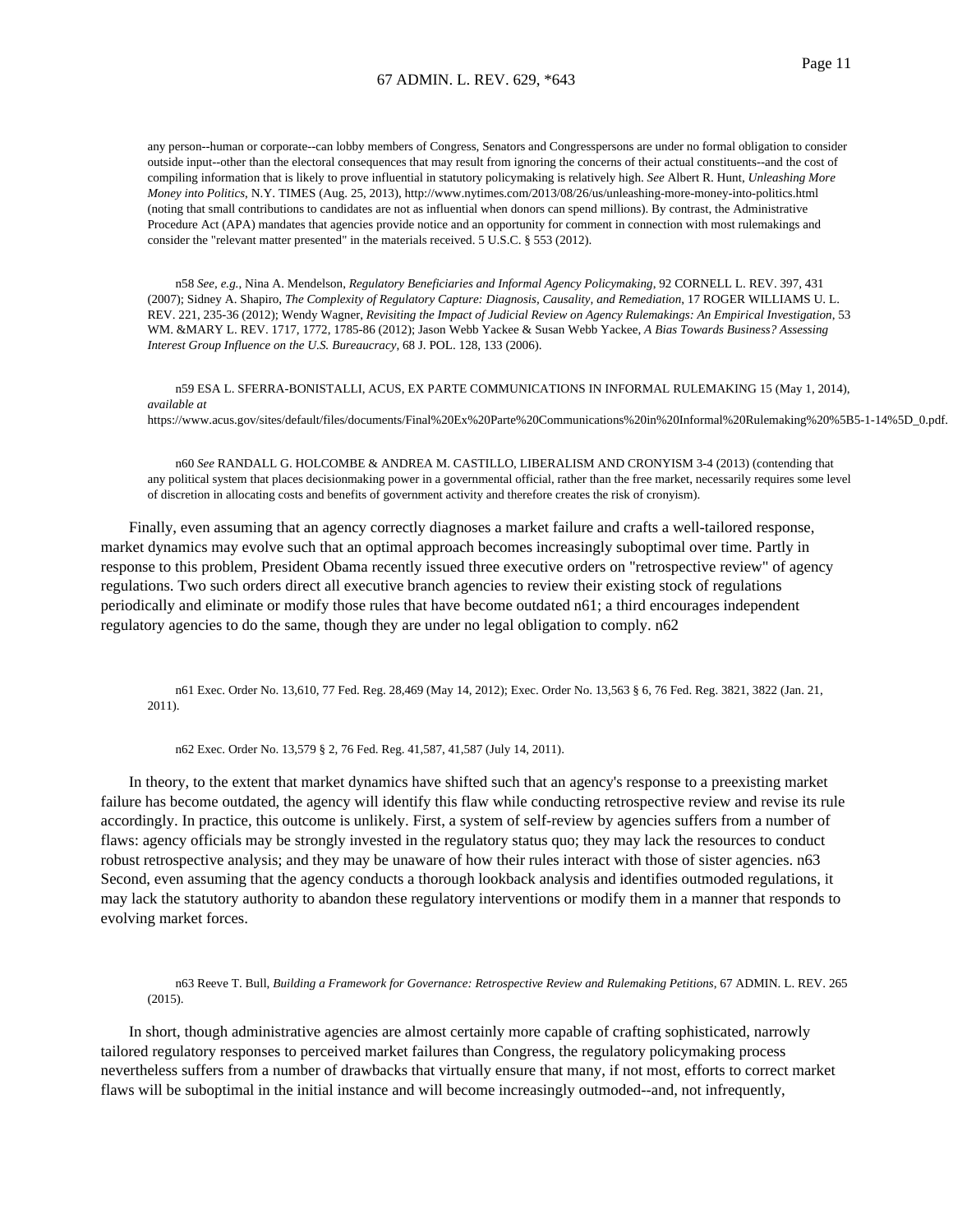counterproductive--over time. Though this is, to some extent, inevitable in a system that relies upon government officials to diagnose market flaws based on imperfect information and then attempt to craft long-term solutions, n64 one might nevertheless design a more dynamic **[\*644]** regulatory system that relies upon the best available information in engineering responses to market failures and then readjusts the regulatory response in light of evolving market forces. Taking a worldwide perspective, no modern state has designed an optimal solution, yet the European Union has developed a number of innovations for confronting this problem. The next Part analyzes some of the comparative strengths of the EU system and examines whether they might elucidate promising reforms for the U.S. regime.

n64 *See* FRIEDMAN, *supra* note 38, at 261 ("Individual actors usually receive most of the benefit and pay most of the cost of their actions, making market failure the exception, not the rule. On the political market individual actors--voters, politicians, lobbyists, judges, policemen--almost never bear much of the cost of their actions or receive much of the benefit. Hence market failure, the exception on the private market, is the rule on the political market."); HAYEK, *supra* note 11, at 95 ("There would be no difficulty about efficient control or planning were conditions so simple that a single person or board could effectively survey all the relevant facts. It is only as the factors which have to be taken into account become so numerous that it is impossible to gain a synoptic view of them that decentralization becomes imperative.").

### II. DRAWING UPON EU INSIGHTS

In many important respects, the EU regulatory system is fully decades behind its American counterpart. Whereas the Administrative Procedure Act (APA) was enacted in 1946, n65 and the modern system of Presidential review of agency rulemaking took form over the 1970s and was formalized in 1981, n66 the current EU regulatory framework was substantially reworked in the Treaty of Lisbon in 2009 and continues to evolve. n67 Administrative law scholars have hailed the U.S. notice-and-comment rulemaking process as a profound innovation that has proven remarkably durable over its roughly seventy-year history. n68 The European Union, by contrast, recently overhauled the comitology process by which it adopts "secondary legislation" in the Lisbon Treaty. n69

n65 Pub. L. No. 79??404, 60 Stat. 237 (1946).

n66 Jim Tozzi, *OIRA's Formative Year's: The Historical Record of Centralized Regulatory Review Preceding OIRA's Founding*, 63 ADMIN. L. REV. 37, 44-45, 63 (2011).

n67 *See* Consolidated Version of the Treaty on the Functioning of the European Union arts. 290-91, Oct. 26, 2012, 2012 O.J. (C 326) 172-73 [hereinafter TFEU] (revamping the EU comitology process by creating a new system wherein regulatory actions are categorized as "implementing acts" or "delegated acts").

n68 *See* William H. Allen, *The Durability of the Administrative Procedure Act*, 72 VA. L. REV. 235, 237 (1986) (referring to the notice-and-comment provision of the APA as a "striking example of durability" that "reads today just as it did when it was enacted in 1946").

n69 TFEU, *supra* note 67, arts. 290-91, at 172-73.

Notwithstanding its flaws, the EU lawmaking process has numerous features that contrast favorably with the American approach. Indeed, the architects of the EU system had the benefit of observing the longstanding **[\*645]** U.S. regime and designing their system to correct for its perceived limitations. n70 While eschewing any normative judgment as to which system is superior on the whole--which is likely to be a fruitless exercise and to depend upon the policies one deems paramount--one can nonetheless identify strengths of the EU system that render it more rational and efficient in certain respects. This Part will highlight four of those comparative advantages: (1) early solicitation of stakeholder input; (2) early application of cost-benefit analysis; (3) use of the proportionality principle; and (4) retrospective review of all laws. This Part will also examine certain flaws of the EU system, including EU regulators'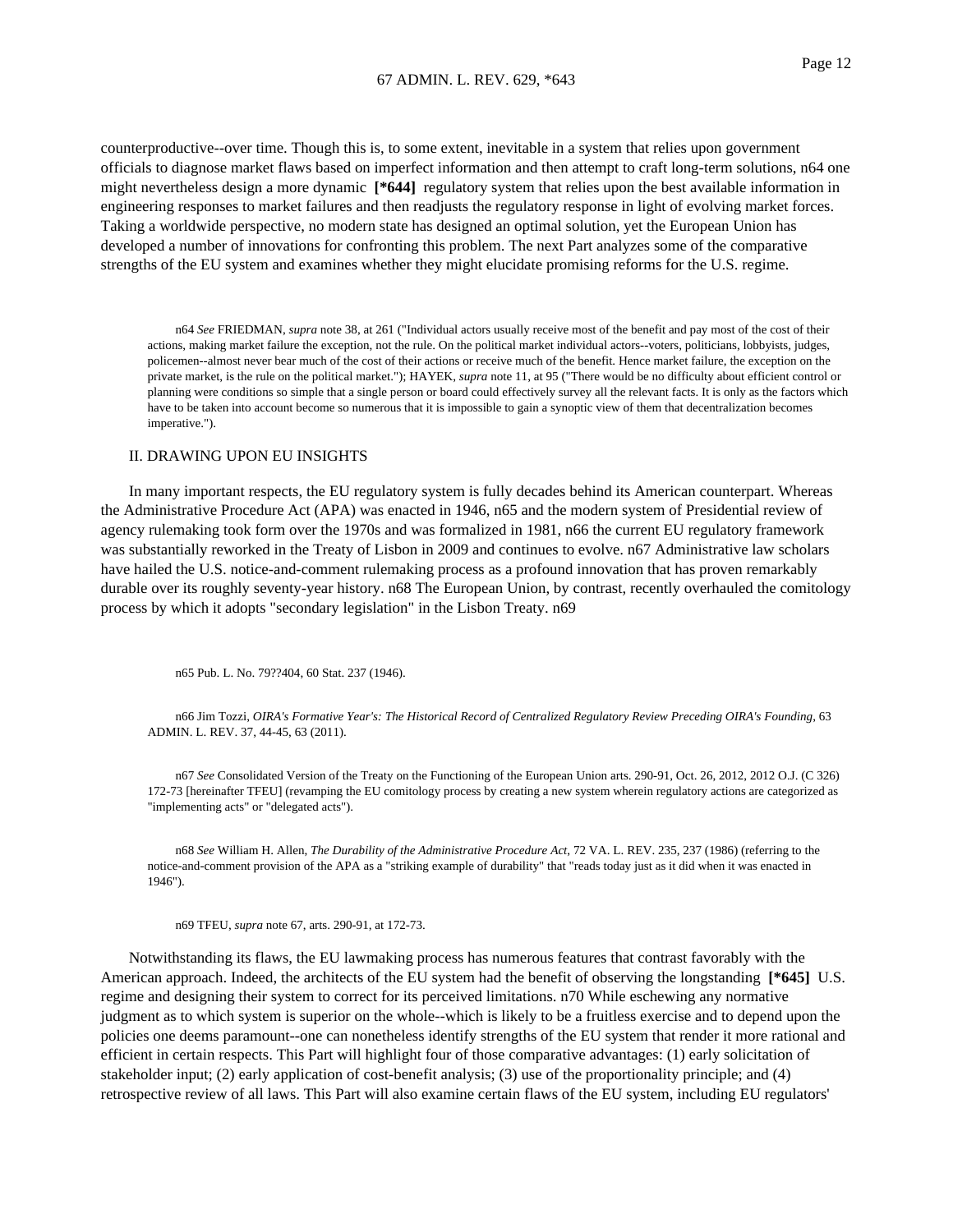frequent failure to live up to the overall aspirations of the regime, thus identifying minefields U.S. regulators should avoid in enacting any European-inspired reforms.

n70 In this sense, the dynamic resembles constitutional drafting in newly emerging nations, which often borrows heavily not only from the U.S. Constitution itself but also from the subsequent centuries of constitutional interpretation and elaboration by the courts. Anthony Lester QC, *The Overseas Trade in the American Bill of Rights*, 88 COLUM. L. REV. 537, 537 (1988).

(1) *Early, Diverse Stakeholder Input*: At the rulemaking stage, the U.S. regulatory system is premised on the notion that decisionmakers should have access to the widest possible array of information. Much of the data upon which agency decisionmakers rely is developed "in-house" by technically trained officials, but the notice-and-comment process ensures that private sector entities enjoy the opportunity to furnish any information they deem relevant to the agency for its consideration. n71 Agency officials must consider any "relevant matter presented" in such comments, n72 and they risk having their determinations set aside as "arbitrary and capricious" on judicial review if they fail to do so. n73 The model essentially represents a partial application of the "wisdom of crowds" phenomenon n74: though private entities do not actually render the ultimate determination, they offer input that agency experts then sort to glean relevant information. n75

n71 5 U.S.C. § 553 (2012).

n72 *Id.* § 553(c).

n73 *Id.* § 706(2)(A).

n74 JAMES SUROWIECKI, THE WISDOM OF CROWDS xiii (2005) ("Under the right circumstances, groups are remarkably intelligent, and are often smarter than the smartest people in them.").

n75 Reeve T. Bull, *Public Participation and the Transatlantic Trade and Investment Partnership*, GEO. WASH. L. REV. (forthcoming 2015), *available at* http://papers.ssrn.com/sol3/papers.cfm?abstract\_id=2638010## ("Widespread participation ensures that the government regulators have the broadest possible information base, and experts can sift through that information to identify considerations relevant to a proposed regulation.").

This pluralistic model works well if all relevant interests have an equal opportunity to furnish information to the agency, but empirical work **[\*646]** examining the rulemaking comment process suggests that this assumption often does not hold. Entities that are likely to experience either concentrated benefits or harms as a result of regulatory policymaking have a much stronger incentive to participate in the process vis-à-vis less directly-affected parties, which often includes the general public, n76 and large corporations often flood agencies with detailed comments that the agency may find difficult to ignore, especially given the legal obligation to consider any "relevant matter presented" therein. n77

#### n76 WILLIAM N. ESKRIDGE, JR. ET AL., CASES AND MATERIALS ON STATUTORY INTERPRETATION 56-61 (2012).

n77 5 U.S.C. § 553(c) (2012); Wendy E. Wagner, *Administrative Law, Filter Failure, and Information Capture*, 59 DUKE L.J. 1321, 1329 (2010) (referring to the phenomenon of "information capture," described as "a basic failure of the administrative process to force participants to ensure that the information they provide meets the needs of the audience and situation.").

The European system offers a compelling contrast. In addition to soliciting outside input much earlier in the policymaking process--essentially at the equivalent of the legislative stage in the United States--the European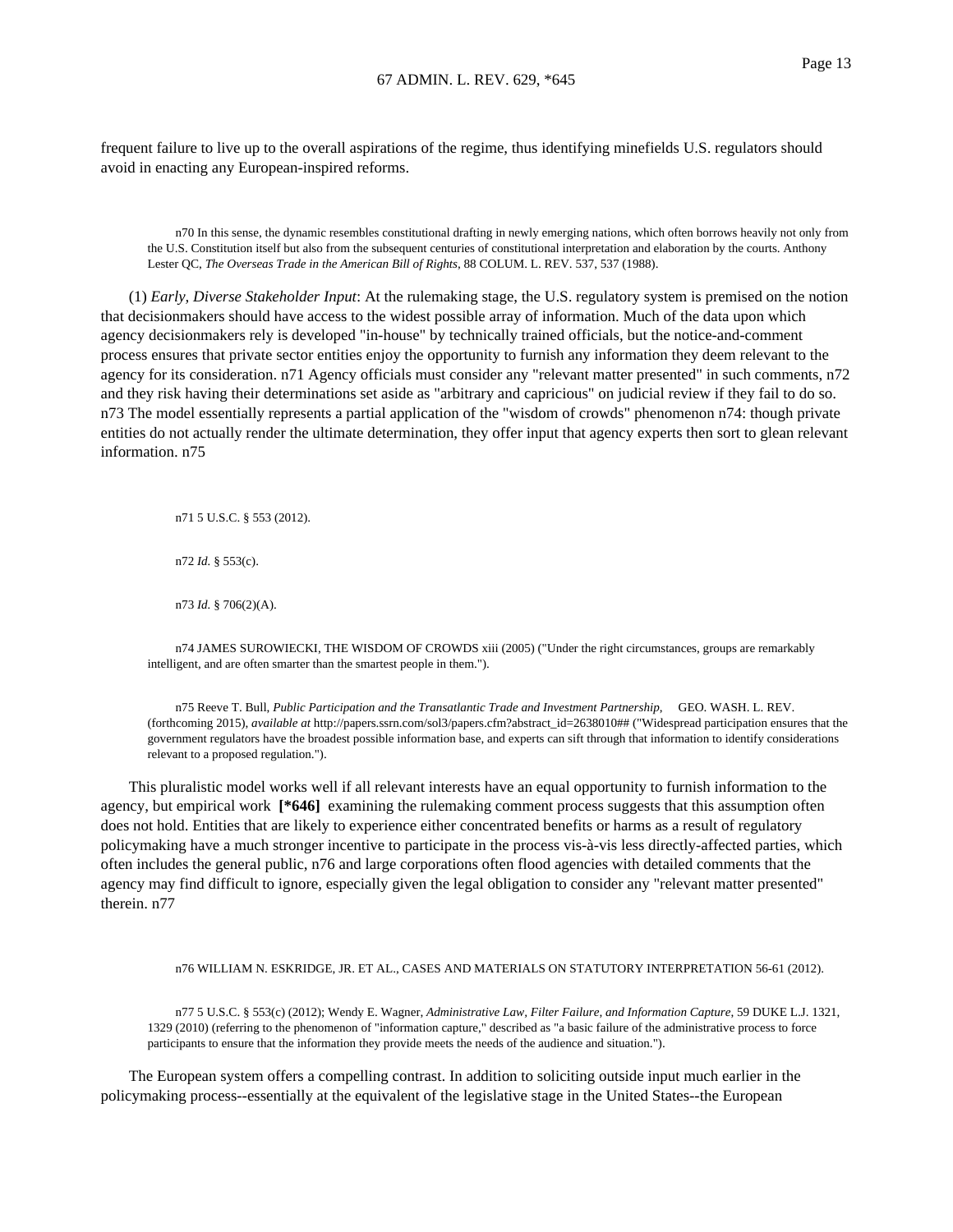Commission (Commission) undertakes affirmative efforts to include a diverse set of stakeholders when gathering information. n78 Though the Commission tends to turn to a small coterie of repeat players, often including large European companies and labor unions, n79 the public input process is nevertheless notable for its effort to ensure a nominally balanced representation of stakeholder interests. n80

n78 COMMISSION OF THE EUROPEAN COMMUNITIES, COM (2002) 704 FINAL, TOWARDS A REINFORCED CULTURE OF CONSULTATION AND DIALOGUE 3 (Dec. 11, 2002) [hereinafter EUROPEAN COMMUNITIES], http://eur-lex.europa.eu/legal-content/EN/TXT/PDF/?uri=CELEX:52002DC0704&from=EN (explaining that the Commission of the European Communities "incorporates external consultation into the development of almost all its policy areas").

n79 *See* Shawn Donnan, *U.S. Pushes for Greater Transparency in EU Business Regulation*, FIN. TIMES (Feb. 23, 2014, 12:03 PM), http://www.ft.com/intl/cms/s/0/6e9b7190-9a65-11e3-8e06-00144feab7de.html#axzz38mJgpnx2 ("U.S. companies also complain that they are often shut out of the regulatory process in Europe because the EU system can depend on closed consultations with local industry groups that make it difficult for outsiders to register their concerns.").

n80 In this sense, the EU process resembles the use of advisory committees in the United States. The Federal Advisory Committee Act (FACA) explicitly requires that the membership of such committees include a balanced representation of key interests and relevant viewpoints. Pub. L. 92-463 (codified as amended in 5 U.S.C. app.).

The EU process is not a model in all respects. First, the Commission enjoys virtually unbounded discretion in determining when it will seek public input, and many regulations and directives (the rough equivalent of U.S. statutes), n81 as well as implementing and delegated acts (the EU **[\*647]** counterpart of U.S. regulations, n82 do not undergo the public input process described above. n83 Second, stakeholders generally do not enjoy the opportunity to comment on the proposed text of a regulation or directive; though the opportunity to offer input at the green paper stage is valuable, it can be challenging for stakeholders to anticipate precisely how a proposed policy will affect them absent specific operative text on which they might comment. n84 Finally, even when stakeholders receive the opportunity to comment, they typically lack standing to challenge the final law that emerges, and the Commission's sense of obligation to respond to salient comments is accordingly reduced. n85 Indeed, the European Union could draw numerous lessons from the U.S. system, and the creation of a European version of notice-and-comment is one of the matters under consideration in the regulatory coherence chapter of the Transatlantic Trade and Investment Partnership. n86

n81 An EU regulation, like a U.S. statute, establishes a policy that applies directly to EU citizens. Directives, by contrast, set forth a policy goal but authorize member states to erect laws to achieve this objective. PETER STRAUSS ET AL., ADMINISTRATIVE LAW OF THE EUROPEAN UNION: RULEMAKING 29 (George A. Bermann et al. eds., 2008).

n82 Implementing acts task the European Commission with "filling in the details" of the associated regulations or directives. Delegated acts authorize the Commission to make certain substantive determinations (including making minor amendments to the associated regulation or directive), which are subject to override by the EU Council or Parliament. TFEU, *supra* note 67, arts. 290(1), 291(2), at 172-73.

n83 *See* EUROPEAN COMMUNITIES, *supra* note 78, at 3 (emphasis added) (noting that the Commission "incorporates external consultation into the development of *almost all* its policy areas").

n84 *See* Donnan, *supra* note 79 ("Both European and American business want to provide meaningful analysis for proposed EU legislation and regulation, but to do this we need to see and comment on the actual text being considered.").

n85 *See* TFEU, *supra* note 67, art. 263, at 162 (limiting judicial review to acts that either are "addressed to" the challenging party or are "of direct and individual concern" to said party); *see also* STRAUSS, *supra* note 81, at 25-26.

n86 Press Release, USTR, U.S. Objectives, U.S. Benefits in the Transatlantic Trade and Investment Partnership: A Detailed View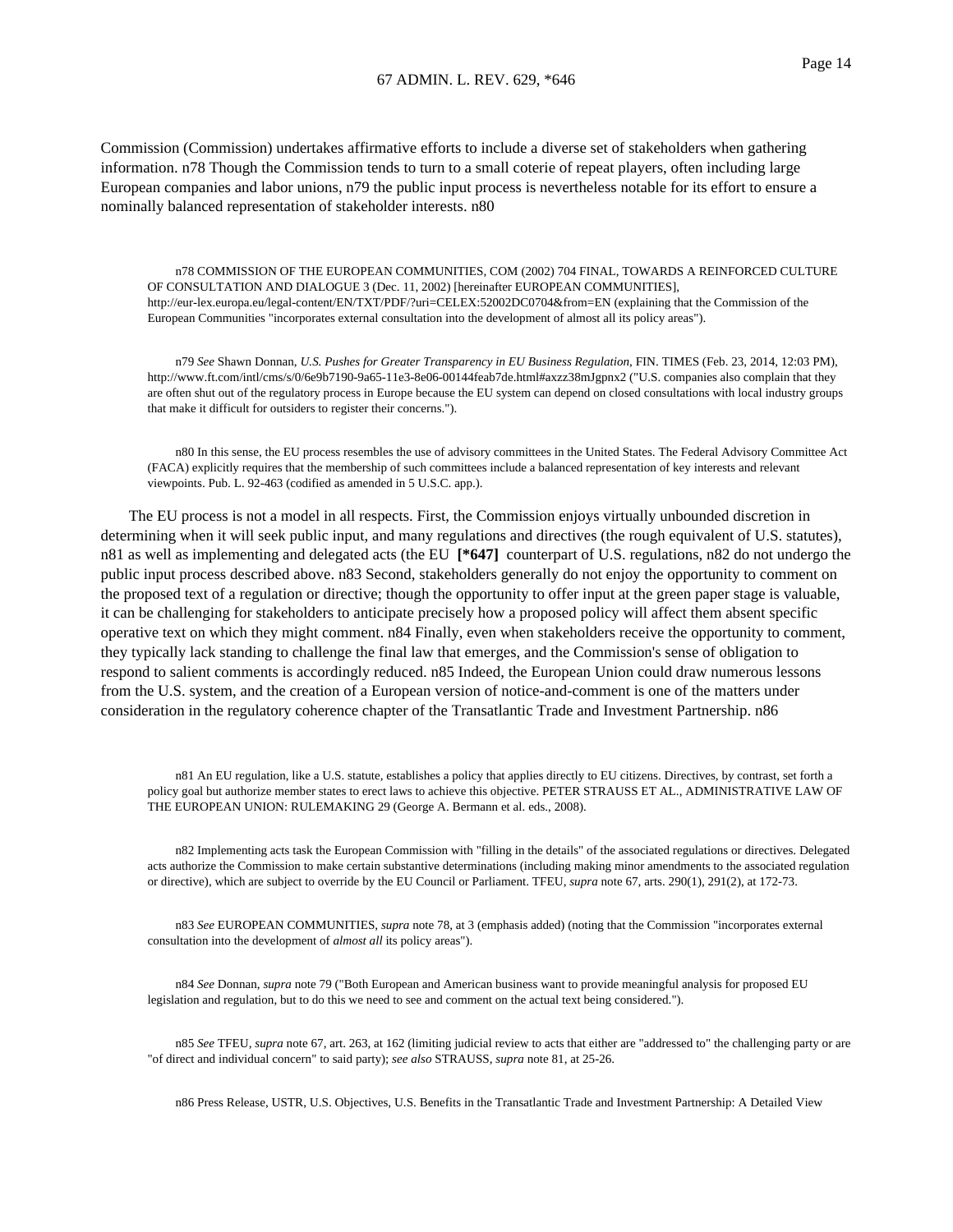(March 2014), *available at*

https://ustr.gov/about-us/policy-offices/press-office/press-releases/2014/March/USObjectives-US-Benefits-In-the-TTIP-a-Detailed-View ("We will . . . seek opportunities for interested parties to learn about and provide meaningful input on measures before they are adopted and finalized.").

Nevertheless, if the United States places a high value upon public input, as it purports to do in connection with the rulemaking process, it would be well served to consider innovations that promote early and diverse stakeholder involvement. The European Commission's experiences in this arena are relevant to any such reform efforts.

(2) *Comprehensive Cost-Benefit Analysis*: Of the various innovations in regulatory decisionmaking in the last several decades, perhaps none has proven more controversial than the increased use of cost-benefit analysis in **[\*648]** selecting amongst regulatory alternatives. n87 While regulatory advocates invoke soaring, transcendental language to espouse such universally appealing goods as environmental protection, workplace safety, a wholesome food supply, universal medical care, and a sound financial system, calling upon the "dismal science" to deflate these noble ambitions seems comparatively petty and even misanthropic.

n87 *See, e.g.*, RENA STEINZOR & SIDNEY SHAPIRO, THE PEOPLE'S AGENTS AND THE BATTLE TO PROTECT THE AMERICAN PUBLIC 93 (2010). *Cf.* RICHARD L. REVESZ & MICHAEL A. LIVERMORE, RETAKING RATIONALITY: HOW COST-BENEFIT ANALYSIS CAN BETTER PROTECT THE ENVIRONMENT AND OUR HEALTH 10 (2008) ("Although cost-benefit analysis, as currently practiced, is indeed biased against regulation, those biases are not inherent to the methodology. If those biases were identified and eliminated, cost-benefit analysis would become a powerful tool for neutral policy analysis."). *See generally* Ackerman & Heinzerling, *supra* note 12; Lisa Heinzerling, *Regulatory Costs of Mythic Proportions*, 107 YALE L.J. 1981 (1998).

Nonetheless, unless one somehow succeeds in repealing the laws of scarcity, even cursory reflection quickly reveals that some version of cost-benefit analysis is absolutely necessary in any regulatory determination. As then-Professor Stephen Breyer vividly demonstrated in *Breaking the Vicious Circle*, the costs incurred by agencies in saving "statistical lives" vary massively, with a range of roughly seven orders of magnitude between the least and most expensive programs. n88 Though affixing any value to human life or other higher order values may strike laymen as crass, the costs of overregulation consist not only of foregone earnings for large corporations but also of societal resources diverted from more productive uses, as economists have shown through their work on risk-risk tradeoffs. n89 Indeed, dedicating excessive regulatory resources to a given risk almost certainly leads to a net reduction in overall societal well being because at least part of the resources sacrificed could have been used to minimize risks in other areas. n90 In this light, some form of cost-benefit analysis is *sine qua non* to promote not only efficiency but also fairness, ensuring that regulators do **[\*649]** not improperly privilege one set of concerns at the expense of even more pressing matters.

n88 *See* STEPHEN BREYER, BREAKING THE VICIOUS CIRCLE 24-27 (1993). *But see* Heinzerling, *supra* note 87, at 1983 n.2, 1995-96 (calling into question the range of regulatory costs cited by Professor Breyer and others).

n89 *See* John D. Graham & Jonathan Baert Wiener, *Confronting Risk Tradeoffs, in* RISK VERSUS RISK 1, 1 (John D. Graham & Jonathan Baert Wiener eds., 1995) (discussing the problem of risk-risk tradeoffs).

n90 Economists have shown that an increase in gross domestic product leads to an increase in the number of statistical lives saved per annum. *See, e.g.*, Randy Lutter & John F. Morrall III, *Health-Health Analysis: A New Way to Evaluate Health and Safety Regulation*, 8 J. RISK & UNCERTAINTY 43, 53-55 (1994); Randall Lutter et al., *The Cost-Per-Life-Saved Cutoff for Safety-Enhancing Regulations*, 37 ECON. INQUIRY 599 (1999); *see also* FRIEDMAN, *supra* note 38, at 88 ("Visibility is an important element in politics and the FDA is a political institution. Given a choice between one tragedy on the front page and ten in the medical statistics, it inevitably prefers the latter. It thus has a strong bias in favor of overregulating, of stifling medical progress in the name of caution.").

In this light, the European Commission's approach of considering regulatory costs and benefits when adopting regulations and directives contrasts favorably with the American system, wherein any formal consideration of costs and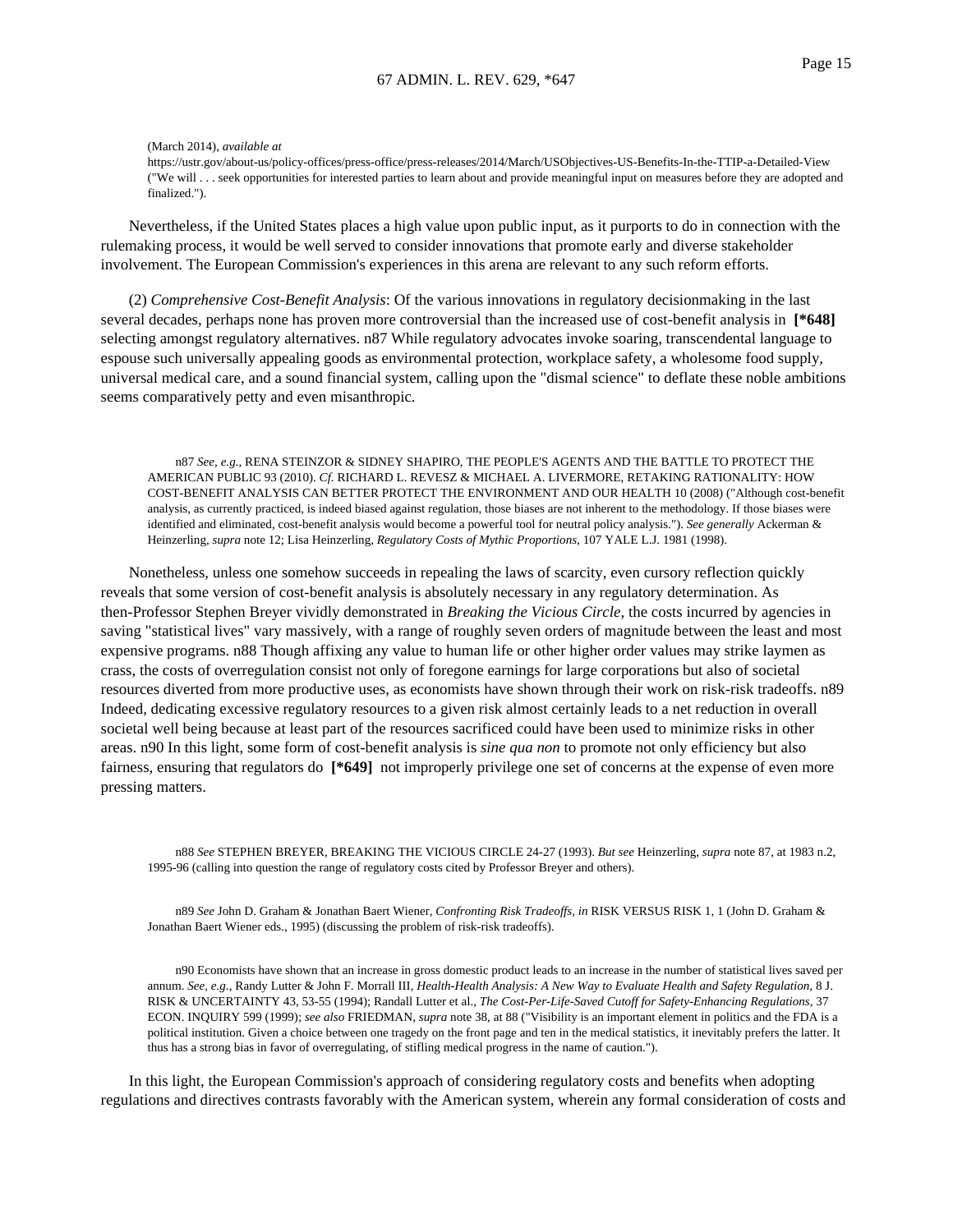benefits typically awaits the rulemaking stage, if it even occurs at all. n91 This is not, of course, to suggest that the European approach is superior in all respects. Indeed, the Commission deploys an "Integrated Impact Assessment" model that, while nominally more comprehensive than the U.S. approach insofar as it considers factors other than quantified benefits and costs, including the social and environmental impacts of proposed actions, n92 is arguably less disciplined insofar as it affords considerable discretion to regulators to determine precisely how to weigh the competing tradeoffs. n93

n91 *See* RICHARD PARKER & ALBERTO ALEMANNO, TOWARDS EFFECTIVE REGULATORY COOPERATION UNDER TTIP: A COMPARATIVE OVERVIEW OF THE EU AND U.S. LEGISLATIVE AND REGULATORY SYSTEMS 23-24 (May 13, 2014), *available at* http://trade.ec.europa.eu/doclib/docs/2014/may/tradoc\_152466.pdf ("While most countries apply [impact analyses] exclusively to acts of either a legislative nature (e.g., France) or those of non-legislative nature (e.g., the United States), the Commission's [impact analysis] system boasts a broader coverage, including both legislative and non-legislative regulatory proposals, while extending to other initiatives such as communications, expenditure programmes and negotiating guidelines for international agreements.").

n92 *Id.* at 25-28.

n93 Lawrence A. Kogan, *The Extra-WTO Precautionary Principle: One European "Fashion" Export the United States Can Do Without*, 17 TEMP. POL. &CIV. RTS. L. REV. 491, 520 (2008).

This is also not to suggest that considerations of monetary costs and benefits should be dispositive in all cases. Notwithstanding advances in willingness to pay analysis and other economic metrics, significant challenges in measuring the often numinous, transcendental benefits of regulations remain. n94 For instance, one could presumably measure the value of preserving a national park from commercial development by aggregating the admission fees received, but most would likely agree that such a metric significantly undervalues the benefits the American citizenry derives from retaining certain wilderness reserves in a pristine state. n95 In addition, on the expense side of the equation, lawmakers' determination to ignore economic costs can occasionally have a technology-forcing effect, sparking innovation that may not otherwise have occurred. n96

n94 *See* Robert H. Nelson, *Bringing Religion into Economic Policy Analysis*, REGULATION, Spring 2014, at 52-53 (arguing that it is difficult to justify modern environmentalism purely in economic terms and that agencies should be mindful of "religious" justifications for certain regulatory policies).

n95 *Id.* at 53.

n96 *See, e.g.*, Jonathan S. Masur & Eric A. Posner, *Against Feasibility Analysis*, 77 U. CHI. L. REV. 657, 691-92 (2010) (internal quotation marks omitted) (describing "technology-forcing regulations" as those "that oblige firms to develop new, more effective technologies"); Robert V. Percival, *Regulatory Evolution and the Future of Environmental Policy*, 1997 U. CHI. LEGAL F. 159, 178-79 (1997) ("Regulations that confront industry with the prospect of substantial compliance costs create greater incentives for the development of cheaper control technology.").

**[\*650]** Thus, in certain circumstances, it is entirely appropriate for lawmakers to value qualitative benefits over quantitative costs or to approach projected cost estimates with some degree of skepticism. Nevertheless, lawmakers should at least be aware of the likely economic impacts of their proposed actions. It is one thing for a regulator to compare the abstract benefits of environmental protection to the best available evidence concerning the costs, which may underestimate the savings resulting from future technological advances, and conclude that the former outweigh the latter; it is quite another for the same regulator to pursue environmental preservation blithely unaware of the scope of the economic dislocations it may create. In short, furnishing more information will almost necessarily lead to more sophisticated decisionmaking, n97 and cost-benefit analysis provides information that is relevant to any proposed law that will affect the economy. Thus, Europe's more pervasive use of cost-benefit analysis is a model worth emulating.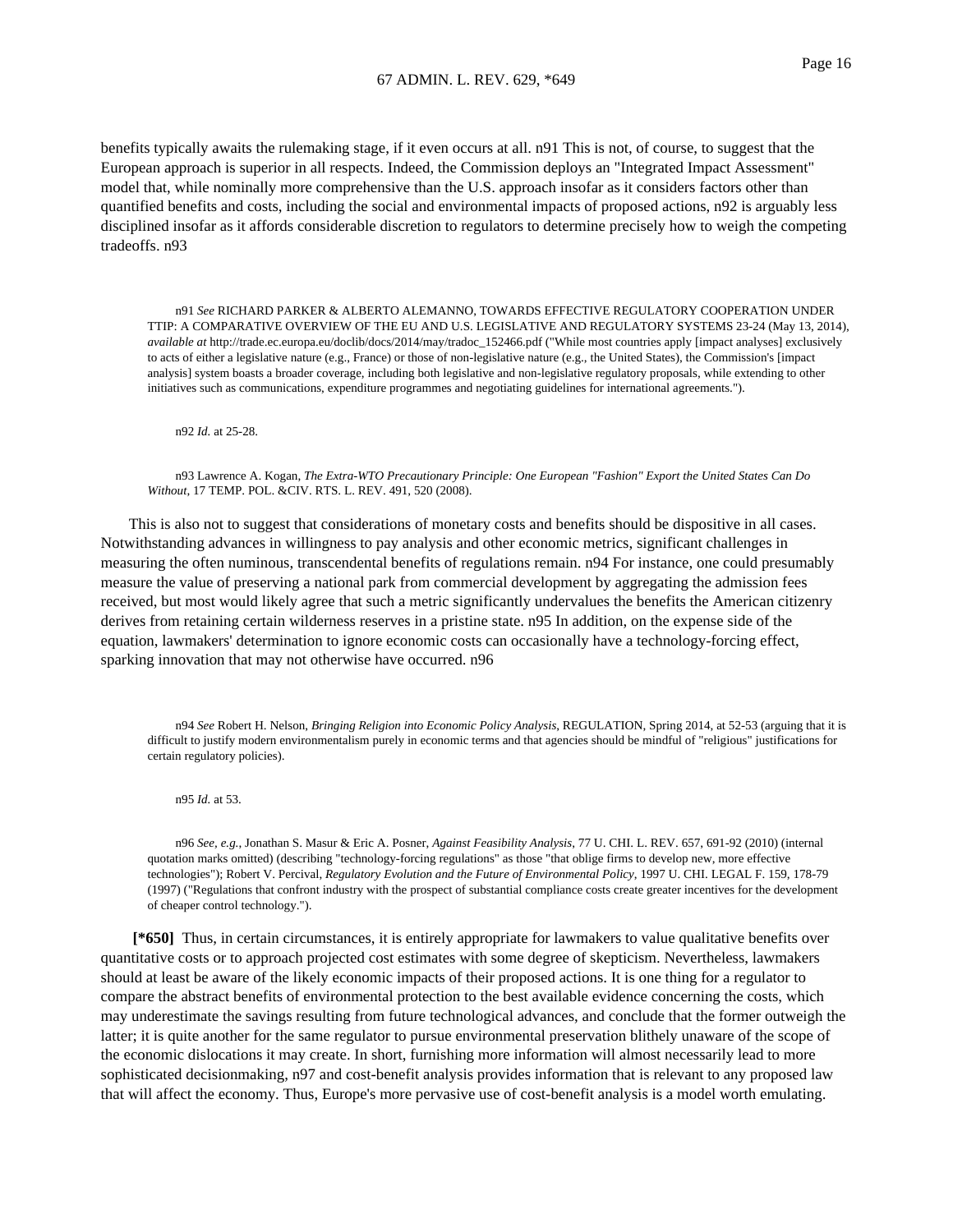n97 Behavioral economists have shown that, in certain circumstances, additional information can actually lead to *poorer* decisionmaking insofar as an individual overwhelmed by information may substitute a simpler problem or simply refuse to decide. *See* DANIEL KAHNEMAN, THINKING, FAST AND SLOW 96-104 (2011) (describing the substitution phenomenon); BARRY SCHWARTZ, THE PARADOX OF CHOICE 2 (2004) ("As the number of available choices increases, as it has in our consumer culture, the autonomy, control, and liberation this variety brings are powerful and positive. But as the number of choices keeps growing, negative aspects of having a multitude of options begin to appear."). This does not, however, support the conclusion that minimizing the available information leads to more sophisticated decisionmaking. Though excessive information may be crippling, a basic understanding of the economic costs and benefits that a proposed legislative or regulatory action might produce is absolutely fundamental to rendering an intelligent decision.

(3) *The Proportionality Principle*: Protocol No. 2 of the Treaty on the Functioning of the European Union (Protocol) declares, "Each institution shall ensure constant respect for the principle[] of . . . proportionality." n98 Though the Protocol does not define the proportionality principle with any degree of precision, European courts have fleshed out the dimensions of the doctrine over time. The European Court of Justice held that compliance with the principle turns on "whether the means . . . employ[ed] are suitable for the purpose of achieving the desired objective and whether they do not go beyond what is necessary to achieve it." n99 The principle is roughly [\***651**] analogous to the tailoring inquiry involved in due process and equal protection analysis under U.S. constitutional law. n100

n98 Consolidated Version of the Treaty on the Functioning of the European Union Protocol (No. 2) on the Application of the Principles of Subsidiarity and Proportionality art. 1, Oct. 26, 2012, 2012 O.J. (C 326) 206.

n99 Case C-84/94, United Kingdom v. Council, 1996 E.C.R. I-5755, I-5811.

n100 RONALD M. LEVIN ET AL., ADMINISTRATIVE LAW OF THE EUROPEAN UNION: JUDICIAL REVIEW 149 (George A. Bermann eds., 2008).

Erecting a proportionality requirement similar to that prevailing in the European Union would potentially prove highly disruptive to the work of U.S. regulators. Absent a constitutional issue, courts lack the institutional power to set aside duly enacted statutes merely because they deem the policy decision unwise or impractical. n101 With respect to agency regulations, generalist judges may not possess the institutional competence to second-guess the determinations of technically trained agency bureaucrats, n102 and creating a new basis on which private parties might challenge agency rules would likely lead to further ossification of an already rigid process. n103 Indeed, the European Court of Justice has developed a far more restrictive standing doctrine than have U.S. federal courts, such that the risk of challenges by disaffected regulated entities is greatly diminished. n104 Thus, American lawmakers should exercise great caution in replanting the European proportionality principle in American soil, given the significant disparities between the EU and U.S. regulatory climates.

n101 *See* Ferguson v. Skrupa, 372 U.S. 726, 730 (1963) ("The doctrine that . . . authorizes courts to hold laws unconstitutional when they believe the legislature has acted unwisely . . . has long since been discarded.").

n102 Chevron, U.S.A., Inc. v. Natural Res. Def. Council, Inc., 467 U.S. 837, 844 (1984) ("[The Supreme Court] has long recognized that considerable weight should be accorded to an executive department's construction of a statutory scheme it is entrusted to administer.").

n103 Thomas O. McGarity, *Some Thoughts on "Deossifying" the Rulemaking Process*, 41 DUKE L.J. 1385, 1385, 1400-03, 1410-26 (1992) (explaining that public participation in administrative policymaking "has not evolved into the flexible and efficient process that its early supporters originally envisioned"). In the regulatory arena, judges may essentially apply a de facto tailoring analysis--without necessarily using that term--by setting aside agency determinations deemed "arbitrary and capricious," but there is no formal doctrine that holds agencies must use minimally restrictive means to achieve a desired result. *See, e.g.*, Indus. Union Dep't v. Am. Petroleum Inst., 448 U.S. 607, 614-615, 640, 659 (1980) (interpreting a statute that arguably foreclosed consideration of regulatory costs to require the agency to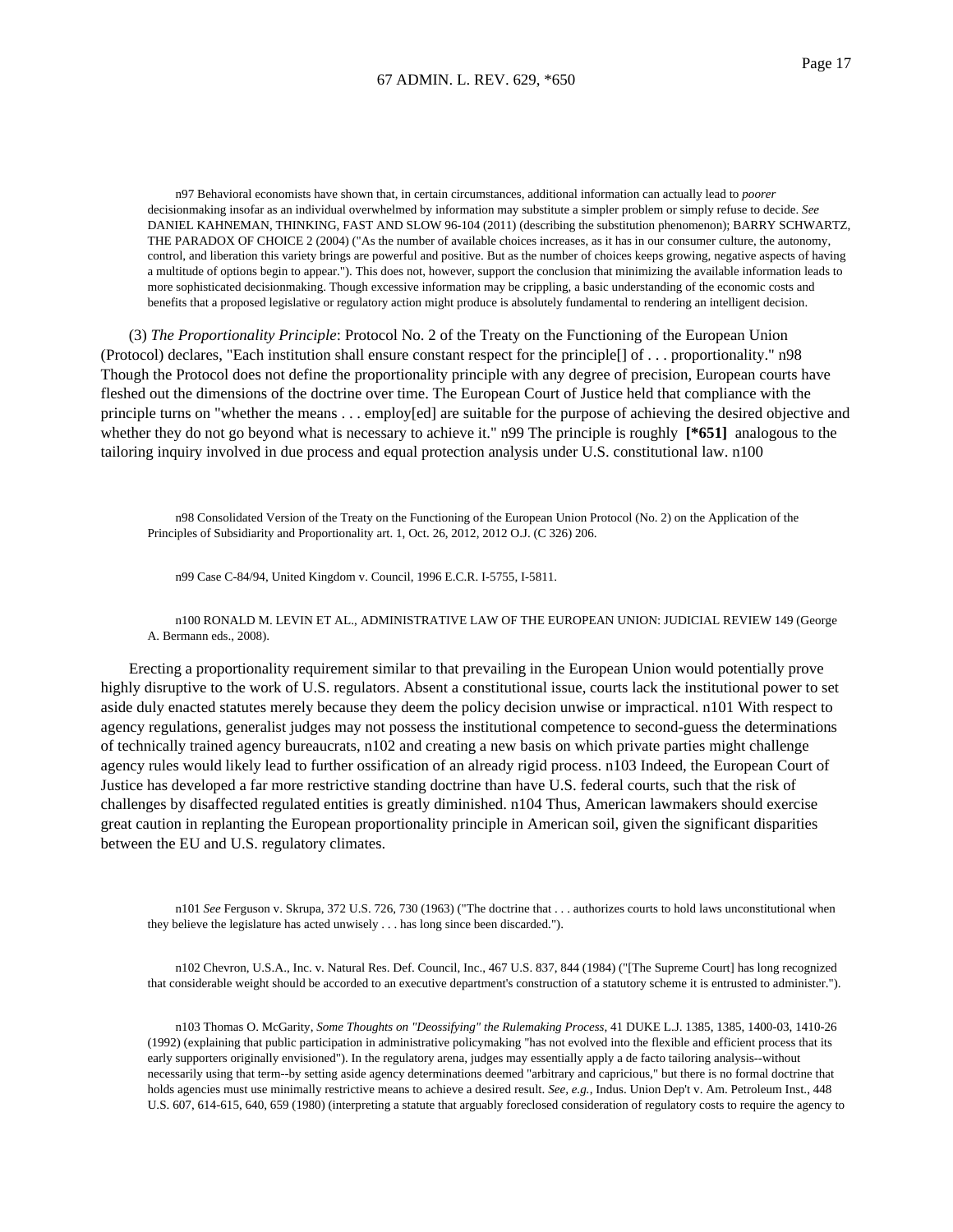make a threshold showing of risk prior to regulating).

n104 *See supra* note 85 and accompanying text. Furthermore, even when a challenge to a European Union law actually is properly presented to the European Court of Justice, the court tenders a very high degree of deference and is generally loath to second-guess the determinations of the political branches. LEVIN, *supra* note 100, at 151.

At the same time, if properly modified for the American context, the proportionality principle might nevertheless serve a valuable function. In addition to maximizing regulatory benefits and minimizing costs, regulators should, as a general matter, ensure that regulatory disturbances to the free market are minimally disruptive. Empowering courts or some other independent entity to scrutinize agency regulations under some version of **[\*652]** the proportionality principle would help advance this goal.

(4) *Retrospective Analysis of Existing Laws*: In the past several years, administrative law scholars, politicians, and agency officials have come to embrace the principle of "retrospective review," contending that agencies should periodically reassess their existing corpus of rules to cull, modify, or strengthen regulations in response to new information. President Barack Obama has issued three executive orders on the subject, directing executive branch agencies to implement ongoing programs for reevaluating and updating regulations and encouraging independent regulatory agencies to do the same. n105 The Administrative Conference of the United States recently issued several recommendations to improve agencies' retrospective review activities. n106 Certain Senators and Congresspersons have attempted to go further, introducing a variety of bills that would strengthen retrospective review by creating an independent entity to evaluate existing regulations--rather than relying upon the agencies to self-assess. n107 Administrative law scholars have also put forward a variety of recommendations for enhancing retrospective review in the United States. n108

n105 Exec. Order No. 13,610, 77 Fed. Reg. 28,469 (May 14, 2012); Exec. Order No. 13,579 § 2, 76 Fed. Reg. 41,587, 41,587 (July 14, 2011); Exec. Order No. 13,563 § 6(b), 76 Fed. Reg. 3821, 3822 (Jan. 21, 2011).

n106 *Adoption of Recommendations*, 79 Fed. Reg. 75,114 (Dec. 17, 2014).

n107 *See, e.g.*, Searching for and Cutting Regulations that are Unnecessarily Burdensome Act of 2014, H.R. 4874, 113th Cong. (2014); Regulatory Improvement Act of 2014, H.R. 4646, 113th Cong. (2014); Regulatory Improvement Act of 2013, S. 1390, 113th Cong. (2013).

n108 *See generally Improving Regulatory Performance: Lessons from the United Kingdom Before the S*. *Budget Comm. Task Force on Gov't Performance*, 112th Cong. (2011) (statement of Michael Freestone, Massachusetts Institute of Technology); MICHAEL MANDEL & DIANA G. CAREW, PROGRESSIVE POLICY INST., REGULATORY IMPROVEMENT COMMISSION: A POLITICALLYVIABLE APPROACH TO U.S. REGULATORY REFORM (May 2013), *available at* http://www.progressivepolicy.org/wp-content/uploads/2013/05/05.2013-Mandel-Carew\_Regulatory-Improvement-Commission\_A-Politically-Viable-Approach-to-

Bull, *supra* note 63; Cary Coglianese, *Moving Forward with Regulatory Lookback*, 30 YALE J. ON REG. ONLINE 57 (2013).

Notwithstanding the flowering of interest in retrospective review and the high hopes expressed for its potential in alleviating the increasingly ponderous regulatory burden, n109 virtually every serious proposal for reevaluation of existing laws has focused exclusively on *rules* issued by administrative agencies, ignoring or dismissing the possibility of periodically reassessing and modifying *statutes* issued by Congress. n110 In instances in **[\*653]** which Congress delegates power exceedingly broadly to administrative agencies, focusing retrospective review efforts on existing rules rather than statutes is a sound approach, for the agency enjoys the discretion to modify the regulatory regime significantly. Nevertheless, in those instances when Congress has delegated more parsimoniously, an agency that determines certain changes to a regulatory program are appropriate while conducting retrospective review may lack the authority to effectuate those revisions absent specific authorization from Congress. In an era characterized by intense partisan gridlock, the likelihood Congress would respond to agencies' requests for appropriate statutory revisions is, lamentably, rather small.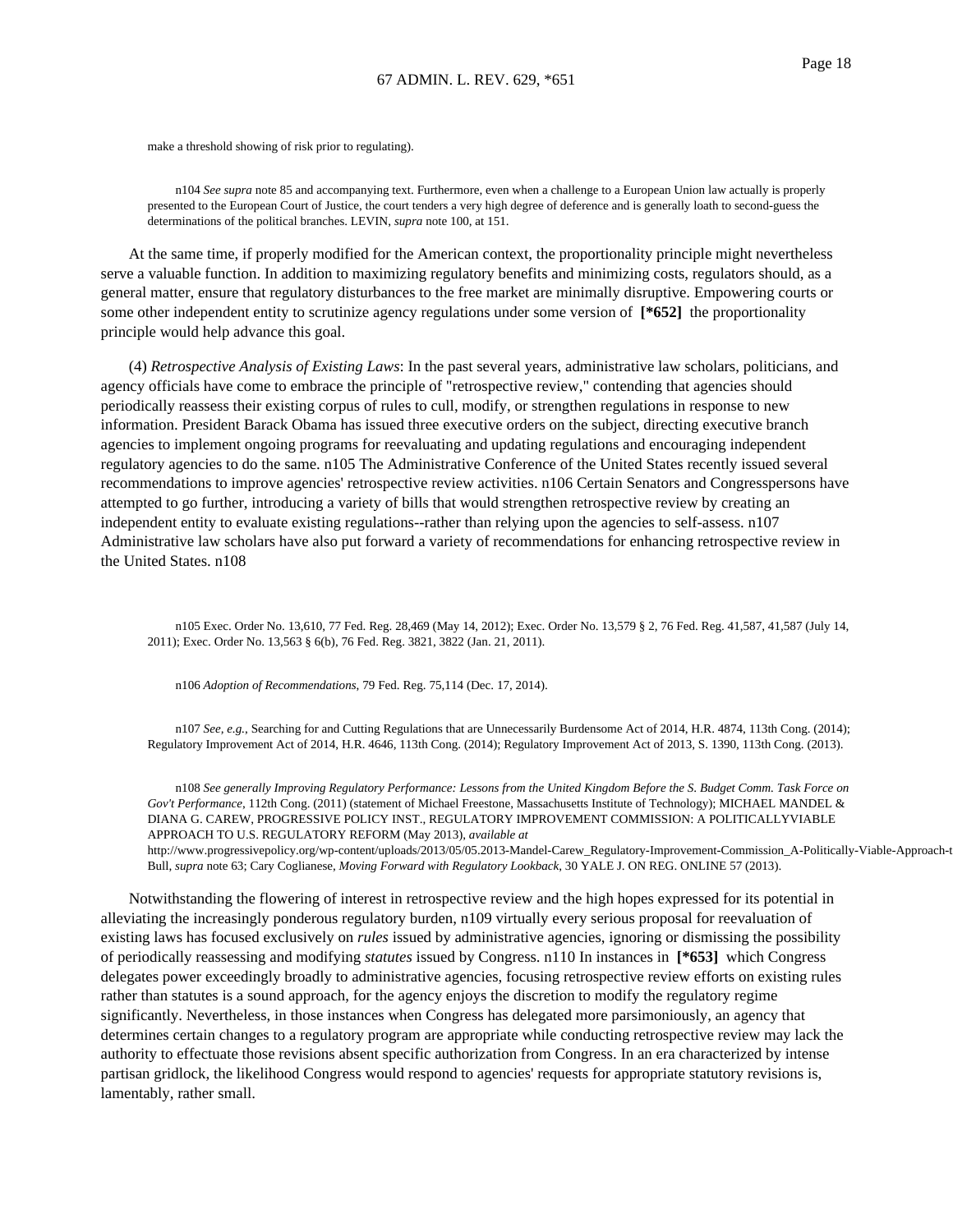n109 *See* CASS R. SUNSTEIN, SIMPLER: THE FUTURE OF GOVERNMENT 180-86 (2013) (chronicling the successes of the Obama Administration's retrospective review efforts).

n110 Historically, Congress has occasionally implemented protections to ensure that legislation does not outlive its useful lifespan, including statutory sunset provisions. Rebecca M. Kysar, *Lasting Legislation*, 159 U. PA. L. REV. 1007, 1014-21 (2011). Though sunset provisions may diminish the risk that outmoded legislation will survive beyond its useful lifespan, they represent a rather blunt, inartful approach to achieving this purpose, given that retaining or recasting a statute may prove preferable to eliminating it entirely.

In addition, retrospective review efforts have generally focused exclusively on updating preexisting regulations. Though some have proposed a more holistic process that focuses on the entire lifecycle of a regulation and develops a framework for future retrospective review when adopting new regulations, n111 the existing regulatory lookback initiatives have not emphasized this goal.

n111 *See Adoption of Recommendations*, 79 Fed. Reg. at 75,116; *see also* J.B. Ruhl & James Salzman, *Regulatory Exit*, 68 VAND. L. REV. 1295, 1316??1320 (2015) (describing various ex ante "exit" strategies, whereby regulators establish criteria for terminating a regulatory intervention in the initial instance).

The European Union's practices may offer valuable insights worthy of consideration in any effort to reform the U.S. system. Following a number of recent reforms, new EU regulations and directives often include a framework to guide future reassessment and provide a metric by which the Commission can judge whether the law has achieved its intended objectives. n112 With respect to preexisting regulations and directives that may lack such a built-in reassessment plan, the Commission has also instituted a program of evaluation, which focuses on individual laws, and "fitness checks," which focus on entire policy sectors, to examine existing policies and streamline or modify those that have become outdated. n113 By focusing these retrospective review efforts on "primary legislation" in **[\*654]** addition to "secondary legislation"--i.e., regulations implemented by apolitical entities acting on delegated authority--and by integrating a retrospective component into prospective policymaking, the European Union achieves a level of comprehensiveness that is sorely lacking in the United States.

n112 EUROPEAN COMMISSION, SEC (2009) 92, IMPACT ASSESSMENT GUIDELINES 49-50 (Jan. 15, 2009), *available at* http://ec.europa.eu/smart-regulation/impact/commission\_guidelines/docs/iag\_2009\_en.pdf.

n113 EUROPEAN COMMISSION, EVALUATION STANDARDS, *available at* http://ec.europa.eu/smart-regulation/evaluation/docs/standards\_c\_2002\_5267\_final\_en.pdf (last visited Nov. 2, 2015); Press Release, European Commission, REFIT - Commission Making EU Law Lighter, Simpler and Less Costly (June 18, 2014), *available at* http://europa.eu/rapid/press-release\_IP-14-682\_en.htm.

Again, the more logical organization of the EU system does not necessarily establish its superiority over its American counterpart. Notwithstanding the more comprehensive nature of the European Union's evaluations and regulatory "fitness checks," the standards deployed by the Commission when conducting these analyses are exceedingly vague and easily manipulable by bureaucrats intent upon retaining the status quo. The few publicly available documents associated with the European Union's Regulatory Fitness and Performance Programme (REFIT) and its evaluation initiative are replete with broad policy pronouncements and various factors the Commission considers when undertaking these analyses, n114 but they provide little in the way of an objective methodology by which to determine if a given law is the most effective mechanism of obtaining a specific regulatory benefit with the minimum incurrence of costs. With its heavier emphasis on quantifiable costs and benefits, the U.S. system of regulatory analysis is likely to produce more meaningful results--at least in the limited instances in which it is deployed. As such, an optimal program of retrospective review would combine the EU system's comprehensiveness with the U.S. system's analytical rigor.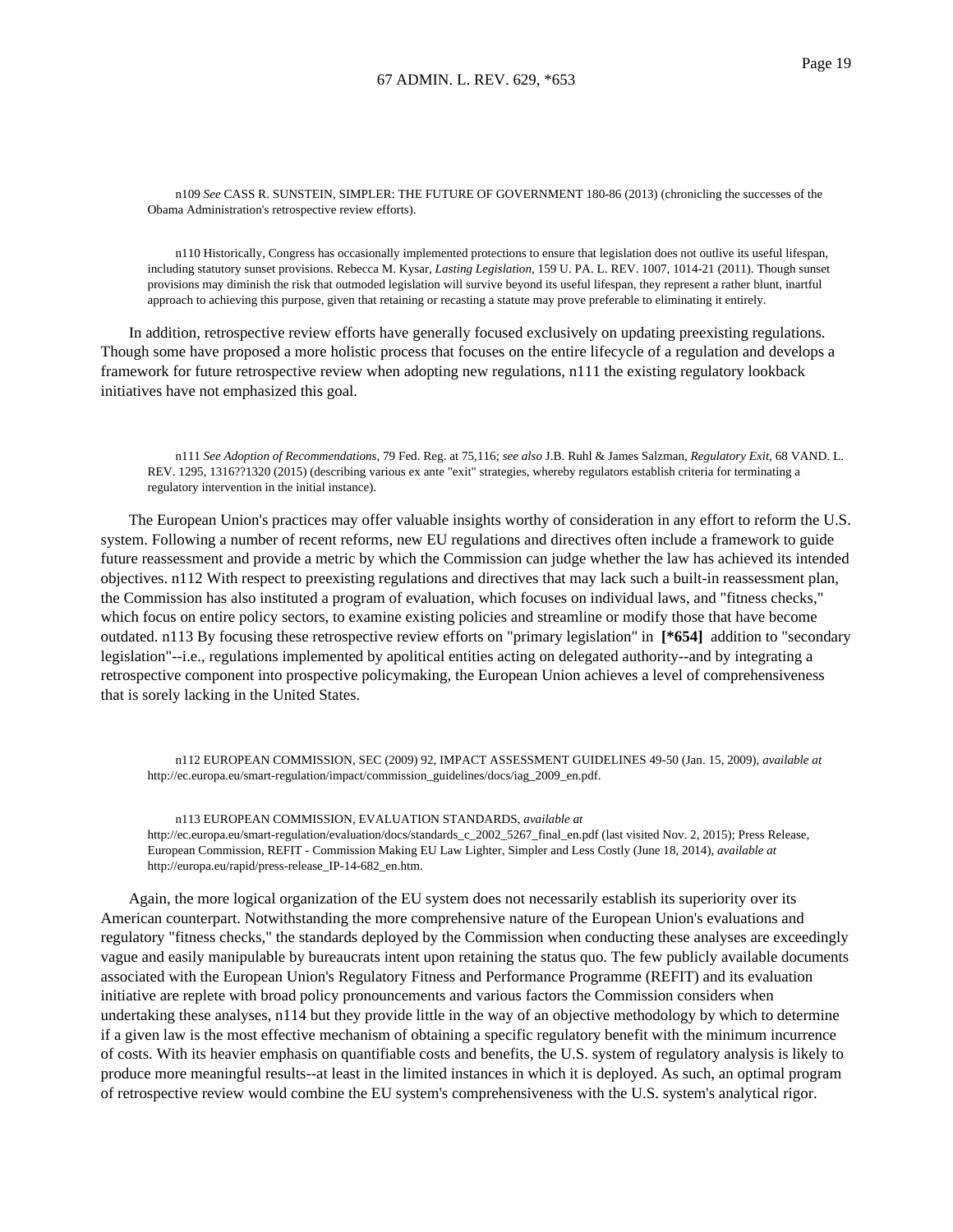n114 *See generally, e.g.*, EUROPEAN COMMISSION, COM (2014) 368 FINAL, REGULATORY FITNESS AND PERFORMANCE PROGRAMME (REFIT): STATE OF PLAY AND OUTLOOK (June 18, 2014), *available at*

http://ec.europa.eu/smart-regulation/docs/com2014\_368\_en.pdf (generally describing the framework of the REFIT program and cataloguing results achieved to date but providing few details on how existing regulations and directives are analyzed); EVALUATION STANDARDS, *supra* note 113 ("Evaluation involves a judgment of interventions according to their results, impacts and needs they aim to satisfy. It is a systematic tool which provides a rigorous evidence base to inform decision-making and contributes to making Commission activities more effective, coherent, useful, relevant and efficient.").

## III. "MARKET CORRECTIVE RULEMAKING"

#### A. *Translating EU Insights to the U.S. Context*

As the Part II demonstrated, the EU regulatory system, though it suffers from a number of significant flaws of design and execution, possesses a number of attractive features that may be worth emulating in efforts to address the limitations of the U.S. system highlighted in Part I. Nevertheless, the differences between the EU and U.S. systems of government are profound, such that direct importation of EU practices is **[\*655]** likely to prove ineffective or counterproductive. Most significantly, the powers of the EU central government are considerably more circumscribed than those of its American counterpart. n115

n115 As numerous comparative law scholars have observed, the European Union more closely resembles the national government erected under the Articles of Confederation than it does the federal republic created by the U.S. Constitution. *See, e.g.*, Bruce Ackerman, *The Living Constitution*, 120 HARV. L. REV. 1737, 1744-45 (2007); Ernest A. Young, *Protecting Member State Autonomy in the European Union: Some Cautionary Tales from American Federalism*, 77 N.Y.U. L. REV. 1612, 1705 (2002).

For purposes of regulatory interventions devised to correct market failures, the primary distinction between the U.S. and EU governments lies in the virtually unbounded power of the U.S. Congress to enact legislation designed to regulate commercial activity. Notwithstanding a series of Supreme Court decisions delimiting the scope of its powers under the Commerce Clause, n116 Congress retains the ability to regulate any commercial activity that produces an "effect" on either interstate or international commerce, including activity performed wholly within an individual state that nevertheless has implications for interstate commercial activity. n117 The EU government, like the U.S. Congress, is granted certain powers in the treaties governing the formation of the European Union, but none is as expansive as the Commerce Clause power contained in the U.S. Constitution. Indeed, so long as it is not infringing upon one of the civil liberties guaranteed in other provisions of the Constitution, the U.S. Congress may adopt any economic interventions it deems appropriate, and neither the courts nor any other institution will be empowered to set aside legislation that has proven overly costly or disproportionate to the underlying problem. Nevertheless, imposing some version of the proportionality principle or a regulatory impact analysis requirement upon Congress would require a constitutional amendment, a course of action that is likely neither feasible nor desirable.

n116 *See* Nat'l Fed'n of Indep. Bus. v. Sebelius, 132 S. Ct. 2566, 2587, 2591 (2012) ("Construing the Commerce Clause to permit Congress to regulate individuals precisely *because* they are doing nothing would open a new and potentially vast domain to congressional authority."); United States v. Morrison, 529 U.S. 598, 613, 617 (2000) ("Thus far in our Nation's history our cases have upheld Commerce Clause regulation of intrastate activity only where that activity is economic in nature."); United States v. Lopez, 514 U.S. 549, 567 (1995).

n117 *See* Gonzalez v. Raich, 545 U.S. 1, 17 (2005) (quoting Wickard v. Filburn, 317 U.S. 111, 125 (1942)) ("Even if appellee's activity be local and though it may not be regarded as commerce, it may still, whatever its nature, be reached by Congress if it exerts a substantial economic effect on interstate commerce.").

Yet, as explored in Part I, Congress lacks the institutional expertise to carefully assess proposed economic interventions and design targeted, minimally invasive solutions to perceived market failures. It has partially **[\*656]**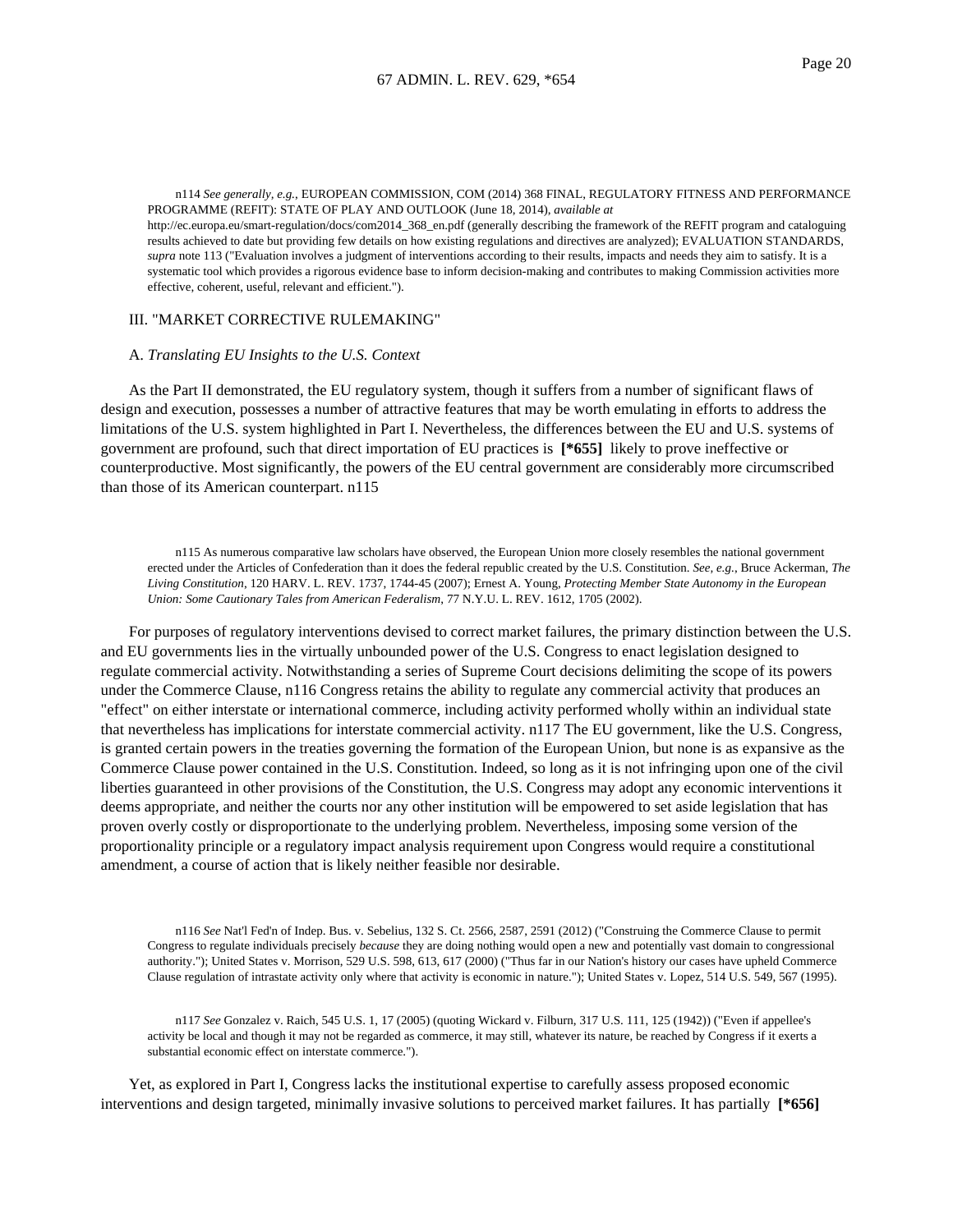overcome this limitation by delegating sweeping powers to administrative agencies, which are more likely to possess the relevant expertise and more easily held accountable for devising a rational solution to a given problem through executive review of certain agency rulemakings and judicial review of final agency determinations. Nevertheless, U.S. administrative agencies are not subject to the comprehensive cost-benefit analysis, proportionality, and retrospective review requirements that prevail in the European Union. As a consequence, many regulations designed to correct certain market failures are not justified on the basis of the costs they impose on society, n118 and even cost-benefit justified regulations may prove overly burdensome in comparison to more narrowly tailored alternatives. Furthermore, even if certain interventions are economically justified when initially adopted, market forces may evolve, and an efficient solution may become increasingly inefficient over time.

#### n118 *See* BREYER, *supra* note 88, at 24-27 tbl.5 (demonstrating the wide range of regulatory costs per statistical life saved).

Recognizing this tendency of U.S. agencies to misallocate regulatory resources, conservatives in Congress have responded in two distinct ways. First, they have largely refused to authorize any additional market interventions, contending that government-based solutions are necessarily less efficient than those that emerge organically from market forces. n119 Second, contending that the administrative state lacks "democratic legitimacy" insofar as it relies upon unelected bureaucrats to render policy determinations, they have attempted to reassert Congress's primary decisionmaking role or at least to enhance Congress's oversight of agency determinations. n120 Neither approach holds much promise for improving governmental policymaking.

n119 Though the number of bills passed in any given session of Congress is an imperfect measure of legislators' willingness to intervene in the market--as not all legislation necessarily disrupts existing market forces--the historically low activity of recent Congresses coupled with explicit statements by Senators and Congresspersons questioning the role of an activist government certainly suggests that the appetite for such interventions is at a low ebb. *See* Drew DeSilver, *Congress Ends Least-Productive Year in Recent History*, PEW RESEARCH CTR. (Dec. 23, 2013),

http://www.pewresearch.org/fact-tank/2013/12/23/congress-ends-least-productive-year-in-recent-history/ (reporting that former House Speaker John Boehner said that Congress "should not be judged on how many new laws we create, we ought to be judged on how many laws that we repeal").

n120 *See supra* note 13 and accompanying text.

As to the former strategy, though anarcho-capitalists have articulated a sophisticated case for relying exclusively upon private sector entities to perform the erstwhile functions of the modern state, n121 most conservatives **[\*657]** would concede that at least limited government intervention is required to correct for certain market imperfections. n122 Further, conservatives' kneejerk opposition to any new market intervention has largely produced an equal but opposite reaction on the part of progressives, who vehemently defend existing interventions, including those of questionable utility, for fear of eroding the regulatory state, thereby complicating legislative efforts to streamline or eliminate existing interventions. So long as bipartisan compromise remains necessary to achieve governmental reform, a doctrinaire adherence to radical libertarianism is likely a more effective strategy for political martyrdom than for effectuating meaningful deregulation.

n121 *See, e.g.*, FRIEDMAN, *supra* note 38, at 30-38, 114-20 (explaining how genuine monopolies almost never occur in a completely free market). *See generally* MURRAY N. ROTHBARD, FOR A NEW LIBERTY (2d ed. 2006) (setting forth a framework for a society governed by the principles of anarcho-capitalism).

n122 *See, e.g.*, DUDLEY & BRITO, *supra* note 33, at 12-16; MILTON FRIEDMAN, CAPITALISM AND FREEDOM 25-26 (40th ed. 2002) ("However attractive anarchy may be as a philosophy, it is not feasible in a world of imperfect men. . . . The major problem in deciding the appropriate activities of government is how to resolve . . . conflicts among the freedoms of different individuals.").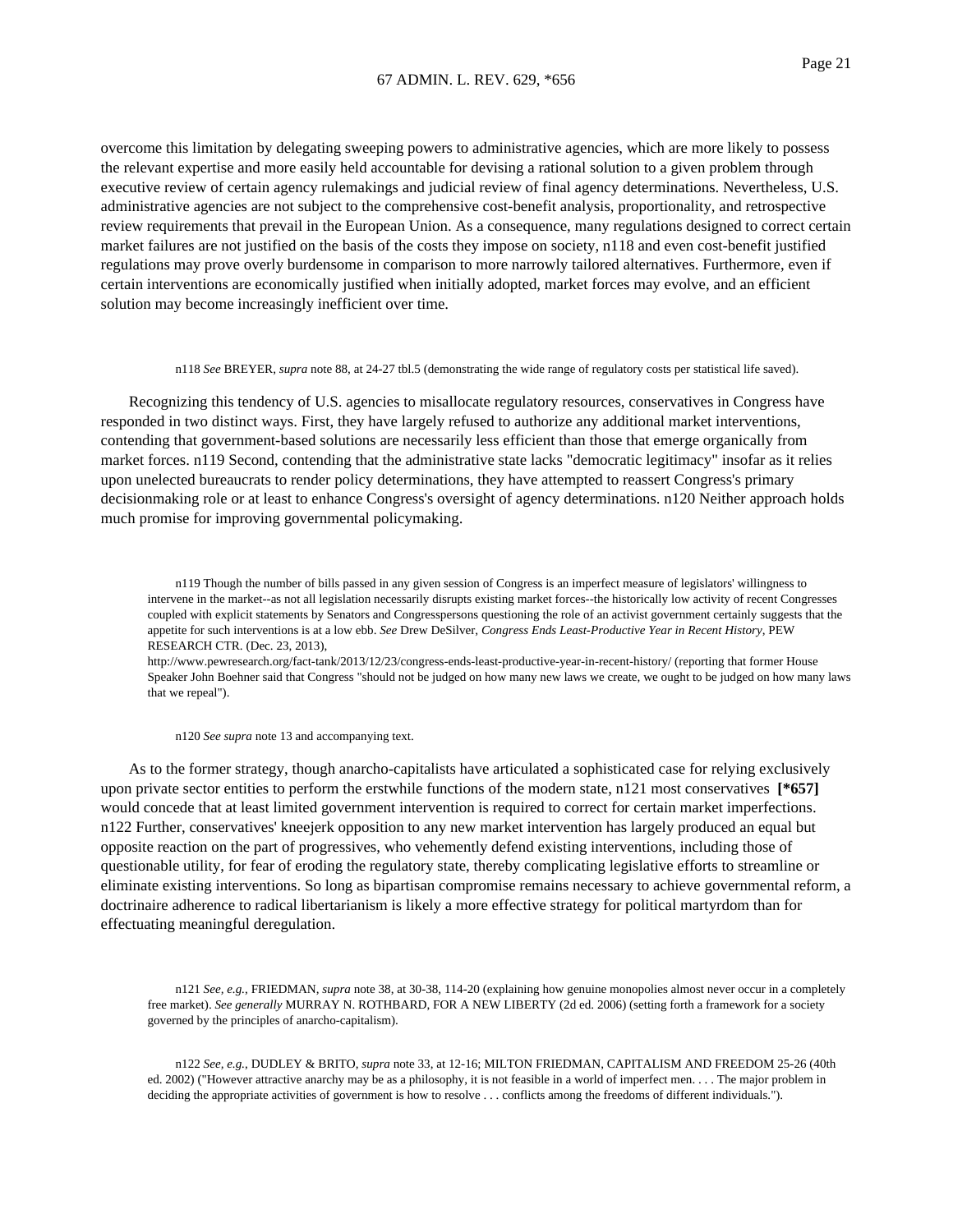As to the latter strategy, though one can debate whether Congress or administrative agencies offer a more attractive opportunity for average citizens to influence governmental policymaking, n123 reallocating decisionmaking power from agencies to Congress seems likely to diminish rather than improve the quality of regulatory interventions. As explained in Part I, agencies are far more capable of tailoring market interventions in light of the gravity of the underlying problem. Furthermore, though Congress's accountability to the electorate may, in theory, restrain its ability to expand its own powers by intruding further and further into the free market, this democratic check is far more compelling in theory than in practice. First, Congress may face enormous public pressure to act in the face of a high profile catastrophe such as a major threat to the environment or a significant economic downturn, regardless of the economic wisdom of regulatory intervention. n124 Second, as regulatory capture theory has shown, **[\*658]** legislators will typically be quite solicitous of the special interests that fund their reelection bids, and the "will of the majority" is therefore often far less significant than the preferences of wealthy campaign donors. n125 Though regulators, too, are highly susceptible to capture, they are at least somewhat insulated by civil service protections n126 and an *esprit de corps* arising from internalization of the agency mission. n127

n123 *Compare* Jonathan Turley, *The Military Pocket Republic*, 97 NW. U. L. REV. 1, 71-72 (2002) ("All federal agencies constitute an added measure of distance from the governed; they serve as a semi-permeable barrier for citizens to interact with their government. To some extent, auxiliary protections like citizen suits can offer some level of governmentcitizen interaction, but it is not the type of direct relationship valued in democratic systems."), *with* Mark Seidenfeld, *A Civic Republican Justification for the Bureaucratic State*, 105 HARV. L. REV. 1511, 1542 (1992) ("Administrative agencies, however, fall between the extremes of the politically over-responsive Congress and the over-insulated courts. Agencies are therefore prime candidates to institute a civic republican model of policymaking.").

n124 This tendency to focus on highly salient phenomena to the exclusion of less visible, if equally important, risks grows directly from the behavioral economic principle of availability. *See* KAHNEMAN, *supra* note 97, at 138-40. Absent some fundamental change in human nature, this is likely to remain true of government decisionmakers and of the broader electorate they represent for the foreseeable future.

n125 *See* ESKRIDGE, *supra* note 76, at 56-60. This dynamic has likely become even more severe in the wake of the Supreme Court's decision in *Citizens United v. Federal Election Commission*, 558 U.S. 310 (2010), which struck down restrictions on independent political expenditures by non-profit organizations. *Id.* at 372.

n126 *See* Pendleton Civil Service Reform Act, 22 Stat. 403-04 (1883).

n127 *See, e.g.*, John D. DiIulio, Jr., *Principled Agents: The Cultural Bases of Behavior in a Federal Government Bureaucracy*, 4 J. PUB. ADMIN. RES. &THEORY 277, 281 (1994) (noting "the simple failure of most rational choice theorists to take nonpecuniary and other intangible incentives seriously and to investigate the conditions under which it becomes rational for individuals to behave in a public-spirited manner"); Sidney Shapiro et al., *The Enlightenment of Administrative Law: Looking Inside the Agency for Legitimacy*, 47 WAKE FOREST L. REV. 463, 487 (2012) ("The public choice challenge to inside-out accountability ignores the potential of professionalization and organizational culture to promote other-regarding behavior.").

In this light, a more productive approach would take the existence of sweeping delegations to administrative agencies as a *fait accompli*: as regulatory problems became increasingly complex over the course of the nineteenth and twentieth centuries, some abdication of policymaking power by generalist legislators in favor of specialist technocrats was and remains inevitable. Rather than attempting to reassert a role it is not competent to discharge, Congress should strive to communicate its overarching policy goals to agencies with as much clarity and precision as possible, thereby minimizing principal-agent problems.

In the sphere of regulatory interventions designed to correct perceived market failures, it is fairly clear that this is not happening. Instead, in the increasingly rare instances in which a majority of legislators agree upon the need to correct a purported market failure--often in the wake of a failure of existing regulations to prevent a highly visible catastrophe n128--Congress assigns sweeping remedial powers to one or more agencies. The agencies, in turn, draft regulations, which may or may not be subject to cost-benefit analysis requirements, depending upon the importance of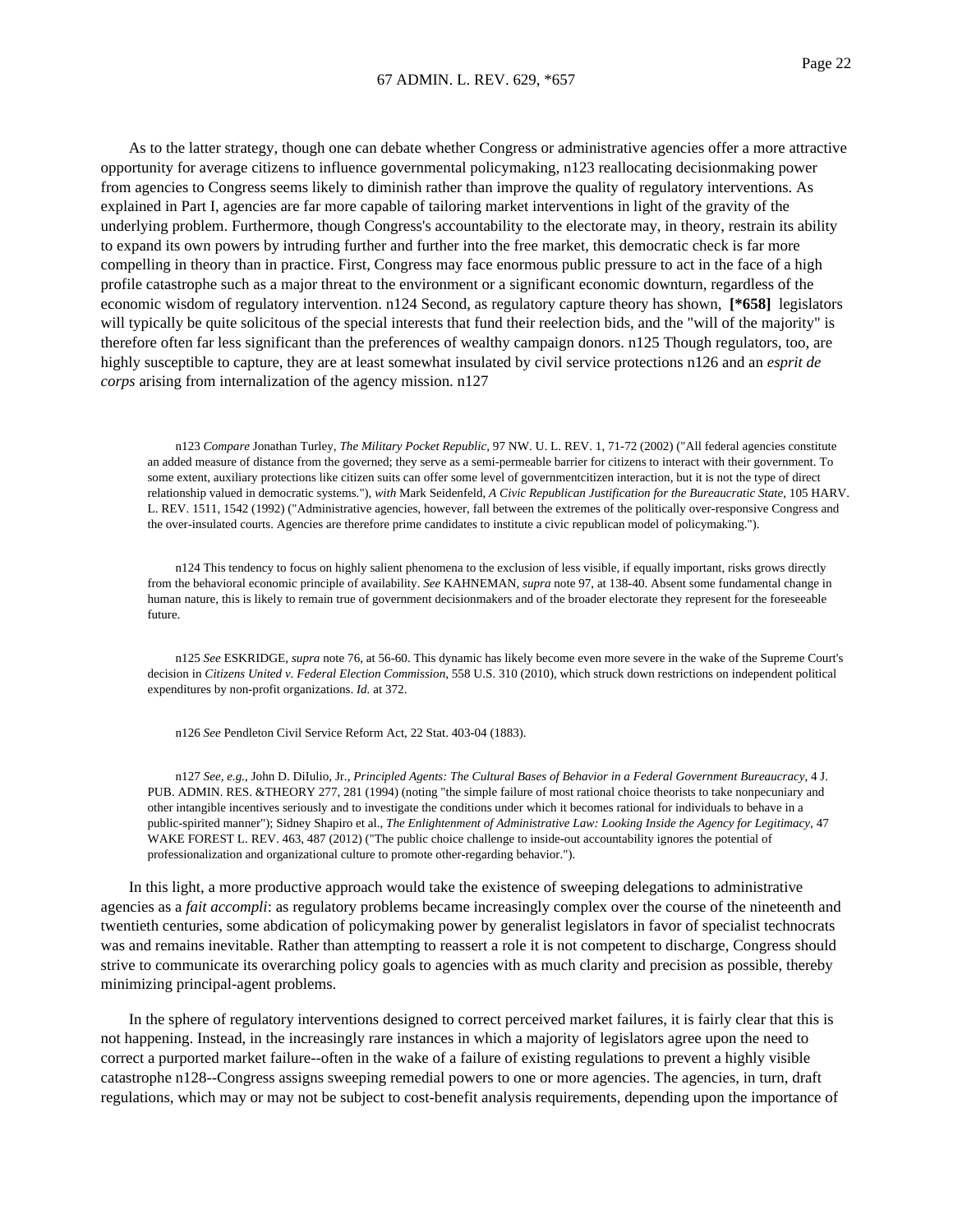the rule n129 and the independence *vel non* of the issuing agency. n130 Once adopted, such rules **[\*659]** generally remain on the books indefinitely, often long after they have outlived their useful lifespans.

n128 Bull, *supra* note 63, at 308-310.

n129 Exec. Order No. 12,866 § 6(a)(3)(B)-(C), 58 Fed. Reg. 51,735, 51,740-41 (Oct. 4, 1993).

n130 DAVID E. LEWIS & JENNIFER L. SELIN, ACUS, SOURCEBOOK OF UNITED STATES EXECUTIVE AGENCIES 114 (1st ed. 2012) (listing the agencies exempted from submitting proposed and final rules to OIRA for review); Kirti Datla & Richard L. Revesz, *Deconstructing Independent Agencies (and Executive Agencies)*, 98 CORNELL L. REV. 769, 835-42 (2013) (describing exemption from OIRA regulatory review as one hallmark of agency independence).

The remainder of Part III attempts to construct an alternative mechanism by which Congress could more effectively constrain agencies' discretion in the initial instance while nevertheless fully exploiting the agencies' superior technical capabilities for identifying and responding to market failures. In so doing, it draws heavily upon the comparative strengths of the EU system, creating a novel set of rulemaking procedures that would rely upon early stakeholder input, cost-benefit analysis, the proportionality principle, and periodic retrospective review to design narrowly tailored regulatory interventions that could be modified or phased out as circumstances evolved. Congress would, of course, retain complete autonomy in determining whether to invoke such procedures or instead to rely upon traditional, open-ended delegations of power. Though regulations adopted under the proposed system of "market corrective rulemaking" (MCR) would admittedly be more susceptible to challenge than those promulgated under the traditional informal rulemaking process, the proposed reform might ultimately create a via media between the extremes of virtually immortal regulatory interventions and the complete absence of regulation even in the face of clear market failures--the two alternatives that have lamentably come to characterize the modern regulatory state.

## *B. Designing "Market Corrective Rulemaking"*

The system of "market corrective rulemaking" proposed in this Article would represent a new track for agency rulemaking activity, distinct from the procedures for informal rulemaking and formal rulemaking created by the APA. n131 Like formal rulemaking, it would require explicit statutory language directing agencies to use such procedures in lieu of the informal rulemaking default. n132 When a bill included such language, either the CBO or a similar entity would first analyze the existing economic and regulatory landscape to gather any evidence of a market failure.

n131 5 U.S.C. §§ 553, 556-57 (2012).

n132 *See* United States v. Fla. E. Coast Ry. Co., 410 U.S. 224, 240 (1973) (determining that statutory reference to a "hearing" was insufficient to trigger formal rulemaking requirements).

If the bill passed, it would trigger a series of obligations on the part of the implementing agency. First, prior to drafting a rule and issuing a notice of proposed rulemaking, the agency would seek input from relevant stakeholders. The outreach effort would facially resemble the practices ofS **[\*660]** the European Commission, though it ideally would include a much broader array of stakeholders than the EU process and would retain traditional notice-and-comment procedures. Second, the agency would prepare cost-benefit analyses for both the proposed course of action and the most promising alternatives, which it would submit to OIRA regardless of the projected economic impact of the proposed rule or the "independence" *vel non* of the submitting agency. Third, the agency would consider the burden that the proposed rule would impose upon regulated entities, observing a modified version of the EU proportionality principle. Though the agency need not always select the least burdensome approach, given that a costly regulation may nevertheless produce larger net benefits than a less disruptive alternative, it should be mindful of any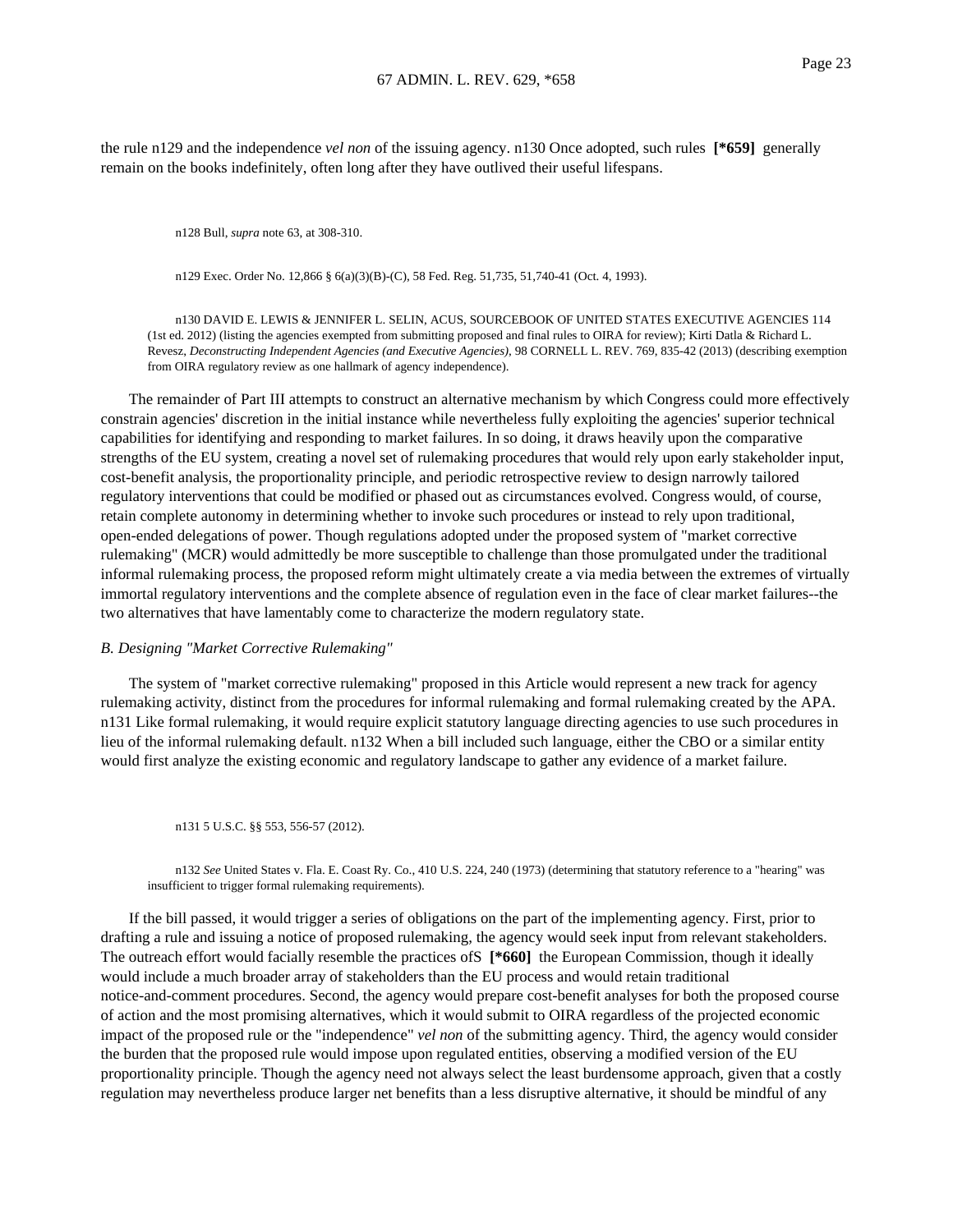dislocations caused even by regulations with large economic benefits, particularly those creating disproportionate harms for small- and medium-sized enterprises and other entities with minimal political clout. Finally, the agency should periodically reassess the rule adopted, readjust it as necessary in light of changed circumstances, and terminate the intervention when it determines that the market has evolved such that the external market manipulation is no longer required.

The remainder of this subpart examines each step of the MCR process in detail, exploring how Congress might use it to constrain agency discretion in instances in which it desires a narrowly tailored, limited economic intervention to address a market failure.

(1) *Invocation of MCR*: As explored in Part I, Congress generally lacks the institutional capacity to study underlying market forces, determine if some form of external intervention would lead to a more efficient or otherwise normatively preferable result, and then implement a sophisticated solution designed to effectuate that result with minimal disruption to underlying market forces. MCR seeks to shift most of this burden to administrative agencies, tasking Congress merely with articulating its overarching policy goals and then directing agencies to follow a formal set of procedures designed to guide the agencies' efforts to achieve those goals. Nevertheless, Congress should possess at least some evidence concerning the supposed market failure it is attempting to redress, so as to enable it to provide a broad-brush description of the solution it envisions.

Notwithstanding the extensive literature on the existence and nature of market failures, no economist has yet devised a mathematical model by which one can survey the underlying economic data and reach an objective conclusion concerning the presence or absence thereof. Economists and regulatory experts largely agree that excessive market concentration, externalities, public good problems, and information asymmetries can skew underlying market incentives in a way preventing the maximization of net **[\*661]** economic utility. n133 By contrast, economists and regulatory experts have achieved little consensus on whether state intervention can restore efficient market forces and, if so, how to design such interventions. n134 In that light, attempting to design a "litmus test" for the existence of a legislatively correctable market failure would prove a politically fraught undertaking that would defy any objective solution.

n133 *See* DUDLEY & BRITO, *supra* note 33, at 12-15.

n134 *Compare* STIGLITZ, *supra* note 3, at 33-34 ("Markets by themselves often fail to produce efficient and desirable outcomes, and there is a role for government in correcting these market failures, that is, designing policies (taxes and regulations) that bring private incentives and social returns into alignment."), *with* FRIEDMAN, *supra* note 38, at n152 ("Under a government, good law is a public good. That is why it is not produced.").

Nonetheless, a Senator or Congressperson contemplating a bill designed to remedy a perceived market flaw might call upon economists to outline the nature and gravity of the underlying issue. Though the costs and benefits of any market intervention may prove impossible to quantify with any degree of precision at this early stage, the analysis should, to the extent feasible, identify the key tradeoffs involved. This investigative function might be assigned to the CBO, which has traditionally scored legislation based on projected budgetary impact but has not typically analyzed costs and benefits of pending bills, n135 or to some newly created independent Congressional agency.

n135 CBO, AN INTRODUCTION TO THE CONGRESSIONAL BUDGET OFFICE 2 (Nov. 2012), https://www.cbo.gov/sites/default/files/cbofiles/attachments/2012-IntroToCBO.pdf ("CBO provides formal, written estimates of the cost of virtually every bill 'reported' (approved) by Congressional committees to show how the bill would affect spending or revenue over the next 5 or 10 years, depending on the type of spending involved.").

In the draft legislation, Congress should not only identify the market failure that it seeks to correct but also outline the nature of the solution it envisions. As will be explored in further detail below, agencies tasked with drafting rules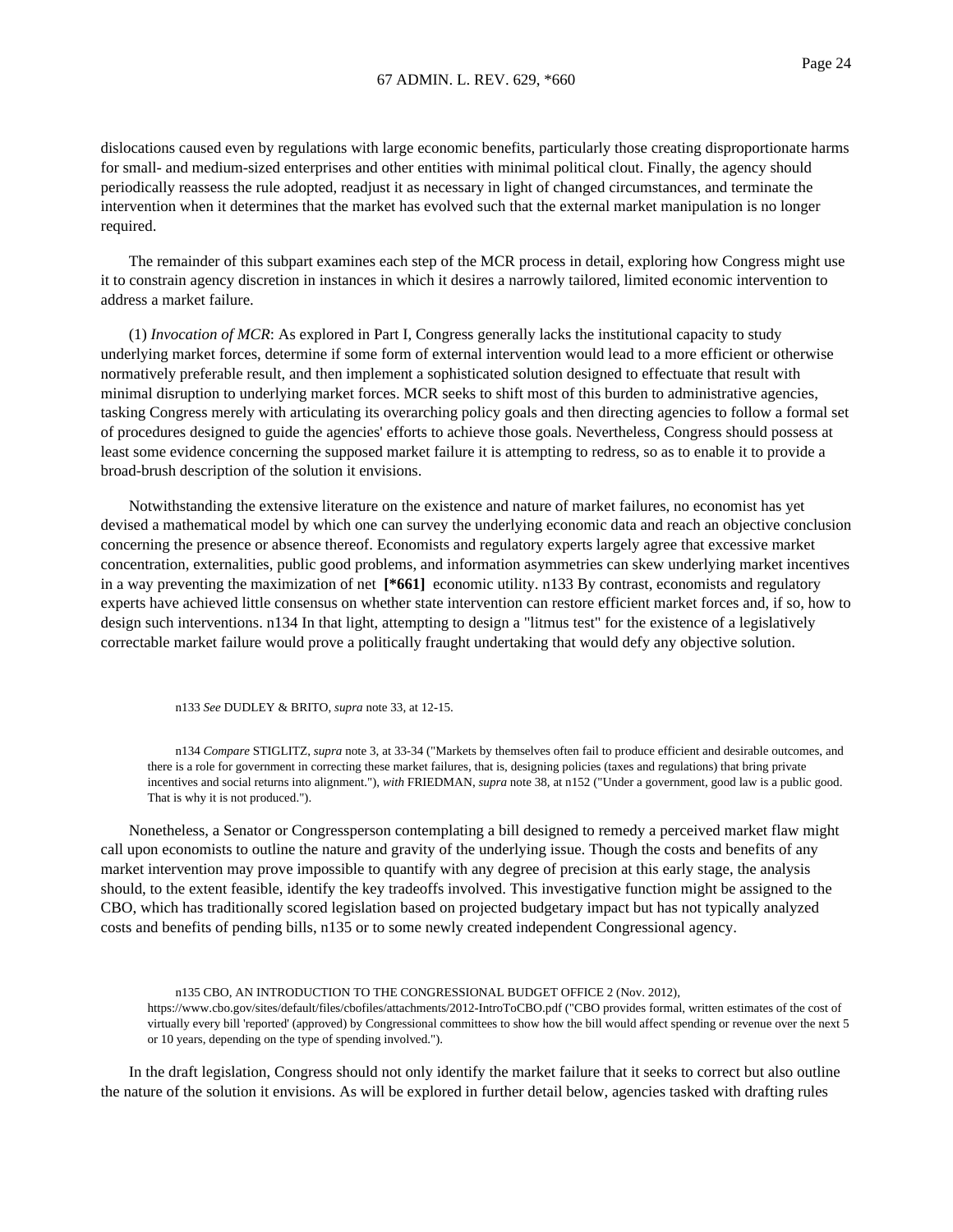pursuant to MCR procedures would both estimate the economic costs and benefits of the proposed market intervention and determine the least burdensome approach to remedying the underlying problem--i.e., proportionality analysis. Though the solution producing maximum net benefits may often be the least burdensome, this need not be the case. For instance, a regulation producing \$ 100 million in costs and \$ 200 million in benefits would be preferable to one producing \$ 10 million in costs and \$ 50 million in benefits if the goal were simply to maximize benefits, yet the latter approach might be optimal if the goal were to minimize disruption to existing market forces.

Thus, to the extent possible, Congress should offer general guidance to the agency concerning (1) the nature of the market failure it seeks to  $[ *662]$  remedy, (2) any costs and benefits that it considers especially germane to devising a solution (particularly social benefits that may not be easily quantifiable), and (3) whether it envisions a solution that maximizes net economic utility or one that minimally disrupts prevailing market forces. Providing such guidance may not prove practicable in all cases, but doing so will help ensure that the agency carries out its legislative mandate with the highest possible degree of fidelity. n136

n136 *See, e.g.*, WILLIAM N. ESKRIDGE, JR., DYNAMIC STATUTORY INTERPRETATION 125-28 (1994) (comparing statutory interpretation to a principal-agent relationship and contending that the agent often must elaborate upon or even contravene the explicit instructions of the principal in order to faithfully execute his broader charge).

Of course, in certain instances, including many involving purported market failures, Congress may determine that the rigorous procedural requirements and enhanced opportunities for stakeholder challenges to agency rules associated with MCR will unnecessarily hamstring regulators' efforts to address a social ill. Congress often tasks agencies with developing regulations designed to promote equal opportunity, social justice, morality, human dignity, and numerous other non-quantifiable public benefits. Though one could characterize the inability of a system of laissez-faire to produce these benefits as a "market failure," the overall economic impact of such laws is virtually impossible to calculate, and MCR would likely prove inappropriate in those contexts. n137

n137 For instance, the DOE's work in promoting rigorous educational standards nationwide produces exceedingly large positive externalities, creating both a more competitive workforce and a more civically engaged citizenry. *See* HARVEY S. ROSEN, PUBLIC FINANCE 105 (7th ed. 2005) ("[Primary and secondary] schooling not only increases an individual's earning capacity, but it also reduces crime and contributes to the literate and well-informed populace that is necessary for a smoothly functioning modern democracy."). Calculating the pecuniary benefits of this mission would be a challenging undertaking, however, and requiring cost-benefit analysis of the associated regulations may prove an unnecessary or even counterproductive exercise.

In that light, it is imperative that Congress lucidly expresses its intent for agencies to apply MCR procedures. A productive analogy is the invocation of formal rulemaking, wherein courts have applied a clear statement rule and required an unmistakable expression of Congressional intent prior to mandating that agencies use such cumbersome procedures. n138 Accordingly, unless a statute actually contains the phrase "market corrective rulemaking," a court should uphold an agency's determination to use traditional informal rulemaking procedures in lieu of MCR. This is critical not only to minimize uncertainty amongst regulators but also to facilitate compromises amongst legislators. One can certainly envision a scenario wherein a Senator or Congressperson may be reluctant to authorize an open-ended market intervention for fear that it will prove impossible to **[\*663]** reverse but may be amenable to a more narrowly tailored intervention devised via MCR procedures. Legislators should be on notice that only bills containing a specific verbal formulation will lead to MCR procedures and should vote accordingly.

n138 United States v. Fla. E. Coast Ry. Co., 410 U.S. 224, 240 (1973).

(2) *Structured Stakeholder Input*: From the Progressive Era until the present day, governmental regulation has traditionally been associated with a "liberal," left-of-center worldview. n139 The image of captains of industry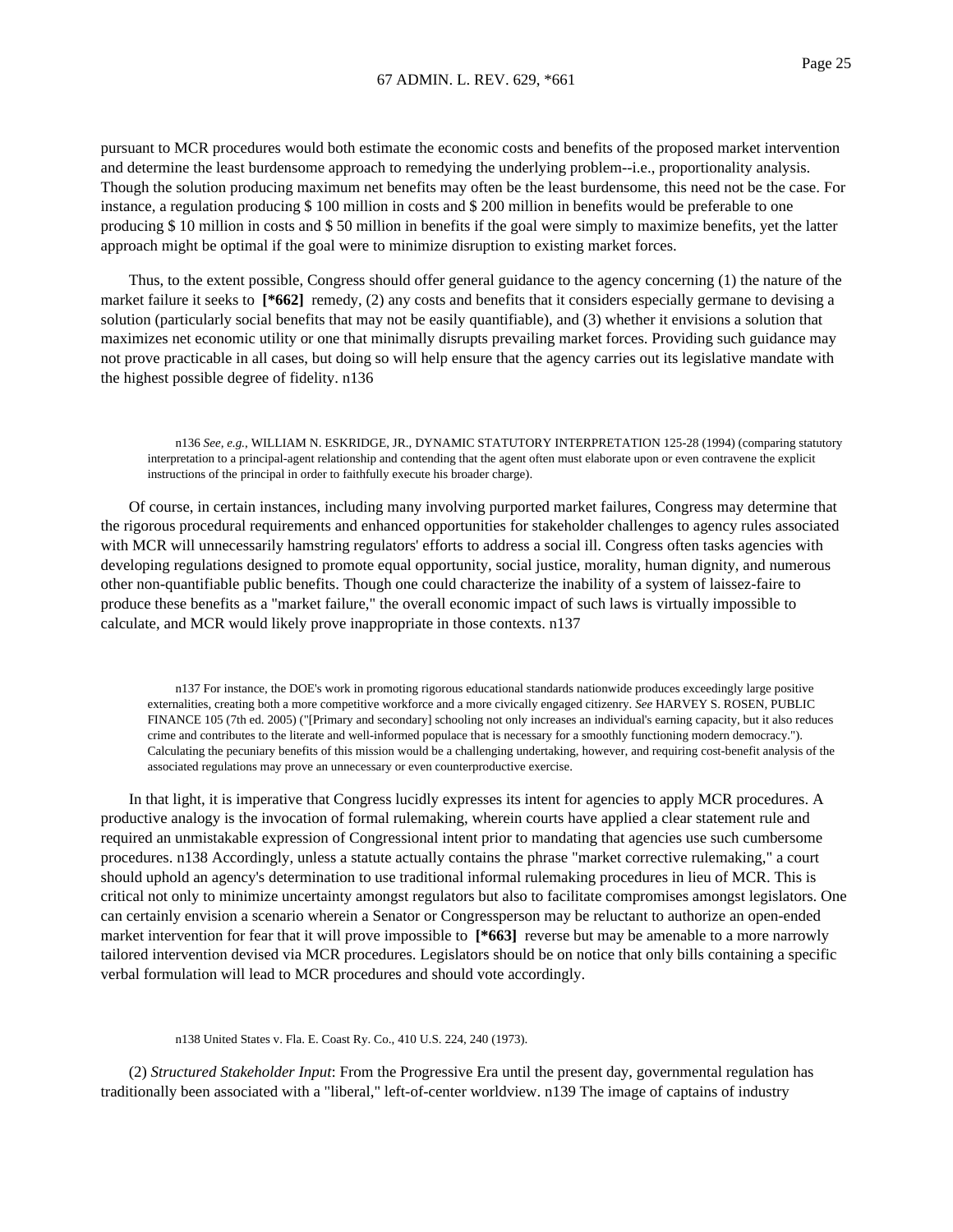despoiling the environment and oppressing the great mass of the citizenry in pursuit of the almighty dollar, and of indefatigable public servants striving mightily--if often unsuccessfully--to curtail their abuses, has become emblazoned in the public consciousness. In reality, though large corporations have indeed committed numerous breaches of the public trust and have often opposed regulatory interventions, the popular perception of "industry v. government" is vastly oversimplified, particularly in an era increasingly characterized by so-called "crony capitalism." n140 Indeed, numerous economists have criticized regulatory intervention as an inherently *conservative* force, insofar as it tends to favor incumbent firms at the expense of upstart competitors and stifle the forces of creative destruction, which drive economic growth by clearing out increasingly dysfunctional firms and opening new opportunities for more efficient, entrepreneurial replacements. n141 Older, larger firms are both more familiar with the existing regulatory landscape and more capable of internalizing the costs associated with compliance. Thus, in what has been fancifully labeled the "bootleggers and Baptists" phenomenon, legacy corporations may formally or informally ally with progressive groups to promote seemingly public-spirited regulations that have the salubrious side-effect of preserving existing market shares. n142

n139 *Compare* REPUBLICAN 2012 PLATFORM: WE BELIEVE IN AMERICA 1, *available at* http://www.gop.com/wp-content/uploads/2012/08/2012GOPPlatform.pdf ("Excessive taxation and regulation impede economic development."), *with The 2012 Democratic Platform*, DEMOCRATS.ORG, https://www.democrats.org/party-platform (last visited Nov. 2, 2015) ("Efficient and effective regulations enforce common sense safeguards to protect the American people.").

n140 *See, e.g.*, Walter Donway, *Crony Capitalism versus "Making" Money, in* THE REPUBLICAN PARTY'S CIVIL WAR 115-16 (Edward Hudgins ed., 2014) ("We see, today, the result of decades and decades of relentless efforts to erode the separation of government and economy. Businessmen themselves often spearheaded these efforts; they were the type of businessman who finds it easier to get a subsidy than earn a profit, easier to shackle a rival than compete."); HOLCOMBE & CASTILLO, *supra* note 60, at 90 ("Interest group politics has gained increasing influence over government decision-making, opening the door to crony capitalism and leading to what [Mancur] Olson has described as the decline of nations.").

n141 JOSEPH A. SCHUMPETER, CAPITALISM, SOCIALISM, AND DEMOCRACY 81-85 (3d ed. 1950).

n142 *See* ADAM SMITH & BRUCE YANDLE, BOOTLEGGERS AND BAPTISTS 3 (2014); *see also* DUDLEY & BRITO, *supra* note 33, at 18-19; K. William Watson & Sallie James, *Regulatory Protectionism: A Hidden Threat to Free Trade*, 723 POL'Y ANALYSIS 1, 5 (2013).

**[\*664]** In this light, one can reasonably expect large, incumbent firms to advocate robust regulatory interventions in certain contexts, either by arguing for such actions directly or, more surreptitiously, by acting by proxy through noble-minded organizations seeking to advance the public good. n143 Given the substantial expenses associated with lobbying Congress, large firms possess a considerable advantage over their smaller competitors in seeking statutory change. In the regulatory context, though the notice-and-comment process is theoretically open to any interested party, large companies are still far more favorably positioned than small businesses insofar as they can more easily marshal the resources required to submit a persuasive comment to the rulemaking agency. n144

n143 For instance, if an automobile manufacturer pioneered a new process that allowed it to improve the fuel economy of its fleet of vehicles greatly, it might seek to magnify its competitive advantage by lobbying for more stringent fuel standards. Further, if the company were especially sophisticated, it may choose to fund environmental preservation organizations that seek similar aims rather than advocating this change directly, thereby avoiding any criticism for its clearly profit-motivated activities.

n144 *See* STEVEN P. CROLEY, REGULATION AND PUBLIC INTERESTS 128-129 (2008) (noting that studies have shown comments by business interests outnumber other sources and have a disproportionate influence on the development of rulemaking).

MCR would attempt to correct for this imbalance by explicitly promoting a more inclusive consultation of stakeholders during the ruled-rafting stage. In so doing, it would draw inspiration from the European approach, though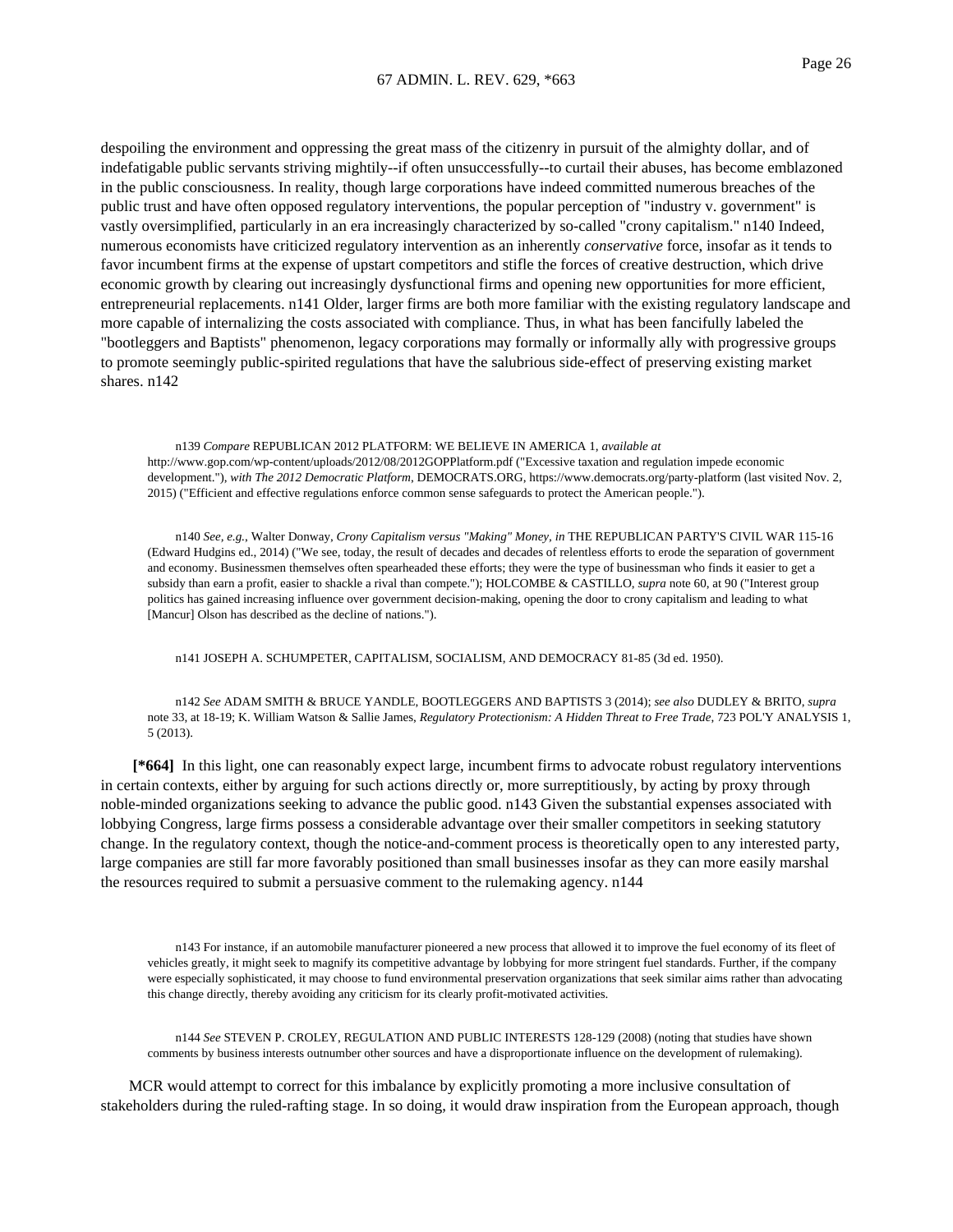one must remain mindful of the wide gulf between theory and practice in the European stakeholder input process. Nominally, the European Commission seeks balanced stakeholder input in certain directives and regulations by inviting not only industry but also various civil society organizations to consult with Commission experts prior to their drafting of a proposed law. n145 In theory, this corrects for the numerical and financial advantages of corporate groups by preserving an equal role for organizations tasked with representing the broader public interest. Yet, in practice, the European process is arguably even more susceptible to capture than its American counterpart insofar as the Commission tends to consult only with very large European companies and with civil society groups that represent relatively narrow tranches of the broader public interest, such as unions. n146 As a general matter, small companies, foreign firms, and public interest organizations that have not achieved such favorable treatment lack a seat at the table. n147

n145 *See generally* EUROPEAN COMMUNITIES, *supra* note 78.

n146 *See* Donnan, *supra* note 79.

n147 *Id.*

An ideal model would couple the inclusiveness of the U.S. notice-and-comment **[\*665]** process with the balance at least nominally achieved by the EU process, thereby correcting for the outsized influence of large corporations. In fact, an oft-overlooked U.S. practice known as negotiated rulemaking achieves precisely this result. Though it would be far too time and resource intensive to deploy in all instances of MCR, agencies' experiences in the use of negotiated rulemaking could provide useful insights for structuring more inclusive, representative stakeholder input procedures.

In the negotiated rulemaking process, the agency convenes an advisory committee that includes representatives from the key stakeholders interested in the rule that the agency proposes to issue. n148 The Negotiated Rulemaking Act explicitly requires that the committee include representation from the major interest groups that will be affected by the proposed rule. n149 The committee members ideally reach consensus upon the text of the rule, and the agency then issues a notice of proposed rulemaking containing that text. n150 The proposed rule still proceeds through the traditional notice-and-comment process, affording any groups that may not have participated in the negotiated rulemaking committee an opportunity to provide input. n151

n148 5 U.S.C. §§ 562(7), 563 (2012). n149 *Id.* § 563(a)(1)-(3). n150 *Id.* § 563(a)(7). n151 *Id.*

Unfortunately, convening a negotiated rulemaking committee can be a very time-intensive endeavor. Such committees are subject to the Federal Advisory Committee Act (FACA), n152 and organizing and chartering an advisory committee has become a tortuous, protracted process at many agencies. n153 For this and other reasons, negotiated rulemaking has unfortunately fallen into disuse in recent years, n154 with the number of negotiated rulemaking committees dwindling to a fraction of the highs reached in the late 1990s. n155 Negotiated rulemaking itself is likely to prove impracticable in most instances, but the significant benefits of early stakeholder input justify alternative approaches to obtaining information from balanced groups of outside interests prior to drafting a proposed rule.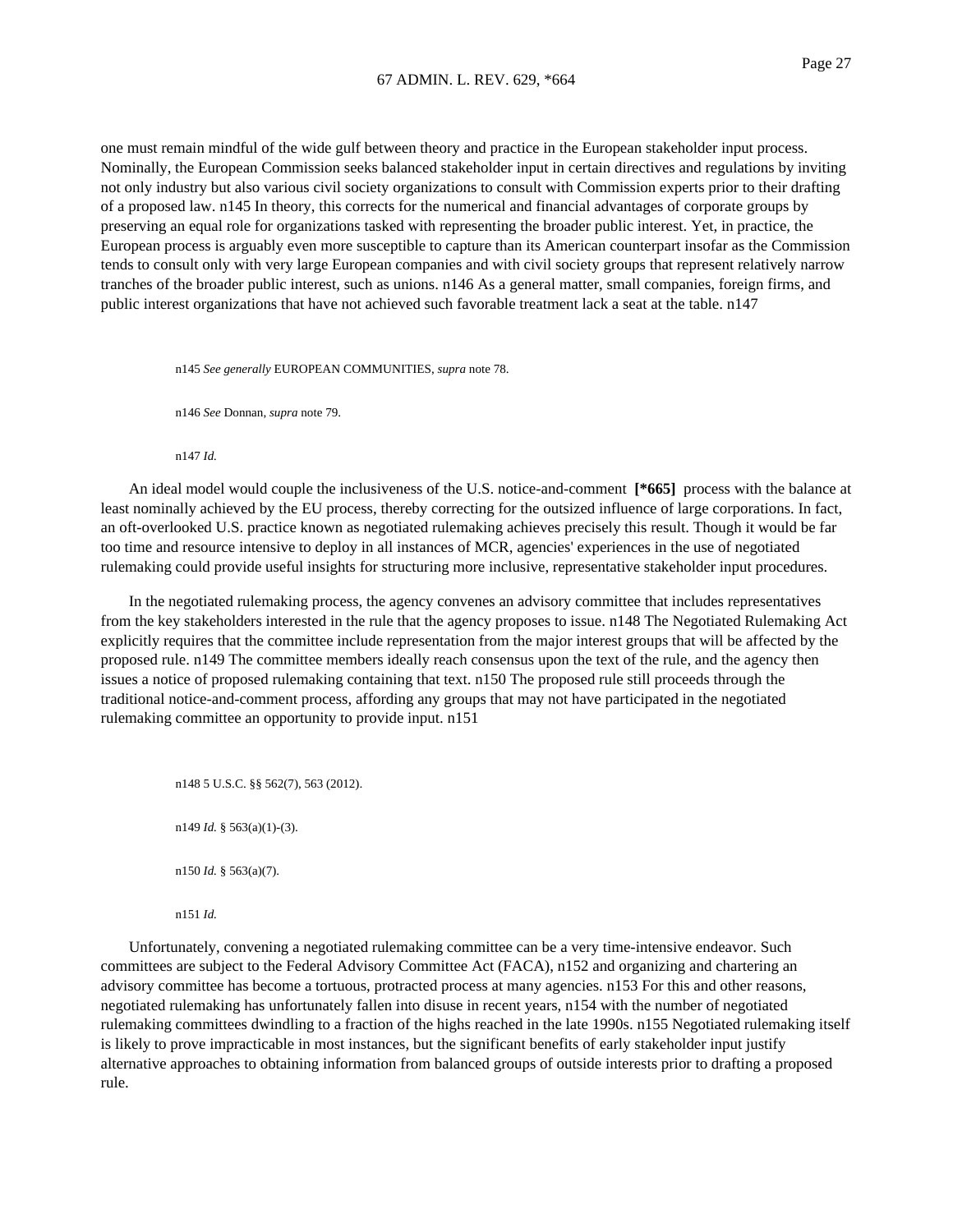n152 *Id.* § 562(7).

n153 REEVE T. BULL, THE FEDERAL ADVISORY COMMITTEE ACT: ISSUES AND PROPOSED REFORMS 47-49 (Sept. 12, 2011), *available at* http://www.acus.gov/sites/default/files/documents/COCG-Reeve-Bull-Draft-FACA-Report-9-12-11.pdf.

n154 *See* Jeffrey S. Lubbers, *Achieving Policymaking Consensus: The (Unfortunate) Waning of Negotiated Rulemaking*, 49 S. TEX. L. REV. 987, 996 (2008) (finding an overall decline in the number of negotiated rulemakings over the course of the early 2000s and an especially precipitous decline in the number of such committees voluntarily chartered by agencies).

n155 *See* BULL, *supra* note 153, at 68 (finding a decline in the number of negotiated rulemaking committees from a high of fourteen in 1999 to three in 2011, the most recent date for which data was available).

**[\*666]** In this light, agencies may wish to explore a range of early public participation mechanisms, depending upon the issues at play and the range of affected interests. In some cases, the agency may simply wish to gauge the reaction of various interest groups to a proposed regulatory action, in which case the agency might merely informally reach out to key players who might not otherwise take the initiative to submit public comments. n156 In other cases, the agency may wish to convene stakeholders in a group setting, allowing them to interact with one another and discuss the trade-offs involved in the potential regulatory options. So long as the assemblage of stakeholders is not offering a group policy recommendation to the agency, such a meeting should not trigger FACA. n157 In other instances, the agency may determine that there is a limited group of stakeholders and that they can reach a non-zero sum solution by negotiating the text of a proposed rule, in which case negotiated rulemaking might prove optimal. n158

n156 Prior to the issuance of a notice of proposed rulemaking, agencies are free to consult informally with stakeholders. Iowa State Commerce Comm'n v. Office of the Fed. Inspector of the Alaska Natural Gas Transp. Sys., 730 F.2d 1566, 1576 (D.C. Cir. 1984). After the issuance of a notice of proposed rulemaking, agencies still are, as a general matter, free to solicit outside input. Sierra Club v. Costle, 657 F.2d 298, 403-04 (D.C. Cir. 1981). Notwithstanding the lack of any general prohibition on receiving such ex parte communications, some agencies have adopted policies that limit their capacity to do so. *See* SFERRA-BONISTALLI, *supra* note 59, at 40 ("Agency practice seems to occur on a spectrum: some agencies permit or even welcome *ex parte* communications; other agencies discourage or refuse them.").

n157 Ass'n of Am. Physicians & Surgeons, Inc. v. Clinton, 997 F.2d 898, 913 (D.C. Cir. 1993). So long as the agency does not take an active hand in convening the advisory committee, it is not subject to the strictures of FACA. Pub. Citizen v. U.S. Dep't of Justice, 491 U.S. 440, 462-63 (1989); Washington Legal Found. v. U.S. Sentencing Comm'n, 17 F.3d 1446, 1450 (D.C. Cir. 1994). Similarly, if the individuals on the committee who are not federal employees do not have any formal vote in a policy prescription offered to the agency, FACA is not triggered. *In re Cheney*, 406 F.3d 723, 728 (D.C. Cir. 2005).

n158 5 U.S.C. § 563 (2012); Philip J. Harter, *Negotiating Regulations: A Cure for Malaise*, 71 GEO. L.J. 1, 48-49 (1982).

In short, MCR would preserve the agency's discretion to tailor the public input mechanism used in light of the nature of the issues and interests at stake, but it would require some form of targeted outreach prior to the issuance of a notice of proposed rulemaking in addition to the traditional notice-and-comment process. Specifically, it would require that the agency consider the full panoply of affected interests and reach out to a diverse set of stakeholders to ensure that all relevant interests are represented. In addition, it would require the agency to consider the "relevant matter presented" in the public input received, as it currently must with respect to public comments submitted via the notice-and-comment process. n159 Given the difficulty of identifying the key stakeholder **[\*667]** groups in the initial instance, any court reviewing the agency's efforts to ensure balance would tender a high degree of deference, as explained in greater detail in Part III.C.

#### n159 5 U.S.C. § 553(c).

By promoting such broad inclusivity, MCR helps combat the phenomenon by which large firms, either acting alone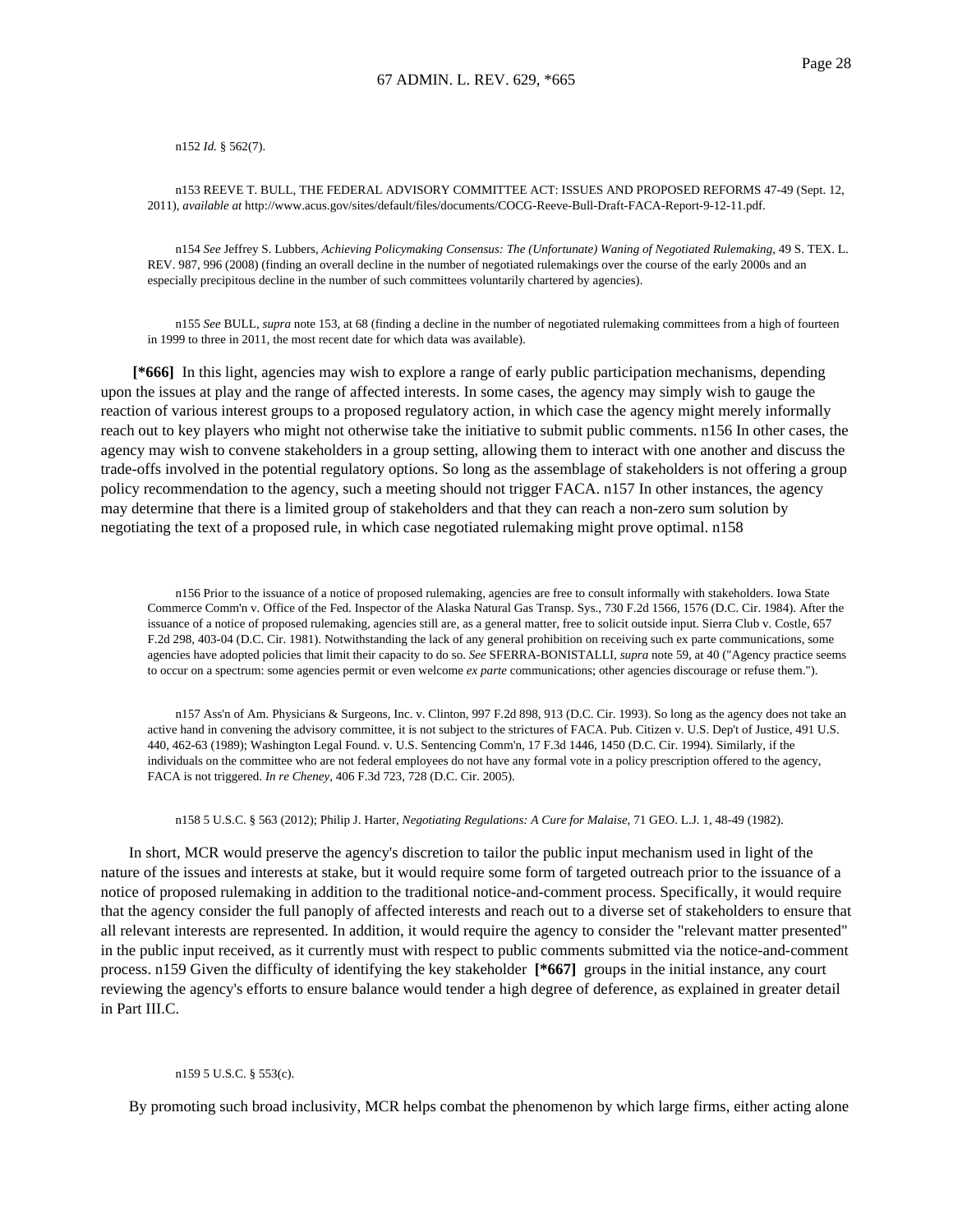or in tacit collusion with public interest organizations, advocate regulatory interventions that have the effect of promoting market concentration and placing small firms at a competitive disadvantage. In the instance of a legitimate market failure, the benefits of regulatory intervention may justify the concomitant barriers to entry created for small and medium enterprises, but agencies should ensure that all sides are heard prior to taking such a course of action.

(3) *Cost-Benefit Analysis*: As detailed in Parts I and II, the application of cost-benefit analysis to regulatory decisionmaking is somewhat sporadic under current law. Congress is under no formal requirement to consider the costs and benefits of legislation. At the agency level, independent regulatory agencies are not subject to the cost-benefit analysis requirements of Executive Order 12,866, n160 though many are required to consider regulatory costs and benefits by statute. n161 Executive branch agencies must consider costs and benefits for all proposed regulations but are only required to prepare formal cost-benefit analyses subject to review by OIRA for "significant regulatory actions"--i.e., those exceeding \$ 100 million in annual economic impact. n162 This contrasts unfavorably with the EU system, whereby the Commission conducts impact analyses for regulations and directives, though the Commission arguably conducts a much less rigorous cost-benefit analysis than do U.S. agencies. n163

n160 *See* LEWIS & SELIN, *supra* note 130, at 114.

n161 *See* COPELAND, *supra* note 48, at 38-55.

n162 Exec. Order No. 12,866 §§ 3(f), 6(b)(1), 58 Fed. Reg. 51,735, 51,738, 51,742 (Oct. 4, 1993); COPELAND, *supra* note 48, at 6-7 n.9.

n163 *See* PARKER & ALEMANNO, *supra* note 91, at 24-25 (noting that U.S. regulators typically rely on a quantified cost-benefit analysis while EU regulators favor a more holistic approach).

Though one Congress cannot constitutionally bind subsequent Congresses to consider economic costs and benefits when drafting new legislation, n164 it can direct administrative agencies to do so. MCR procedures would, as a default, require the agency to quantify the regulatory costs and benefits associated both with the preferred approach and viable alternatives and to justify the rule adopted in economic terms. Nevertheless, in certain instances, Congress may wish to depart from that **[\*668]** default, and MCR would preserve its flexibility to do so. In some cases, Congress may determine that certain regulatory benefits merit special consideration, even if their monetary value is not readily quantifiable. For instance, a regulation requiring companies to disclose the presence of genetically-modified organisms in food products may create certain psychological benefits for consumers--and mitigate information asymmetry--though those benefits are virtually impossible to quantify. Were Congress to adopt a law authorizing the Food and Drug Administration to implement such disclosure requirements under MCR procedures, it might specifically highlight the benefits it believes such a disclosure regime would create.

n164 United States v. Winstar Corp., 518 U.S. 839, 872-73 (1996); John C. Roberts Erwin Chemerinsky, *Entrenchment of Ordinary Legislation: A Reply to Professors Posner and Vermuele*, 91 CAL. L. REV. 1773, 1775 (2003).

By the same token, if Congress prefers that the agency pursue a course of action other than maximizing economic benefits and minimizing costs, it should clearly convey that intention in the associated statutory text. The next subpart will explore the proportionality principle, which holds that regulators should strive to minimize disruptions of prevailing economic forces. In some cases, this principle may stand in some tension with the benefit-maximizing approach. For instance, decreeing that all factories adopt a new technology that reduces carbon emissions by eighty percent might produce significant economic benefits by mitigating the effects of climate change, yet such a "command-and-control" solution may prove unnecessarily disruptive to the energy market. By contrast, a "cap-and-trade" system may create smaller net benefits insofar as it produces less drastic reductions in carbon emissions, yet such an approach may be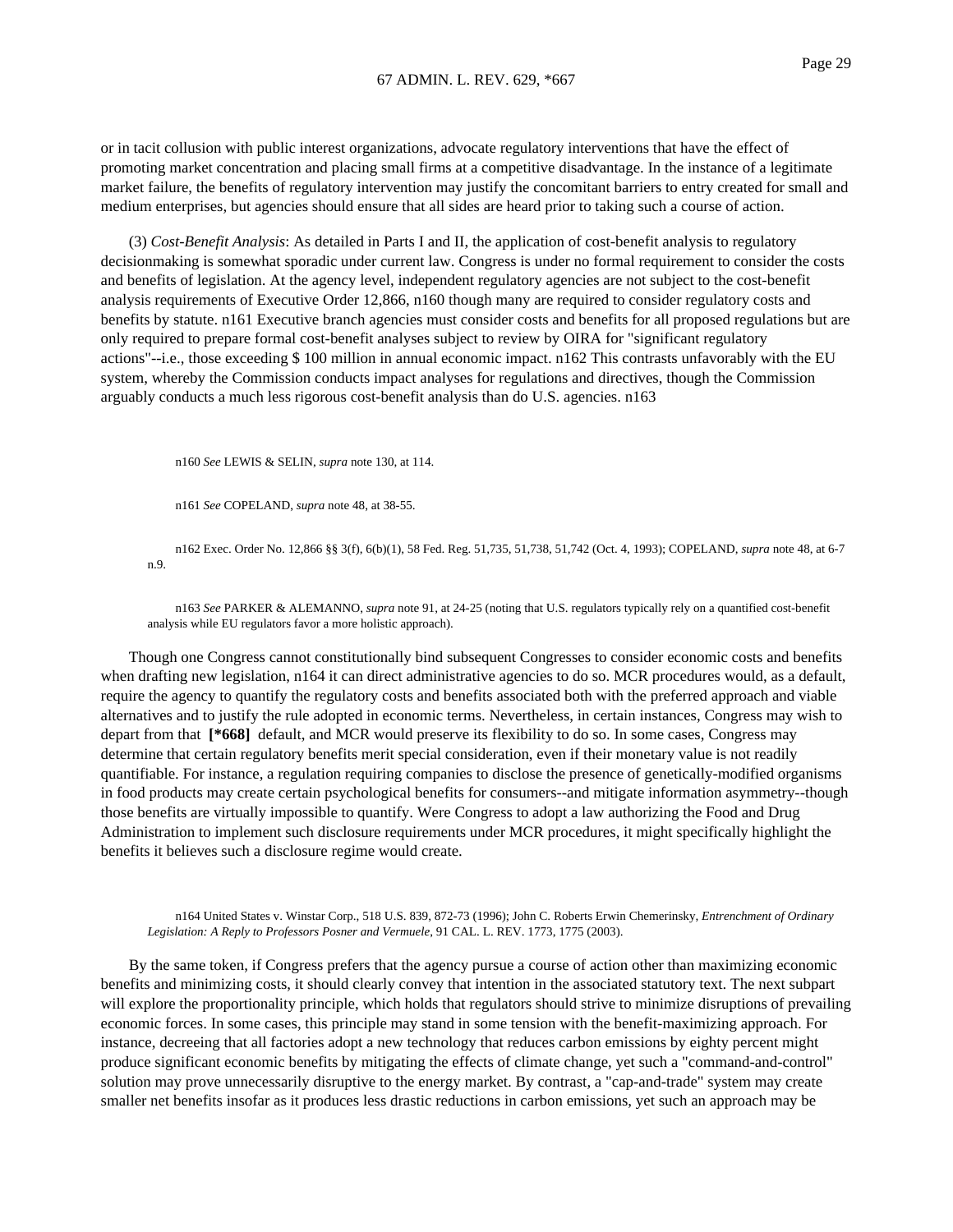deemed a more "proportionate" response to the environmental threat. Though Congress will generally be unable to expatiate upon its preferred approach in any degree of detail, it should at least identify considerations other than the maximization of net benefits it believes the implementing agency should consider.

The agencies, in turn, will conduct a formal cost-benefit analysis of every rule adopted under MCR procedures, which OIRA will review as if it were a "significant regulatory action" issued by an executive branch agency. n165 OIRA should assume that Congress intends for the agency to maximize net economic benefits--unless the statutory text suggests otherwise or the proportionality analysis identifies compelling countervailing considerations--and should scrutinize the regulation accordingly. Once finalized, the rule will be subject to judicial review, permitting private litigants who can establish standing to challenge the agency's regulations as "arbitrary and capricious" for failure to take account of relevant costs and benefits or to entertain regulatory alternatives that may prove more cost-effective. n166 **[\*669]** Given the uncertainty associated with the cost-benefit inquiry, courts should exhibit a high degree of deference to the agency's determination, as will be discussed in greater detail in Part III.C.

n165 COPELAND, *supra* note 48, at 15.

n166 5 U.S.C. § 706(2)(A) (2012).

(4) *Proportionality Analysis*: Notwithstanding its fundamental importance to EU law, the principle of proportionality remains a somewhat amorphous concept. At the simplest level, it essentially represents a tailoring analysis, ensuring that the means adopted to address a particular issue are not disproportionate to the underlying problem. n167 If conceived in this manner, the principle is essentially duplicative of the cost-benefit inquiry: so long as the forecasted costs of a proposed regulatory intervention do not greatly exceed the projected benefits, then the solution is "proportionate" to the underlying problem. If, on the other hand, the principle is construed as a requirement that EU institutions adopt a minimally invasive solution to potential regulatory problems, it comes to resemble a non-interventionist default or a preference for delegating power to lower levels of government. n168

n167 *See* Case C-84/94, United Kingdom v. Council, 1996 E.C.R. I-5755, I-5811.

n168 In the United States, the latter principle is embodied in the Tenth Amendment. U.S. CONST. amend. X. Though case law has increasingly treated the Tenth Amendment as a "tautology" that has little legally operative effect, it provides at least an aspirational preference for concentrating certain powers in the states--even in instances in which the federal and state governments may possess overlapping jurisdiction. *See* New York v. United States, 505 U.S. 144, 156-57 (1992) ("The Tenth Amendment likewise restrains the power of Congress, but this limit is not derived from the text of the Tenth Amendment itself, which . . . is essentially a tautology. Instead, the Tenth Amendment confirms that the power of the Federal Government is subject to limits that may, in a given instance, reserve power to the States."). The EU treaties express fealty to this principle through the doctrine of subsidiarity, which establishes a preference for member state rather than EU-wide action in areas of shared competency. Treaty on European Union art. 3b, Feb. 7, 1992, 1992 O.J. 191.

For purposes of MCR procedures, proportionality analysis would remain conceptually distinct from the cost-benefit inquiry, focusing on the displacement of underlying market forces caused by a proposed intervention (and ignoring the economic benefits it might create). The overall analysis would be roughly modeled on the constitutional inquiry applied in due process and equal protection cases. Rather than including three distinct levels of scrutiny (rational basis, intermediate scrutiny, and strict scrutiny), n169 the analysis would involve a sliding scale depending upon the economic costs of the proposed regulation. For relatively inexpensive regulations, the agency would enjoy a wide degree of latitude in crafting a regulatory intervention and need not perform much additional analysis **[\*670]** beyond the cost-benefit inquiry. For costlier regulations, the agency would need to scrutinize the nature of the regulatory burden more closely, even in instances in which benefits outstrip costs. For instance, the agency should examine distributional impacts: if the costs fall primarily on small businesses, consumers, or some under-represented entity, the agency may wish to consider less disruptive alternatives, even if they produce smaller net benefits.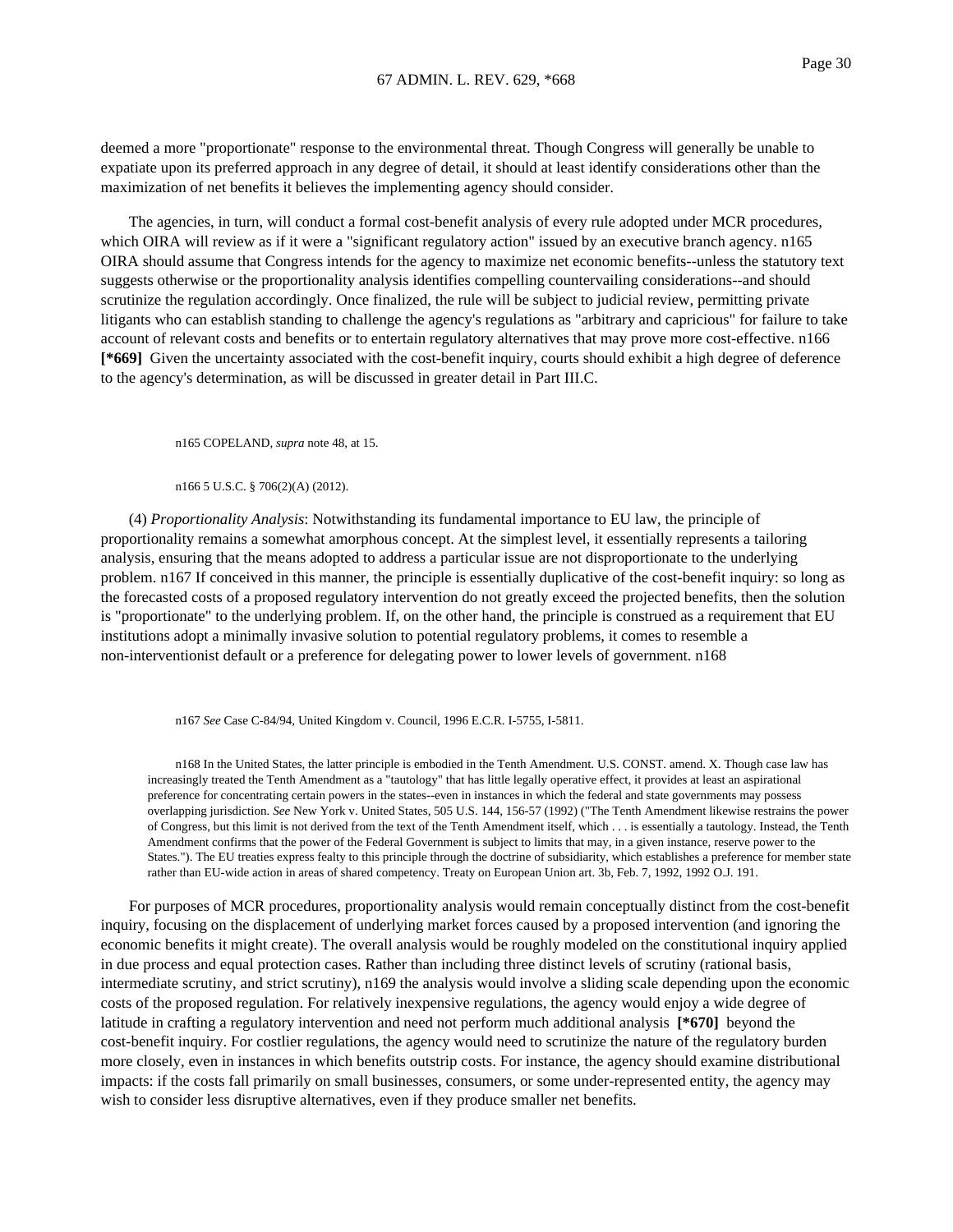#### n169 *See* ERWIN CHEMERINSKY, CONSTITUTIONAL LAW 529-31 (2001) (describing the three levels of constitutional scrutiny).

In contrast to the European Union, in which regulated entities are unlikely to overcome the significant hurdles required to establish standing, n170 private parties would be able to challenge the agency's decision on proportionality grounds on judicial review under the "arbitrary and capricious" standard. n171 For minimally burdensome regulations, the court would apply a very generous tailoring analysis, akin to a somewhat more searching version of the "rational basis" review applied when addressing constitutional problems. n172 As the cost of the regulation increases, the court would more closely parse the agency's findings, ensuring that it gave some consideration to any special burdens created for certain classes of regulated entities and requiring some level of justification for imposing these burdens. Even in these cases, the tailoring inquiry would remain much less stringent than that applied even on "intermediate scrutiny," n173 for the calculus of determining which regulations create "disproportionate" harms is necessarily subjective and amorphous, especially in those instances in which the agency must choose between a heavily burdensome intervention that produces large monetary benefits and a less burdensome intervention that produces smaller benefits. As will be explained in more detail in Part III.C, the court would focus simply on ensuring that the agency considered the relevant factors rather than second-guessing its policy judgments.

n170 *See* TFEU, *supra* note 67, art. 263, at 162; STRAUSS, *supra* note 81, at 25-26.

n171 5 U.S.C. § 706(2)(A).

n172 *See* CHEMERINSKY, *supra* note 169, at 544 ("Under the rational basis test the Court will allow laws that are both significantly underinclusive and overinclusive.").

n173 *See* Cent. Hudson Gas & Elec. Corp. v. Pub. Serv. Comm'n of New York, 447 U.S. 557, 569-70 (1980) (describing the tailoring inquiry under intermediate scrutiny to require the law to be "no more restrictive than necessary"); Alan Brownstein, *Taking Free Exercise Rights Seriously*, 57 CASE W. RES. L. REV. 55, 84-85 (2006) ("The tailoring requirement of conventional intermediate scrutiny also can be understood as a form of balancing. When courts consider alternative ways that the state can further its interests, they take into account the increased cost or loss in effectiveness of alternative regulations, as well as the degree to which alternative regulations mitigate the burden on the right.").

Congress can, of course, override default MCR procedures by emphasizing certain factors in the authorizing statute. As a general matter, agencies undertaking MCR would attempt to maximize economic benefits while minimizing market disruption (and balance those two desiderata **[\*671]** against one another, if they conflict), and courts would tender a high degree of deference to the agency's conclusion. If, however, the authorizing statute directed agencies to be especially solicitous of impacts on small businesses, the agency would place greater emphasis upon the proportionality analysis--and less upon the maximization of net benefits. By contrast, if the authorizing statute emphasized the scope of the underlying market failure and the need for government intervention to achieve significant public benefits, considerations of benefit maximization would trump those of impact minimization. In short, MCR merely provides a set of presumptions concerning the goals that Congress wishes to advance when adopting narrowly tailored market interventions, and Congress can easily override those presumptions by expressing a contrary intent in the relevant legislation.

(5) *Retrospective Review and Regulatory Retirement:* In the last several years, administrative law scholars have increasingly recognized the risks associated with the accumulation of regulations over time, no matter how reasonable or seemingly necessary any one regulation may be in isolation. n174 Notwithstanding the various retrospective review initiatives created by statute and executive order, n175 agencies generally lack the incentives, resources, and expertise to identify and cull unduly burdensome regulations. n176 Congress, in turn, lacks the expertise or the political will to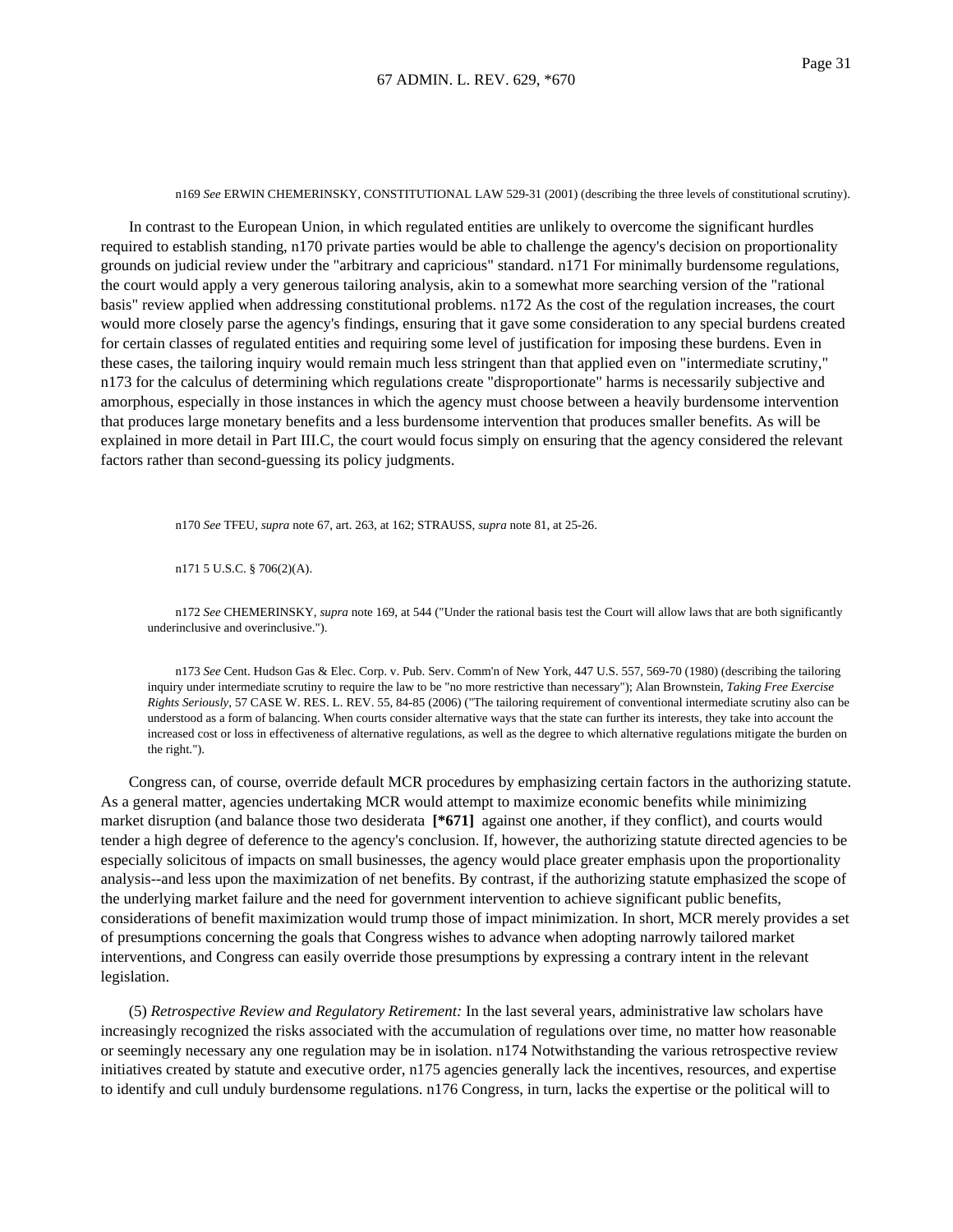carefully scrutinize the regulatory landscape and implement appropriate statutory relief, given the fact that parties enjoying concentrated regulatory benefits will lobby key legislators in defense of the status quo. n177 One possible solution to this conundrum is to empower regulated entities to challenge existing regulations as unnecessary or overly burdensome. Such an approach would need to be narrowly tailored and place a heavy burden of persuasion upon the challenging entities, lest industry exploit the process to overturn any unpopular regulations and frustrate the regulatory mission of agencies. n178

n174 *See supra* note 108 and accompanying text.

n175 *See* Regulatory Flexibility Act, 5 U.S.C. § 610 (2012) (requiring a periodic reevaluation of rules having "a significant economic impact upon a substantial number of small entities"); Exec. Order No. 13,610, 77 Fed. Reg. 28,469 (May 14, 2012); Exec. Order No. 13,579 § 2, 76 Fed. Reg. 41,587, 41,587 (July 14, 2011); Exec. Order No. 13,563 § 6, 76 Fed. Reg. 3821, 3822 (Jan. 18, 2011).

n176 Bull, *supra* note 63, at 269.

n177 ESKRIDGE, *supra* note 76, at 56-60.

n178 *See generally* Bull, *supra* note 63 (describing a system that would permit regulated entities to challenge preexisting regulations through petitions for rulemaking but require such entities to offer a compelling alternative regulatory approach rather than merely raising objections to the existing framework).

MCR would both ensure that agencies have strong incentives to reassess [\*672] existing regulations and leverage the expertise of stakeholders in determining which regulations are ripe for restructuring or retirement. For all new rules crafted via MCR procedures, the agency would follow an approach similar to the REFIT Initiative used by the European Commission. n179 Specifically, for each new rule, the agency would establish a timeline by which it will reassess the regulation and include a set of criteria by which it will judge the regulation's effectiveness--mindful of the fact that the relevant criteria may evolve over time. n180

n179 Amongst other things, the REFIT procedures require the European Commission to create a timeline for reassessing regulations and directives at the time of promulgation and to establish a set of criteria for reevaluating such laws. EUROPEAN COMMISSION, COM (2013) 686 FINAL, STRENGTHENING THE FOUNDATIONS OF SMART REGULATION -- IMPROVING EVALUATION (Oct. 2, 2013), *available at* http://eur-lex.europa.eu/legal-content/EN/TXT/PDF/?uri=CELEX:52013DC0686.

n180 *Id.; see also Adoption of Recommendations*, 79 Fed. Reg. 75,114 (Dec. 17, 2014).

When formally reevaluating existing rules, agencies would essentially repeat the initial set of procedures associated with adopting a rule. Specifically, they would revisit the cost and benefit estimates associated with the initial regulatory impact assessment, determining whether they ultimately proved accurate. n181 Similarly, they would reexamine the scope of the regulation's economic impact and whether it disproportionately harmed a specific group of regulated entities, especially if the regulation has resulted in certain unanticipated consequences. Throughout this process, the agency would solicit input from relevant stakeholders, undertaking outreach efforts to promote participation by groups that may not otherwise traditionally have a major presence. n182

n181 *See* Coglianese, *supra* note 108, at 64-65 (noting the uncertainty associated with initial estimates of regulatory costs and benefits). Importantly, this process need not serve as a one-way ratchet, inevitably resulting in dilution of regulatory protections. In some instances, the regulatory costs may actually prove much smaller than initially anticipated (or the benefits prove significantly larger), potentially meriting ramping up the level of regulatory protection following the retrospective reanalysis. *See* Exec. Order No. 13,563 § 6, 76 Fed. Reg. 3821, 3822 (Jan. 21, 2012) (contemplating the possibility that regulatory protections might be "expanded" in light of subsequently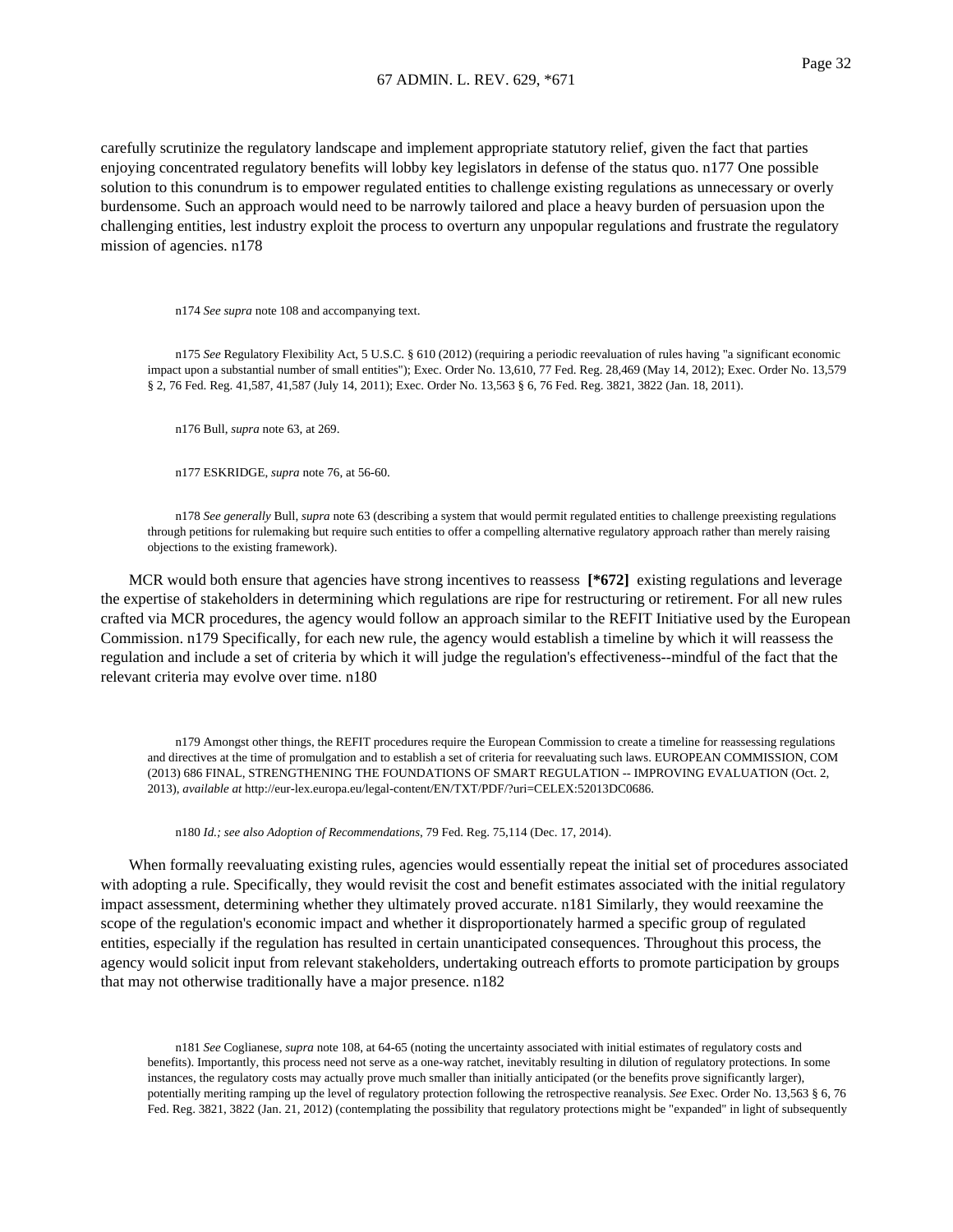emerging information).

n182 In this light, market corrective rulemaking (MCR) procedures would improve considerably upon those utilized in Europe. Though the European Commission provides that the evaluation process for reassessing existing laws shall be transparent, it has not erected any formal public participation process. EUROPEAN COMMISSION, PUBLIC CONSULTATION ON COMMISSION GUIDELINES FOR EVALUATION 17 (Nov. 2013), *available at*

http://ec.europa.eu/smart-regulation/evaluation/docs/20131111\_guidelines\_pc\_part\_i\_ii\_clean.pdf (serving as the November 2013 draft of the report and mentioning a guideline for transparency, but not including a specific mechanism for public participation); *European Elections 2014: Transparency Must Be a Priority, MEPs Told*, ACCESS INFO (Oct. 2, 2013), http://www.access-info.org/eut/12290; Jens Steffek, *Civil Society Participation and Deliberative Democracy in the European Union*, E-INT'L RELATIONS (Mar. 21, 2014), http://www.e-ir.info/2014/03/21/civil-society-participation-and-deliberative-democracy-in-the-european-union/. Furthermore, when the Commission does reach out to stakeholders, it tends to rely upon certain repeat players, as explored previously. *See supra* notes 146-47 and accompanying text.

**[\*673]** If the agency ultimately determines that the regulatory intervention must be pared back or eliminated, MCR would permit the agency to do so without seeking additional authorization from Congress. Though devolving such extensive powers upon administrative agencies raises concerns about potential violation of the non-delegation doctrine (Part IV.A ultimately concludes that the proposal passes constitutional muster), vesting this function in agencies helps minimize the risk of capture. Though the same logic concerning the enhanced participatory incentives of parties experiencing concentrated regulatory harms or benefits applies either to lobbying before Congress or participation in agency outreach efforts, n183 agency officials at least are unelected and therefore have a smaller incentive to curry favor with powerful interest groups. n184 Furthermore, the MCR procedures would significantly constrain agency officials' ability to enact new regulations or retain existing regulations merely to placate influential special interests: the stakeholder consultation requirements would mandate that agencies include a diverse set of participants capable of articulating the full range of relevant considerations, and aggrieved parties could challenge the resulting regulation for failure to observe the appropriate procedural requirements or for violating the principles of benefit maximization or proportionality.

n183 ESKRIDGE, *supra* note 76, at 56-60.

n184 Of course, agency officials may still have a strong incentive to ingratiate themselves with industry groups if they seek lucrative private sector employment upon departing the public sector, but this is true only of those officials who anticipate leaving government at some future date, and even purely self-interested bureaucrats must ensure that they act within the agency's statutory mandate. Edna Earle Vass Johnson, *Agency "Capture": The "Revolving Door" between Regulated Industries and Their Regulating Agencies*, 18 U. RICH. L. REV. 95, 95-96 (1983). By contrast, essentially one hundred percent of legislators are at least partially reliant upon corporate funding to achieve reelection. LAWRENCE LESSIG, ONE WAY FORWARD 40-43 (2012) ("With the system of campaign contributions and also with independent expenditures, we have allowed an economy to evolve in which our representatives are not 'dependent upon the People alone' but are instead dependent on the funders.").

Though the MCR procedures would not effectuate a complete cure for the problems of regulatory capture, and large industry groups would likely still enjoy a competitive advantage in influencing the agency, MCR would nevertheless draw upon best practices developed by both U.S. and EU regulators in minimizing this problem. In this light, the proposal compares favorably with other reform efforts that have unrealistically attempted to reclaim decisionmaking authority for Congress, which both undermines the benefits of specialized policymaking and ultimately increases the likelihood of capture.

## **[\*674]** *C. Judicial Review of "Market Corrective Rulemaking"*

At the outset, it is worthwhile to note that the invocation of MCR procedures would almost certainly serve as an invitation to aggrieved parties to challenge the resulting regulations on judicial review. Even under traditional notice-and-comment rulemaking procedures, regulatory challenges are legion, so much so that leading administrative law scholars have described the U.S. regulatory process as "ossified" n185 and "broken." n186 MCR would add a number of arrows to the quiver of regulatory opponents. First, unlike cost-benefit analyses conducted pursuant to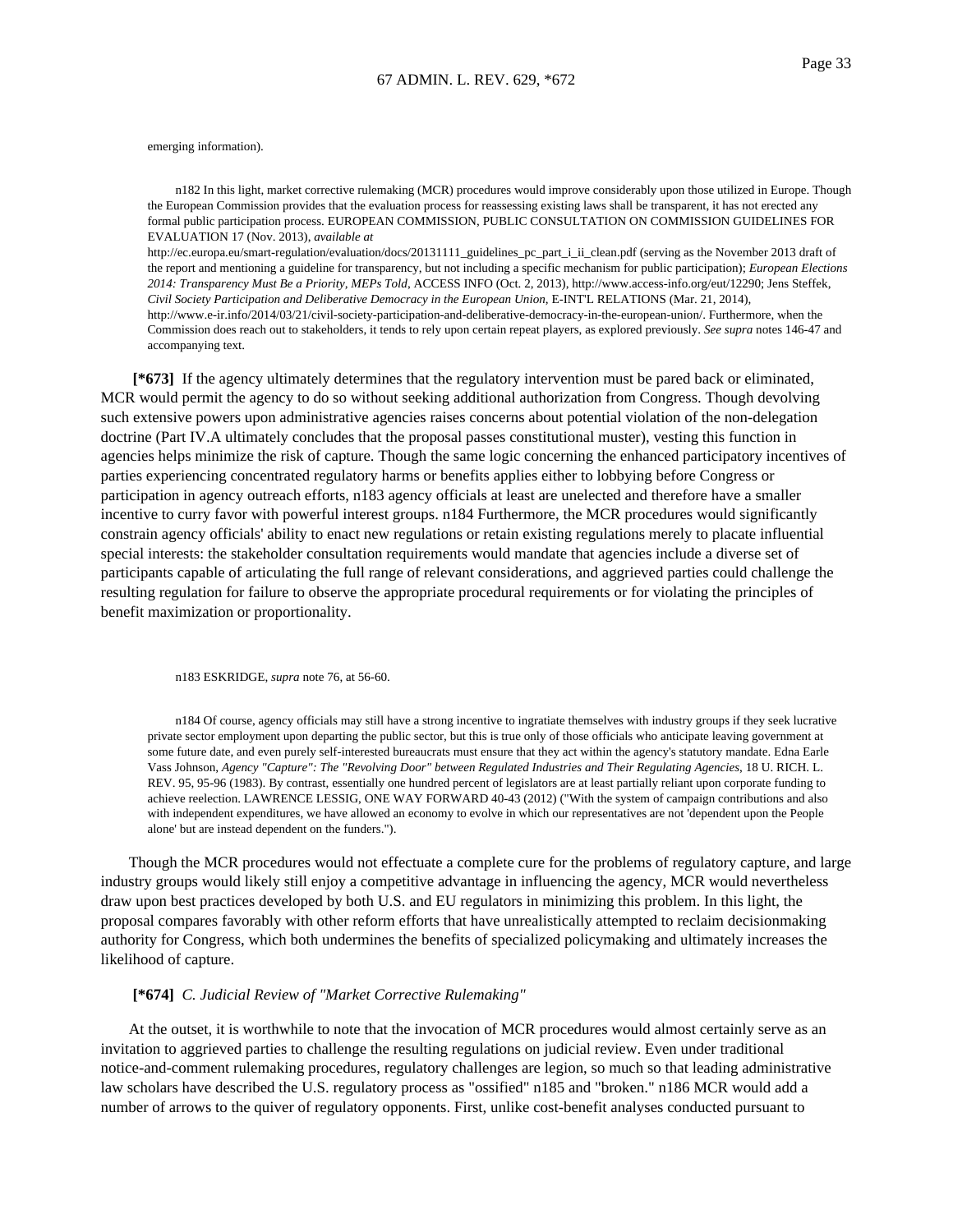Executive Order 12,866, which cannot serve as the basis of a direct judicial challenge--though the cost-benefit analysis becomes part of the rulemaking record that a court reviews n187--a regulated entity could directly challenge a rule crafted under MCR procedures for failure to maximize net benefits. As recent cases such as *Business Roundtable v. Securities & Exchange Commission* n188 illustrate, challenges alleging that an agency overlooked relevant evidence in its assessment of regulatory costs and benefits can be a powerful strategy for overturning agency determinations. n189 Second, MCR would add an entirely new basis upon which to challenge a rule: even if an agency effectively demonstrated that it had maximized net benefits, a **[\*675]** regulated entity still might contend that the agency's actions were excessively disruptive of underlying market forces and violated the principle of proportionality. Finally, MCR would impose novel stakeholder outreach requirements upon agencies, including a duty to actively solicit input from a wide array of entities both in crafting a new rule and reassessing an existing rule. MCR would extend APA § 553(c)'s requirement that agencies consider the "relevant matter presented" to any public input received during this stakeholder outreach process. Accordingly, regulated entities might challenge an agency's actions for failure to observe those procedures or to give proper consideration to information submitted during that process.

n185 *See, e.g.*, McGarity, *supra* note 103, at 1400-03, 1410-26 (1992); Richard J. Pierce, Jr., *Seven Ways to Deossify Agency Rulemaking*, 47 ADMIN. L. REV. 59, 59-60 (1995); Paul R. Verkuil, *Rulemaking Ossification--A Modest Proposal*, 47 ADMIN. L. REV. 453, 453 (1995).

n186 *See, e.g.*, Rena Steinzor, *OMB Nominee Jacob Lew, Meet Broken Regulatory State*, CPRBLOG (Sept. 16, 2010), http://www.progressivereform.org/CPRBlog.cfm?idBlog=1A88219B-F6A0-E131-CA820C349522F530 ("The pattern is clear for anyone who is looking. These are systemic regulatory failures, signs of government and specifically federal agencies (FDA, EPA, MMS, NHTSA, OSHA, CPSC) not able to accomplish their missions of protecting the public."); *cf*. Cary Coglianese, *Has the U.S. Regulatory System Broken Down*?, REGBLOG (Oct. 1, 2012), http://www.regblog.org/2012/10/01-coglianese-regulatory-breakdown.html ("Has the United States suffered a regulatory breakdown? The answer to this question would appear to be an obvious 'yes.' . . . But in truth, the regulatory system is far less clearly to blame than most of us think.").

n187 *See* Nat'l Ass'n of Home Builders v. EPA, 682 F.3d 1032, 1040 (D.C. Cir. 2012) (noting that when an agency utilizes cost-benefit analysis in rulemaking, "a serious flaw undermining that analysis can render the rule unreasonable."); Exec. Order No. 12,866 § 10, 58 Fed. Reg. 51,735, 51,744 (Oct. 4, 1993).

n188 647 F.3d 1144 (D.C. Cir. 2011).

n189 *Id.* at 1149-51 (identifying flaws in the cost-benefit analysis conducted by the Securities and Exchange Commission (SEC) in connection with the proxy access rule); *see also* Chamber of Commerce of the United States of Am. v. SEC, 412 F.3d 133, 143-44 (D.C. Cir. 2005) (same); PAUL ROSE & CHRISTOPHER J. WALKER, CTR. FOR CAPITAL MKTS., THE IMPORTANCE OF COST-BENEFIT ANALYSIS IN FINANCIAL REGULATION 8-11 (Mar. 2013), *available at* http://papers.ssrn.com/sol3/papers.cfm?abstract\_id=2231314 ("Over the past several years, . . . financial regulators have come under increasing pressure to improve the quality of their cost-benefit analysis and move closer to the OMB guidelines applicable to other agencies.").

In this light, it is beyond doubt that rules adopted via MCR procedures would be more susceptible to challenge, and therefore more likely to be overturned on judicial review, than their counterparts promulgated under traditional informal rulemaking procedures. On the one hand, this creates considerable costs for the public and regulated entities alike. If government intervention is truly required to correct a market failure, then the public must continue to endure the resulting inefficiency while regulated entities battle agencies over the precise dimensions of the regulatory solution. Furthermore, regulated entities themselves may prefer a greater degree of certainty in many instances: businesses structure their investment decisions in light of the future regulatory environment they anticipate, and market uncertainty arising from agency trial-and-error in devising a rule that will survive judicial review can impose significant economic costs. n190

n190 F.A. Hayek proclaimed the virtues of such certainty for regulated entities: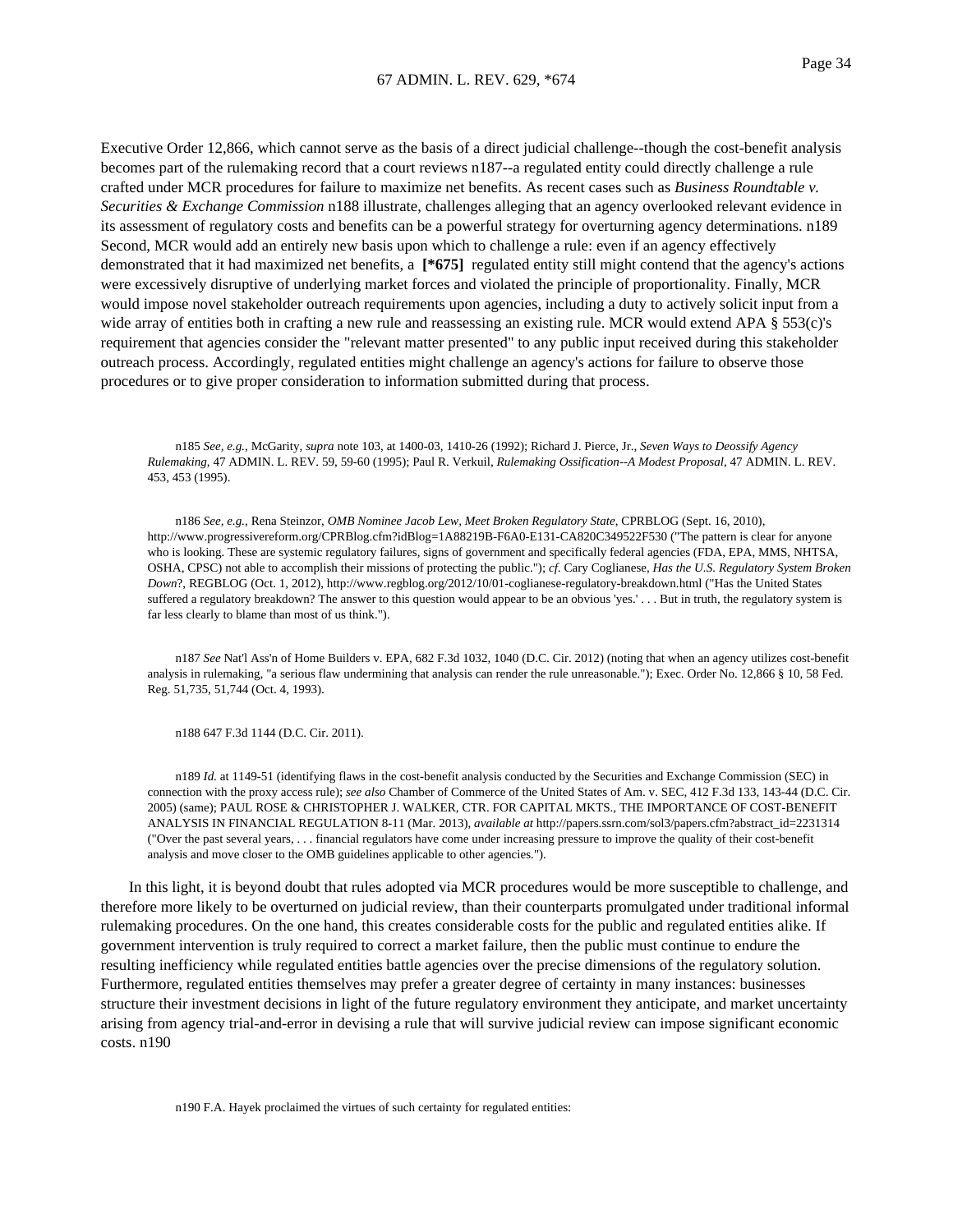Nothing distinguishes more clearly conditions in a free country from those in a country under arbitrary government than the observance in the former of the great principles known as the Rule of Law. Stripped of all technicalities, this means that government in all its actions is bound by rules fixed and announced beforehand--rules which make it possible to foresee with fair certainty how the authority will use its coercive powers in given circumstances and to plan one's individual affairs on the basis of this knowledge.

HAYEK, *supra* note 11, at 112.

On the other hand, MCR procedures would facilitate a form of "regulatory experimentalism" that would provide enormous benefits in minimizing unnecessary interventions into the free market. n191 Indeed, one **[\*676]** can conceive of the judicial challenges to agency determinations as a form of "public-private partnership," effectively deputizing private parties to ensure that the agencies consider all relevant information in the initial instance and that they continue to reevaluate the rule adopted and readjust it as necessary to respond to evolving market dynamics. n192

n191 Numerous administrative law scholars have, in recent years, strongly advocated reforms designed to facilitate "regulatory experimentation," allowing regulators to tailor and readjust regulatory programs over time. *See generally, e.g.*, Michael Greenstone, *Toward a Culture of Persistent Regulatory Experimentation and Evaluation, in* NEW PERSPECTIVES ON REGULATION 113, 113 (David Moss & John Cisternino eds., 2009); SUNSTEIN, *supra* note 109, at 186-89; Robin Kundis Craig & J.B. Ruhl, *Designing Administrative Law for Adaptive Management*, 67 VAND. L. REV. 1 (2014); Zachary J. Gubler, *Making Experimental Rules Work*, 67 Admin. L. Rev. 551 (2015); Zachary J. Gubler, *Experimental Rules*, 55 B.C. L. REV. 129 (2014); Charles F. Sabel & William H. Simon, *Minimalism and Experimentalism in the Administrative State*, 100 GEO. L.J. 53 (2011).

n192 *See* SEAN FARHANG, THE LITIGATION STATE 8 (2010) ("The standing statutorily conferred on private actors to enforce public regulatory laws in court effectively licenses them to wield the coercive instruments of state power.").

In short, by invoking MCR, Congress is effectively expressing its willingness to tolerate some level of increased uncertainty in exchange for the benefits arising from a more responsive, dynamic regulatory process. As such, its decision to deploy MCR procedures should be informed by a careful analysis of the regulatory problem. If the market failure is longstanding and unlikely to resolve over time, n193 or if businesses require a high degree of certainty to structure their investment decisions, the level of instability associated with MCR procedures may counsel in favor of using traditional informal rulemaking procedures instead. If, on the other hand, the market failure appears to be one that could abate or disappear over time and the regulated parties can brook some level of uncertainty in exchange for a more responsive regulatory system, then MCR procedures may prove optimal.

n193 For instance, intellectual property laws correct for a fundamental flaw in "information markets": ideas are non-rivalrous and essentially infinitely reproducible at a trivial cost, and it is therefore difficult to ensure any incentive for their continued production--a classic public goods problem. Bruce Abramson, *Promoting Innovation in the Software Industry: A First Principles Approach to Intellectual Property Reform*, 8 B.U. J. SCI. & TECH. L. 75, 92 (2002); Peter S. Menell, *Tailoring Legal Protection for Computer Software*, 39 STAN. L. REV. 1329, 1337 (1987). This market flaw is unlikely to self-correct in the near future, and some level of patent and copyright protection is therefore likely necessary to ensure a robust marketplace in ideas. By contrast, temporary monopolies arising from "first mover advantage" do generally resolve over time. For instance, though railroads once exercised a near monopoly on interstate travel--and ultimately faced extensive regulation as a consequence--the rise of airplane and automobile transport rendered this monopoly obsolete. Unsurprisingly, the regulatory response survived far beyond the underlying market failure: the Interstate Commerce Commission, which first arose to regulate rail rates, did not formally cease operations until 1995. ICC Termination Act of 1995, Pub. L. No. 104-88, 109 Stat. 803 (1995).

Furthermore, given that MCR itself represents an exercise in "regulatory experimentalism," the stringency of judicial review might be readjusted by statute, depending upon the level of uncertainty of surrounding rules adopted under those procedures. As an initial matter, courts should generally tender a very high level of deference to an agency's substantive determinations. As explored in Part I, Congress has already largely delegated the role of weighing the economic costs and benefits of regulatory **[\*677]** interventions to agency officials, n194 and it would explicitly and fully delegate that function upon invoking MCR. For reasons both of deference to Congress's delegation of powers n195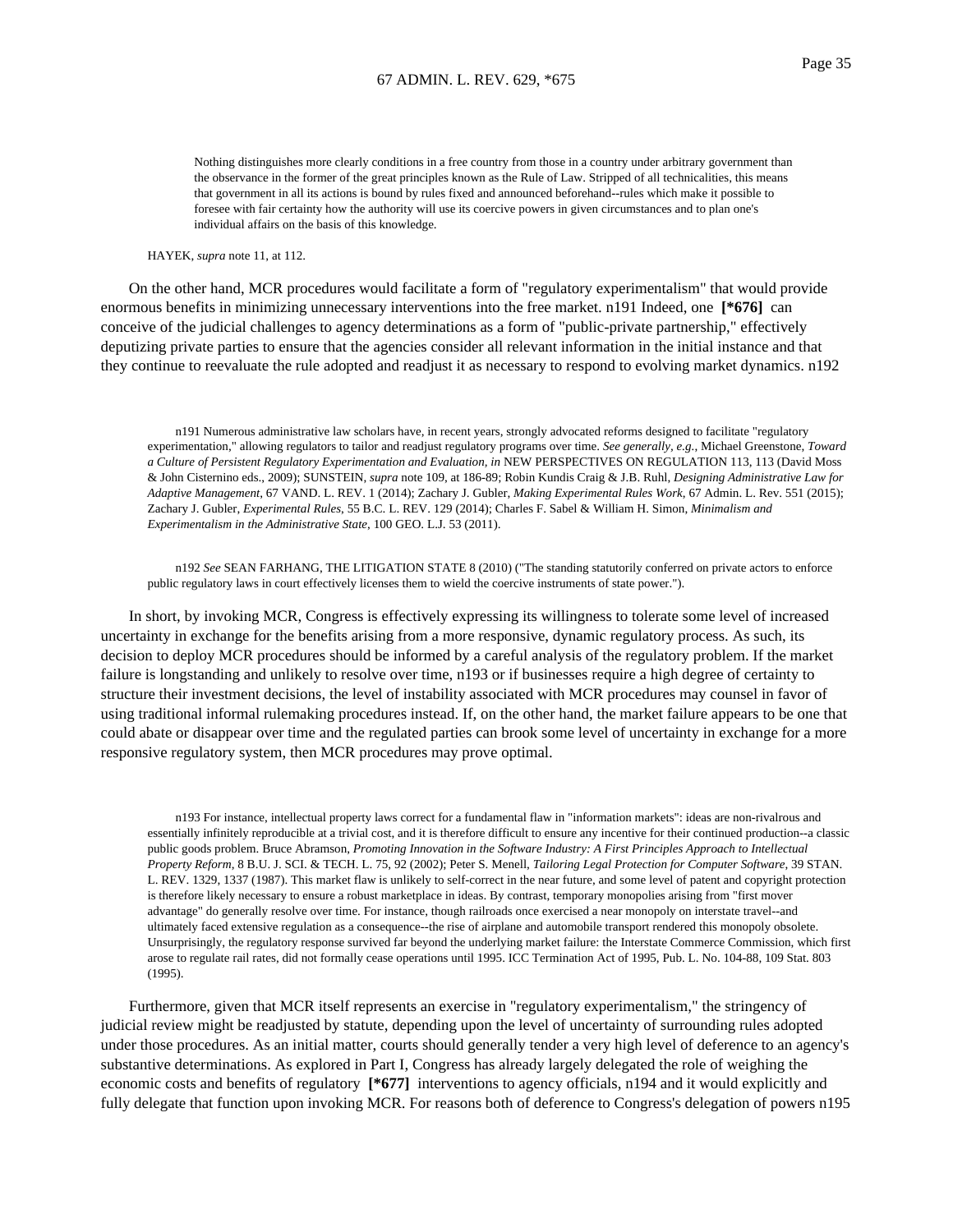and of the impropriety of generalist judges' second-guessing the determinations of agency economists, courts should not generally reweigh the factors examined by the agency in conducting its cost-benefit and proportionality analyses. n196 The overall approach would resemble that announced by the D.C. Circuit for agency scientific determinations in *Ethyl Corp. v. Environmental Protection Agency* n197: courts should merely ensure that the agencies observed all procedural requirements rather than attempting to draw independent conclusions from the underlying technical data. n198 Thus, in reviewing an agency's costbenefit analysis, the court would merely ensure that the agency considered all relevant information in the rulemaking record in reaching its ultimate determination. For the proportionality analysis, the court would ensure that the agency considered relevant evidence of economic displacement caused by a regulatory intervention, especially for exceedingly costly regulations, but it would not attempt to reassess the underlying evidence or second-guess an agency's decision to tolerate greater economic **[\*678]** displacement in order to maximize net regulatory benefits--or vice versa. n199

n194 *See supra* Part I. Indeed, in light of the pervasive nature of cost-benefit analysis requirements created by Executive Order 12,291 and its progeny, some scholars have urged federal courts to apply a presumption in favor of cost-benefit analysis, interpreting silent or ambiguous statutes to require some analysis of regulatory costs and benefits unless they explicitly provide otherwise. Exec. Order No. 12,291, 46 Fed. Reg. 13,193 (Feb. 19, 1981); CASS R. SUNSTEIN, THE COST-BENEFIT STATE 59??60 (2002); Jonathan Cannon, *The Sounds of Silence: Cost-Benefit Canons in* Entergy Corp. v. Riverkeeper, Inc., 34 HARV. ENVTL. L. REV. 425, 433 (2010); Cass R. Sunstein, *Cost-Benefit Default Principles*, 99 MICH. L. REV. 1651, 1692 (2001).

n195 *See* Chevron, U.S.A., Inc. v. Natural Res. Def. Council, Inc., 467 U.S. 837, 844 (1984).

n196 *See* Robert B. Ahdieh, *Re-Analyzing Cost-Benefit Analysis: Toward a Framework of Function(s) and Form(s)*, N.Y.U. L. REV. ONLINE, http://www.nyulawreview.org/online-features/re-analyzing-cost-benefit-analysis-toward-framework-functions-and-forms (last visited Nov. 2, 2015) (arguing in favor of a highly deferential, procedurally focused standard of review for rules enacted pursuant to § 106 of the National Securities Market Improvement Act).

n197 541 F.2d 1 (D.C. Cir. 1976).

n198 *See id.* at 36 ("The enforced education into the intricacies of the problem before the agency is not designed to enable the court to become a superagency that can supplant the agency's expert decision maker. To the contrary, the court must give due deference to the agency's ability to rely on its own developed expertise."); Jud Mathews, *Agency Discretion, Judicial Review, and "Proportionality" in U.S. Administrative Law, in* THE JUDGE AND PROPORTIONATE USE OF DISCRETION 189 (Sofia Ranchordás & Boudewijn de Waard eds., 2015) ("There is a tendency in American administrative law to proceduralize substantive review. Even though the Supreme Court in *Vermont Yankee* stopped courts from imposing on agencies additional procedural requirements, such as hearings, reviewing courts still have a tendency to describe the faults they find with agency choices in terms of the agency's decision-making process.").

n199 Motor Vehicle Mfrs. Ass'n of the United States, Inc. v. State Farm Mut. Auto. Ins. Co., 463 U.S. 29, 43 (1983) ("The scope of review under the 'arbitrary and capricious' standard is narrow and a court is not to substitute its judgment for that of the agency."); Mathews, *supra* note 198, at 189 (suggesting that the Supreme Court has, in recent years, taken a step back from the probing "hard look" review applied in *State Farm* and other cases).

On procedural matters, by contrast, the judicial inquiry should be more searching, as it has traditionally been under the "arbitrary and capricious" standard. n200 First, courts should ensure that the agency observed all stakeholder outreach obligations, including formal opportunities for public input in the rule formation and reevaluation processes. Second, courts should demand that agencies actually pay heed to the information submitted and respond to relevant stakeholder input, ensuring that the agencies account for "relevant matter presented" as they currently must for information submitted via the notice-and-comment process. n201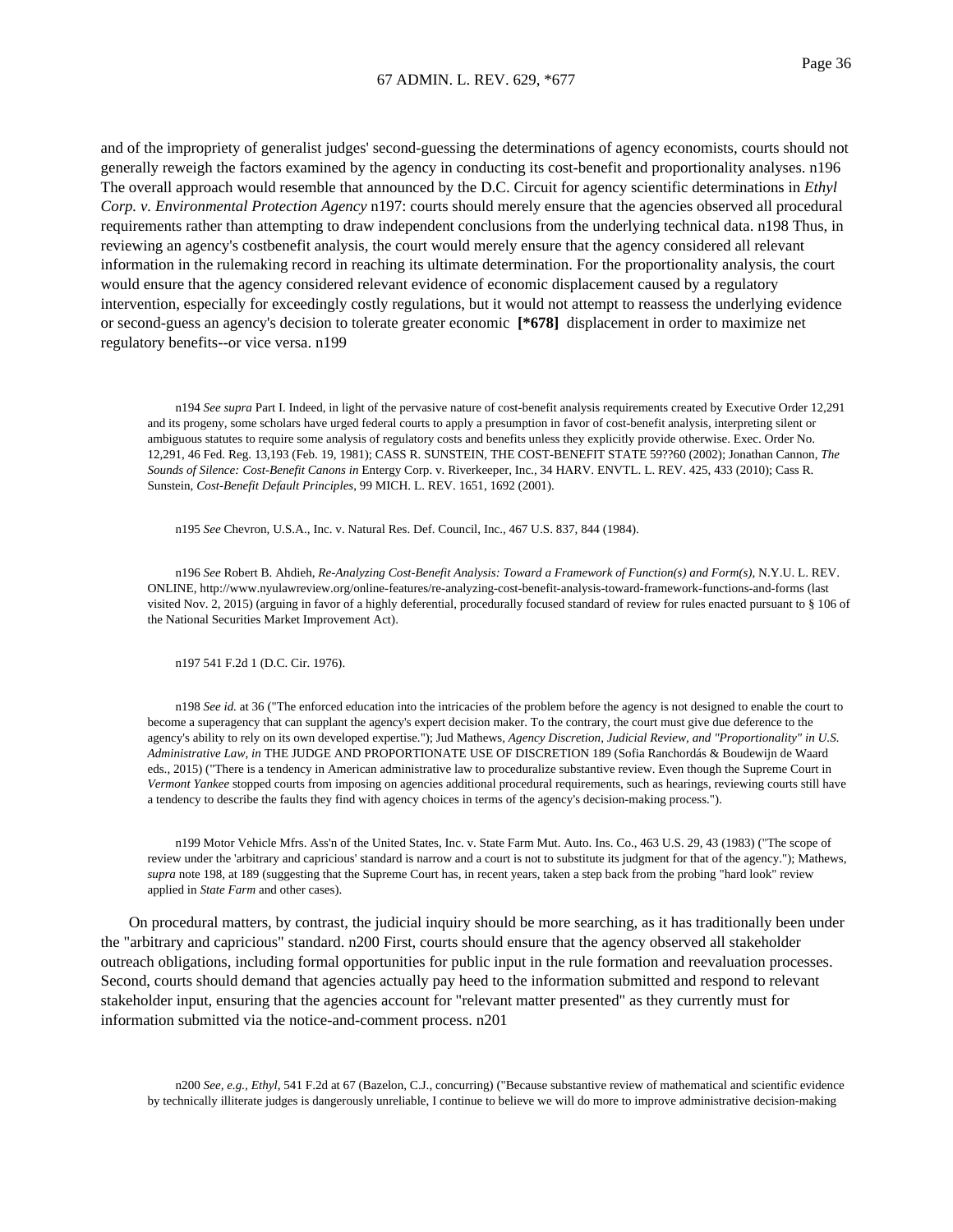by concentrating our efforts on strengthening administrative procedures. . . ."); *see also* Marsh v. Or. Natural Res. Council, 490 U.S. 360, 377, 385 (1989); Wis. Valley Improvement v. Fed. Energy Regulatory Comm'n, 236 F.3d 738, 747 (D.C. Cir. 2001); Fla. Cellular Mobile Commc'ns Corp. v. Fed. Commc'ns Comm'n, 28 F.3d 191, 193, 197 (D.C. Cir. 1994).

n201 5 U.S.C. § 553(c) (2012).

Finally, and most delicately, courts should scrutinize the set of stakeholders participating in the public input process to ensure that the agency has maintained an appropriate balance of interests. The closest analogy to this requirement would be the balance provisions of FACA. n202 Courts that have reviewed challenges to advisory committee composition under these provisions have either held that the balance requirements are nonjusticiable or tendered a very high degree of deference to the agency's selection of committee members. n203 Some level of judicial review is necessary to preserve the incentive to seek out diverse stakeholder input. Nevertheless, the courts should apply the very high level of deference exhibited in FACA cases that have found the balance inquiry justiciable, given the difficulty of identifying all stakeholder groups with a material **[\*679]** interest in a proposed regulatory intervention. n204

n202 Pub. L. 92-463 (codified as amended in 5 U.S.C. app.).

n203 *See* Ctr. for Policy Analysis on Trade & Health v. USTR, 540 F.3d 940, 945-46 (9th Cir. 2008) (holding that FACA and a separate statute appertaining to a committee's work did not provide sufficient detail on the dimensions on which balance must be achieved so as to support a justiciable claim, though acknowledging that a separate statute could provide sufficient supplementary detail in another case); Colo. Envtl. Coal. v. Wenker, 353 F.3d 1221, 1232-33 (10th Cir. 2004) (concluding that FACA's balance requirements are justiciable); Cargill, Inc. v. United States, 173 F.3d 323, 334-35 (5th Cir. 1999) ("We conclude that the functional balance and adequate staffing requirements, while subject to a deferential standard of review, are justiciable."); *see also* BULL, *supra* note 153, at 24.

n204 For instance, adopting a rule designed to control carbon emissions clearly affects power plants and environmental organizations. Less obviously, it also affects manufacturers (who may not pollute directly but who rely upon inexpensive power) and consumers (who may pay higher prices if the price of power increases). Less obviously still, it more indirectly affects farmers (who may endure especially severe fallout from climate change), residents of coastal communities (who would suffer most directly from rising sea levels), and outdoor enthusiasts (whose recreational havens may be damaged by a warming climate). The question of how direct a group's connection must be to merit special outreach by the agency is a challenging one, and courts should therefore largely defer to the agency.

If this initial framework for judicial review proves either overly disruptive to agency operations or insufficient to ensure proper solicitousness of stakeholder input, Congress can always readjust the level of deference by statute.

## IV. POTENTIAL OBJECTIONS AND RESPONSES

#### A. *Non-Delegation Doctrine*

Cass Sunstein has wryly remarked that, in the history of our constitutional republic, the non-delegation doctrine has had "one good year" (1935), and, by implication, over two hundred bad years wherein it has effectively been ignored. n205 The two cases in which the Court found a violation of the doctrine, *Panama Refining Co. v. Ryan* n206 and *A.L.A. Schechter Poultry Corp. v. United States*, n207 both applied a formalistic distinction between "legislative" functions, which must be retained by Congress, and "executive" functions, which can be delegated to administrative agencies. n208 In Justice Cardozo's concurrence in *Schechter*, he elaborated on the nature of delegations that run afoul of the doctrine, contending that the National Industrial Recovery Act effectively created a "roving commission to inquire into evils and upon discovery correct them." n209

n205 Cass R. Sunstein, *Nondelegation Canons*, 67 U. CHI. L. REV. 315, 322 (2000).

n206 293 U.S. 388 (1935).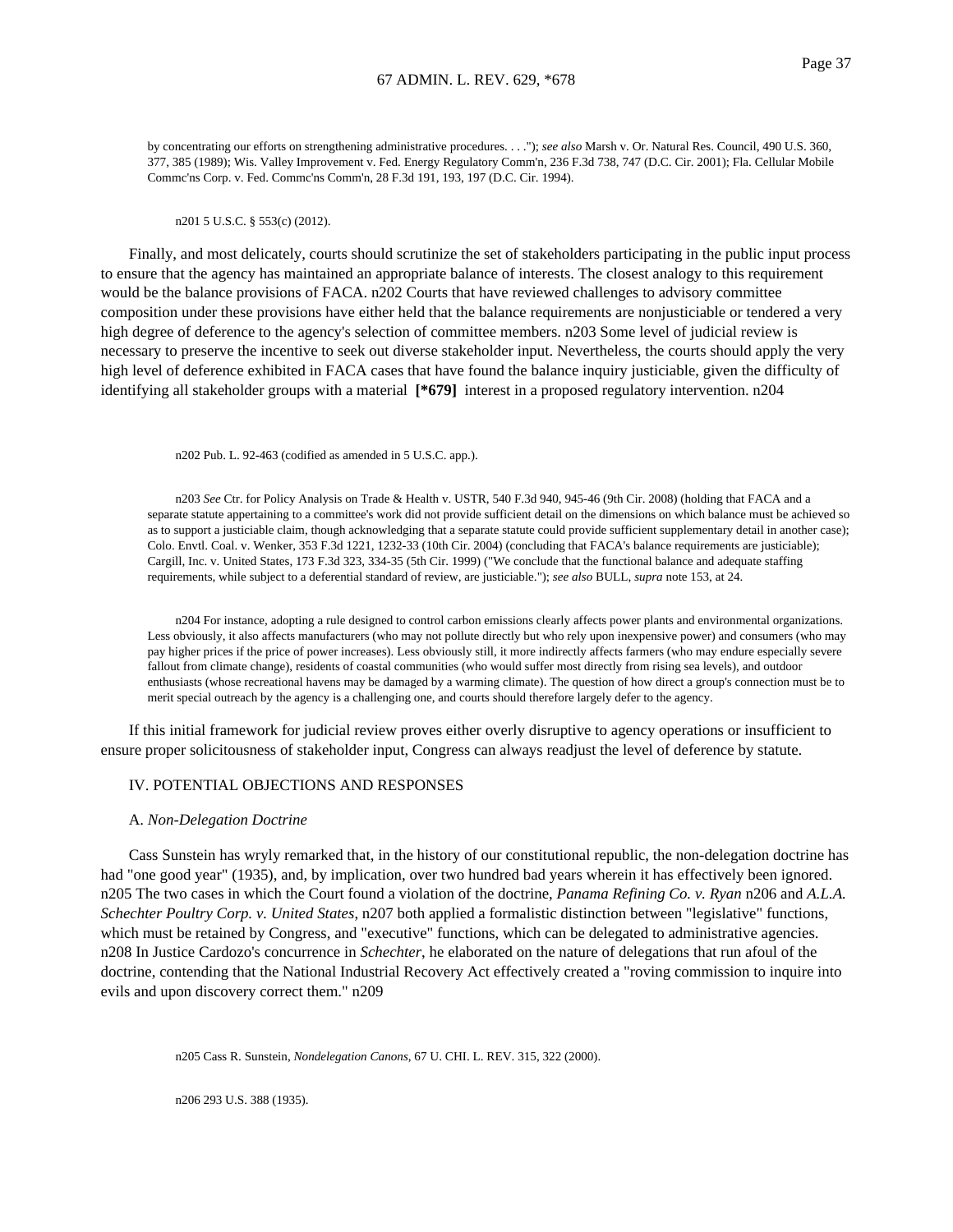n207 295 U.S. 495 (1935).

n208 *Id.* at 529 ("The Congress is not permitted to abdicate or to transfer to others the essential legislative functions with which it is . . . vested."); Panama Ref. Co. v. Ryan, 293 U.S. at 421 ("The Congress manifestly is not permitted to abdicate or to transfer to others the essential legislative functions with which it is . . . vested.").

n209 295 U.S. at 551 (Cardozo, J., concurring).

In one sense, agencies delegated broad regulatory authority pursuant to MCR procedures resemble the "roving commissions" Justice Cardozo inveighed against in *Schechter*. Congress need only vaguely identify a market failure that it wishes to address, and the agency is then fully responsible for investigating the scope of the market failure, devising a narrowly tailored intervention, reevaluating the associated regulation(s) over time, and **[\*680]** terminating the intervention when it determines that the market has evolved sufficiently to function efficiently sans governmental interference. Furthermore, if taken to its extreme implications, the type of procedure authorized by MCR could severely blur the boundaries between legislative and executive functions: one might envision a scenario whereby Congress effectively delegated carte blanche authority to agencies to regulate in the "public interest" and to terminate regulatory interventions when the agencies deem proper, thereby almost completely abdicating the legislative role.

Nevertheless, this *reductio ad absurdum* applies to essentially any broad delegation of policymaking powers to agencies, and a closer analysis shows that delegations associated with MCR are likely considerably narrower than many sanctioned by courts in the past. For instance, in *Yakus v. United States*, n210 the Court upheld an act granting an executive official the power to set maximum prices for commodities that "in his judgment will be generally fair and equitable and will effectuate the purposes of this Act." n211 In *Whitman v. American Trucking Associations, Inc.*, n212 the Court explicitly stated that it has "almost never felt qualified to second-guess Congress regarding the permissible degree of policy judgment that can be left to those executing or applying the law." n213 In comparison to cases such as *Yakus*, the delegation contemplated in MCR procedures is relatively modest. First, Congress must identify the market failure that it intends the agency to resolve, rather than generally tasking the agency with acting so as to promote some numinous principle such as "fairness" or "equity." Second, Congress sets forth the policies that will guide the agency's determination, requiring both cost-benefit and proportionality analysis of any proposed regulation. Finally, Congress erects a formal set of procedures that agencies must observe in promulgating any rule under MCR, and courts are empowered to set aside agency determinations for failure to follow those procedures.

n210 321 U.S. 414 (1944).

n211 *Id.* at 420, 426 (internal quotation marks omitted).

n212 531 U.S. 457 (2001).

n213 *Id.* at 474-75 (quoting Mistretta v. United States, 488 U.S. 361, 416 (1989) (Scalia, J., dissenting)).

Nonetheless, the delegation associated with MCR arguably goes further than delegations upheld in past cases insofar as MCR tasks the agency with deciding when to terminate a market intervention. Notwithstanding this distinction, MCR procedures almost certainly pass constitutional muster. First, non-delegation case law contains no indication that authorizing an agency to terminate a regulatory intervention is constitutionally impermissible. Second, MCR procedures can be conceived of as a [\*681] conditional grant of authority by Congress, rather than a delegation of the authority to terminate a Congressionally mandated program. Essentially, upon invoking MCR procedures, Congress has authorized an agency to regulate to correct a given market failure so long as the agency finds evidence to denote that the market failure persists. Congress also sets forth the general methodology by which the agency will reassess the regulation--i.e., cost-benefit and proportionality analyses--and it has implicitly directed the agency to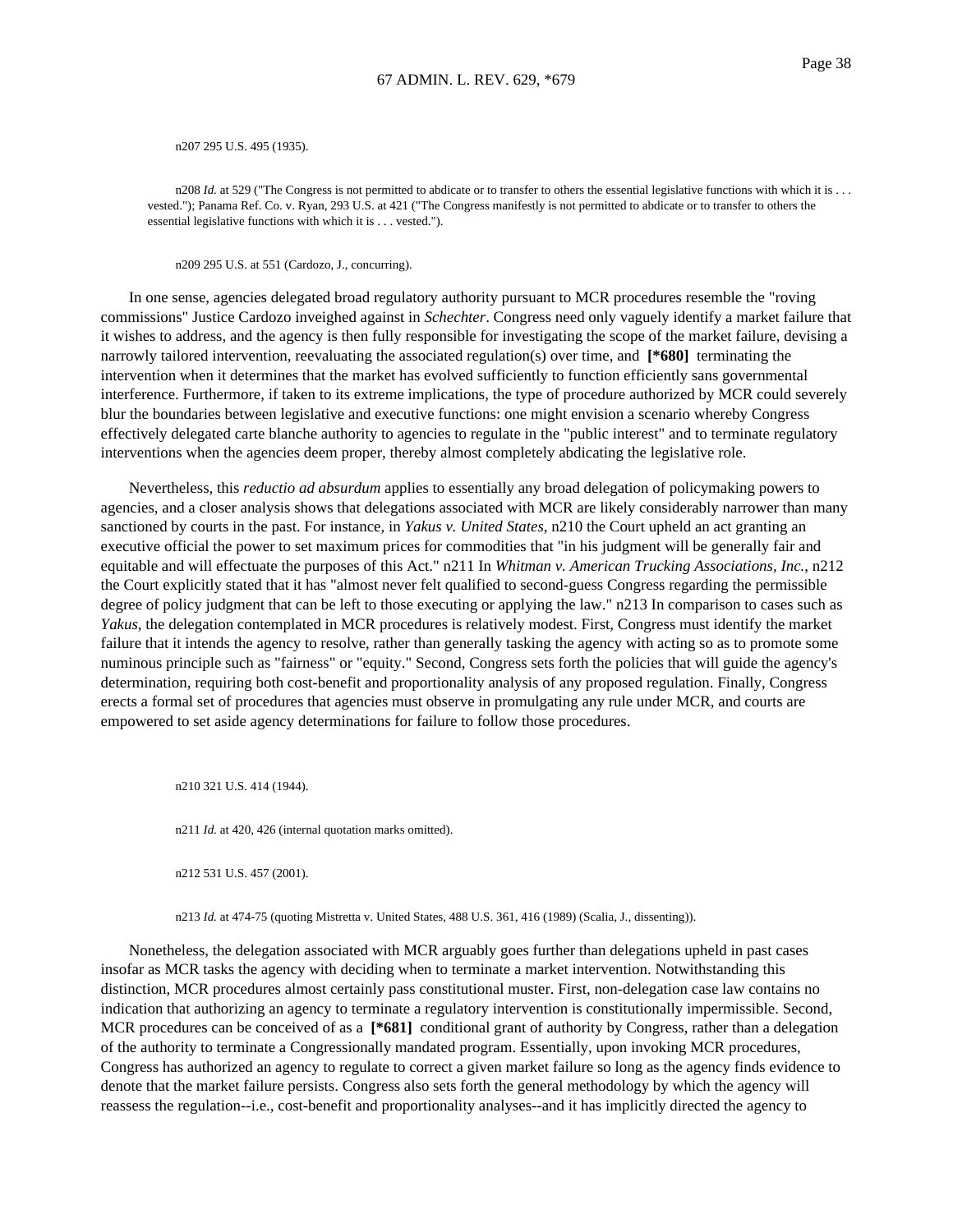terminate the intervention when the agency's reassessment no longer produces evidence of continued need. In this sense, MCR is no different from Congress authorizing the Federal Reserve to initiate or terminate a bond-purchasing campaign upon its assessment of the health of the underlying economy n214 or upon any number of run-of-the-mill delegations granting conditional powers to agencies.

### n214 12 U.S.C. § 355 (2012).

## *B*. Lochner *2.0?*

In the early decades of the twentieth century, the Supreme Court briefly stood athwart the Progressive Era demand for regulatory interventions designed to control the alleged depredations of captains of industry. In that period, the Court erected a framework by which no level of government could effectively intervene in the economy on behalf of its citizens: the Court's crabbed reading of the Commerce Clause deprived Congress of the power to enact nationwide solutions to perceived market failures n215--creating a risk of "races to the bottom" in individual states--and the Court applied an exceedingly aggressive reading of "liberty of contract" to strike down similar efforts by individual states. n216 The end of the so-called *Lochner* era and the resulting abandonment of judicial efforts to rein in the powers of national and state governments to intervene in the economy in service of the "public good" have cast a long shadow, bringing any efforts to delimit the state's power to correct perceived market flaws into discredit. In this light, some may criticize MCR as a throwback to this reviled age, effectively empowering the courts to strike down public-spirited regulations at the behest of industry.

n215 *See, e.g.*, Carter v. Carter Coal Co., 298 U.S. 238, 298-99 (1936) (limiting the scope of Congress's Interstate Commerce Clause authority to the regulation of transactions that occur across state lines); A.L.A. Schechter Poultry Corp. v. United States, 295 U.S. 495, 546 (1935) (holding that Congress lacks authority to regulate commerce when the interstate effects are merely indirect).

n216 *See, e.g.*, Lochner v. New York, 198 U.S. 45, 53 (1905) ("The right to purchase or to sell labor is part of the liberty protected by [the Fourteenth Amendment].").

The distinctions between MCR and *Lochner* era restrictions are, of course, clear: the *Lochner* era Court interpreted the U.S. Constitution to **[\*682]** prohibit efforts by Congress to legislate in the public interest; MCR preserves Congress's nearly carte blanche authority to regulate the national economy, merely creating an *optional* set of procedures by which it can restrict its delegations to agencies as it deems appropriate. Indeed, MCR is best perceived not as a limitation on the authority of either Congress or administrative agencies but as a mechanism by which the former can more effectively communicate its intent to the latter. One can reasonably assume that members of Congress do not intend for laws enacted to respond to short-term crises to survive well-beyond their useful lifespan, but current administrative procedures largely lack any effective mechanism for effectuating a conditional, temporary delegation of authority to agencies to respond to what may ultimately prove to be illusory or evanescent market failures. MCR seeks to solve that problem while retaining Congress's authority to erect permanent market interventions.

Nevertheless, though the *Lochner* analogy is perhaps inapt, the broader objection still stands: MCR represents an effort to constrain efforts by government actors to correct perceived market failures in the name of the "public interest" without regard for the economic dislocations their actions may cause. Indeed, given the availability of MCR procedures, legislators may become increasingly wary of traditional, open-ended delegations to agencies and demand that all future statutes designed to correct market failures invoke MCR procedures. The question then becomes whether this innovation leads to normatively desirable results.

In analyzing the problem, it is worth reflecting on the prevailing state of affairs. Without oversimplifying too grossly, the current landscape in Congress resembles a Manichean conflict between one party that holds all regulatory interventions sacrosanct and another that considers the same interventions utterly abominable. Notwithstanding a recent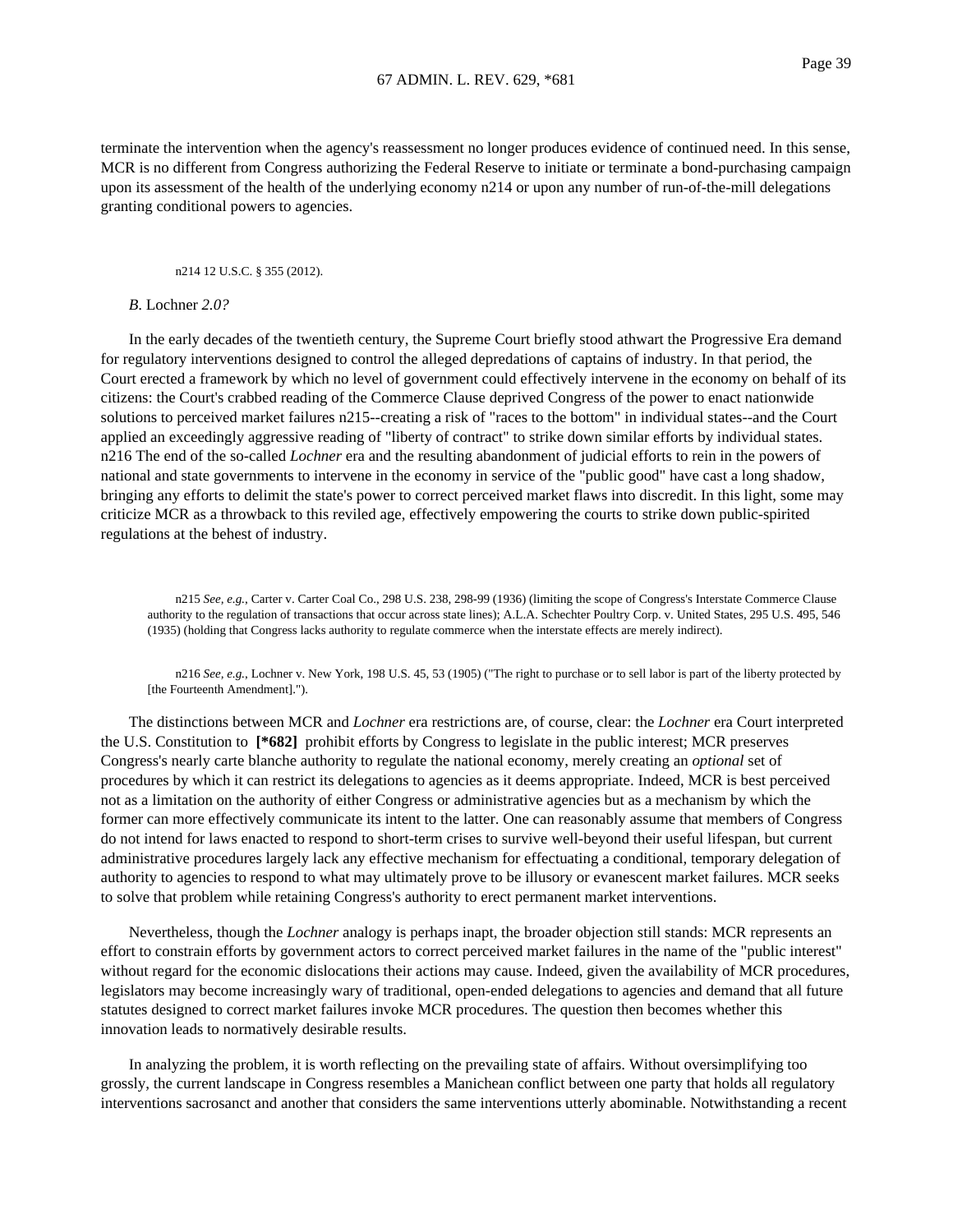series of salient failures of the unregulated market, including the largest marine oil spill in history and an economic collapse arguably precipitated by excessively weak financial regulations, Congressional conservatives have predominantly opposed any expansion of the federal government's regulatory role. n217 Congressional progressives, in turn, often ignore even flagrant instances of bureaucratic incompetence. n218

n217 Christopher Carrigan & Cary Coglianese, *Oversight in Hindsight: Assessing the U.S. Regulatory System in the Wake of Calamity, in* REGULATORY BREAKDOWN 1, 1-3 (Cary Coglianese ed., 2012).

n218 *See supra* note 22 and accompanying text.

Though such conflicts reflect deeply-held convictions concerning the relative proficiency of government actors and unregulated market players and are unlikely to disappear any time soon, the virtual irreversibility of regulatory interventions also greatly complicates the picture. In this light, **[\*683]** MCR may help alleviate this intense partisan gridlock insofar as it creates a viable centrist alternative: government intervenes to correct perceived market failures, but it implements a formal set of procedures by which that intervention must be modified or revoked if evidence later emerges that it has become overly burdensome or unnecessary. In this sense, MCR is in keeping with the recent scholarly advocacy in favor of "regulatory experimentation." n219 As F.A. Hayek contended, it is exceedingly difficult for a small coterie of government officials to gain a comprehensive understanding of a complex regulatory issue, and it is virtually inconceivable that they possess the foresight to anticipate how their chosen regulatory intervention will respond to evolving market forces. n220 Hayek's preferred alternative is minimizing government intrusion into the free market, n221 yet a similar result might be achieved by proffering agency officials the discretion required to readjust regulatory interventions and by creating an oversight mechanism by which stakeholders can police this far-ranging discretion.

n219 *See supra* note 191 and accompanying text.

n220 HAYEK, *supra* note 11, at 95.

n221 *Id.*

Of course, MCR procedures are not a comprehensive solution to the ills of the modern regulatory state. Though the increased flexibility would facilitate empirical learning and enhanced regulatory responsiveness, it would also create some degree of uncertainty, which can prove especially problematic for businesses attempting to adjust their investment decisions in light of the anticipated regulatory landscape. n222 In addition, given their enormous financial resources and greater incentive to participate closely in agency policymaking, n223 industry groups would likely continue to enjoy a competitive advantage vis-à-vis other stakeholder groups, notwithstanding the explicit requirement that agencies seek out input from underrepresented parties under MCR procedures. Nevertheless, in certain contexts, the increased uncertainty associated with MCR procedures may be more than offset by the benefits of regulatory dynamism.

n222 *See, e.g.*, Andrew B. Whitford, *The Reduction of Regulatory Uncertainty: Evidence from Transfer Pricing Policy*, 55 ST. LOUIS U. L.J. 269, 269-70 (2010) (stating that regulatory uncertainty can make or break a business).

n223 ESKRIDGE, *supra* note 76, at 56-60.

**CONCLUSION**